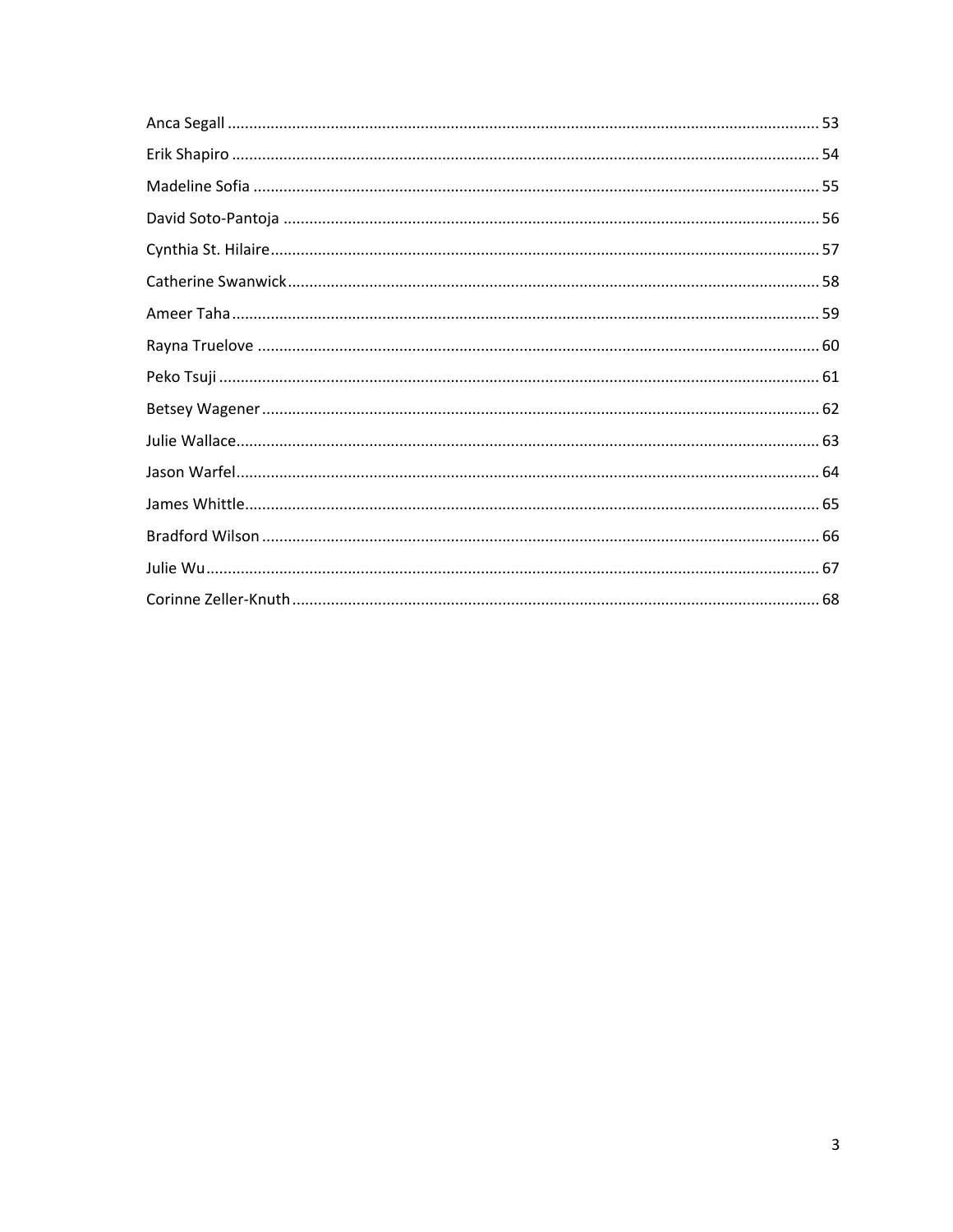# <span id="page-3-0"></span>Mawadda Alnaeeli

Team Lead Illumina mawadda.alnaeeli@gmail.com

## *Panel: Sales & Marketing*

**Where is your highest degree from?** University of Rochester,

#### **What is your current role/responsibility?**

My current role is focused on the transfer of newly developed products (in this case molecular diagnostics tests based on NGS and Array Technologies) from development to launch through clinical laboratory services. I work with Development, Process Engineering, Quality Assurance, CLIA lab managers, Laboratory Directors, Software and Bioinformatics team leads. I am responsible for leading planning, execution and documentation of test verification and validation to achieve compliance with federal and state regulations of clinical laboratory testing. In addition, we lead assay performance monitoring, root-cause investigations and continuous improvements efforts post launch, among other duties/responsibilities.

#### **What skills make you successful in this job?**

Scientific thinking and strong analytical and communication skills are key. However, people skills, curiosity, willingness to, and interest in, expanding your skill set and learning new things, keeping an open mind, genuine desire to helping others are most important.

**How did you get your current position?**  Applying online to advertised job-listing

#### **Any other experiences that led to your success?**

Bioinformatics Classes Project Management Classes Team Management Experience Grant Writing Experience Clinical Laboratory Experience Technical Supervisor Certification in Clinical Diagnostics

#### **What advice would you give to someone who was interested in your career path?**

Do your home work/research. Talk to people in the field. Build up a broader experience and diversify your skill set. Be patient and maintain a positive mind set.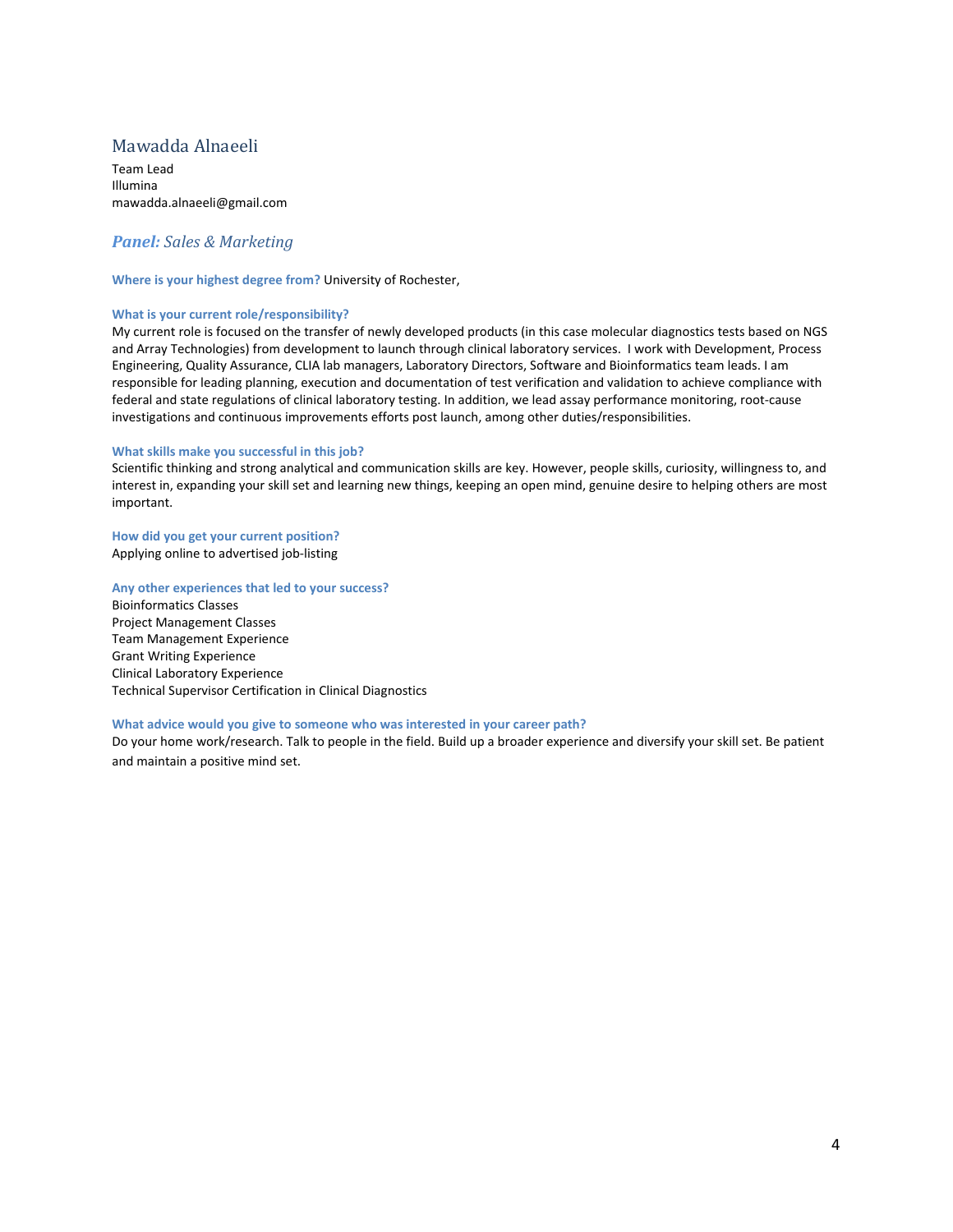# <span id="page-4-0"></span>Nihal Altan-Bonnet

Senior Investigator NHLBI/CBPC nihal.altan-bonnet@nih.gov

# *Panel: Non-traditional Faculty*

**Where is your highest degree from?** The Rockefeller University, Cellular Biophysics 1998

**What is your current role/responsibility?** 

Head of Lab Responsible for setting the research direction; mentor and supervisor to post-docs, graduate students, undergraduate students.

**What skills make you successful in this job?**  Creativity Analytical skills Conceptual skills Managerial skills

**How did you get your current position?**  Job-Listing and networking

**What is the average starting salary for your career path?** \$100-125K

**What advice would you give to someone who was interested in your career path?** Take as many Science and Mathematics classes as you can in high school, college etc.

Gain research experience in labs as early as you can

This Career path favors self-motivated individuals.

Creativity is a plus

Interdisciplinary interests a plus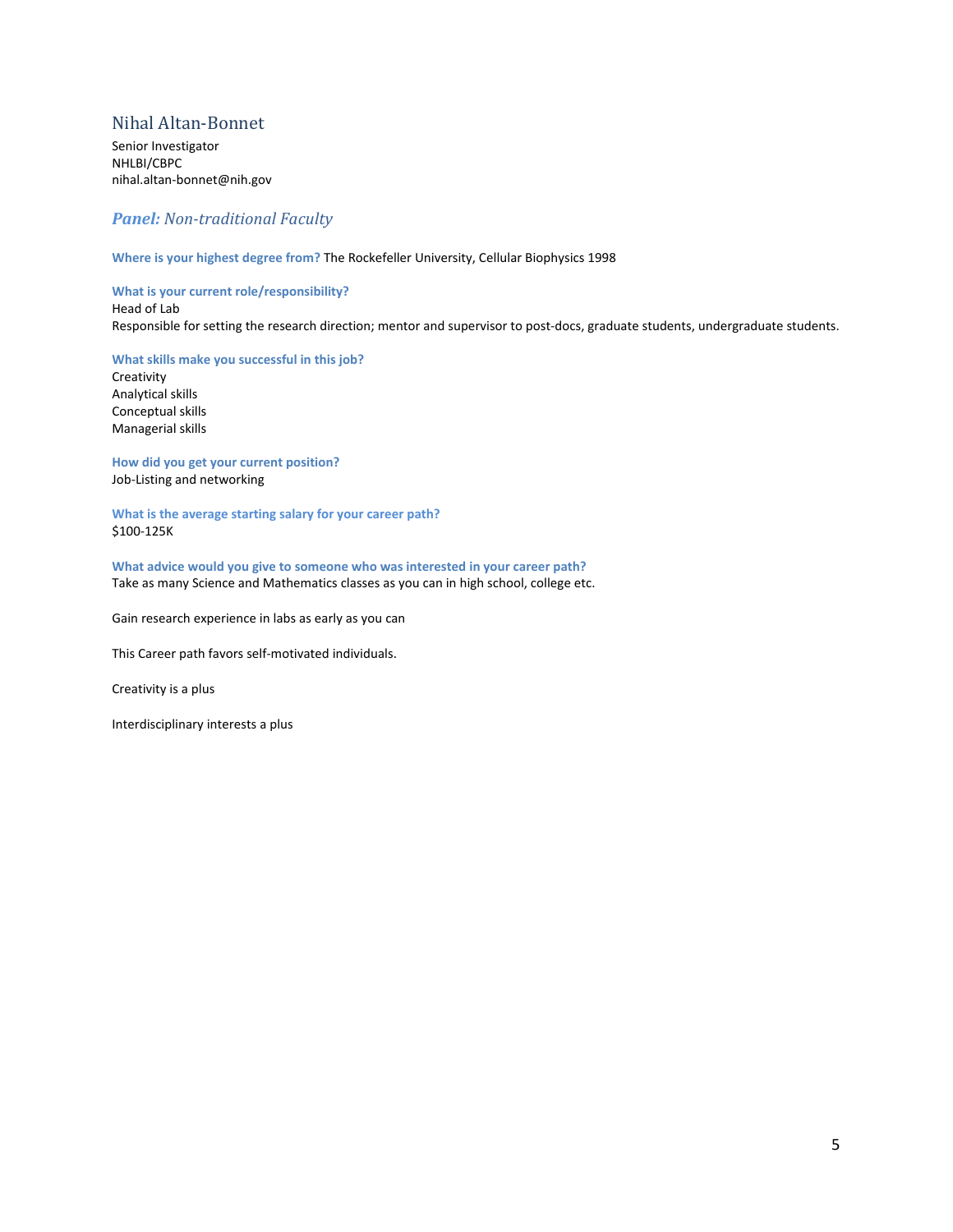# <span id="page-5-0"></span>Nicholas (Nick) Anthis

Program Officer University of California Office of the President nicholas.anthis@ucop.edu

## *Panel: Science Administration*

#### **Where is your highest degree from?** University of Oxford, Biochemistry 2009

#### **Other degrees:** Texas A&M University

#### **What is your current role/responsibility?**

I'm a program officer at University of California Office of the President (UCOP), working primarily with internal research grants to UC faculty. UC comprises 10 campuses, five medical centers, three national laboratories, and other affiliated institutions. UCOP oversees the enter system from its offices in Oakland, CA. Within UCOP, I work in an office called the Research Grants Program Office (RGPO), which supports research throughout UC (and California). Within RGPO, I'm on a team that manages a set of programs called UC Research Initiatives (UCRI). Most of our work in UCRI focuses on supporting multi-campus research projects, with the goal of helping make UC greater than the sum of its parts. We support all areas of research, from arts and humanities to high-energy physics. My portfolio focuses primarily on the environmental and social sciences.

Within UCRI, I work closely with a small team of two other program officers and our program director (all holding PhDs). I also work with our contracts and grants (C&G) staff and other support staff. Across RGPO, we have about 12 PhD-holding program officers in total, and I work with them and the other staff regularly, but generally not daily. My work is similar to the work of program officers at federal funding agencies and nonprofit organizations, though my position is probably not a common one to find at other universities in general (UC is unique in this respect; most universities do not have the resources to run large grant competitions internally).

My job responsibilities can be divided into three parts: (1) Application review, (2) grant management, and (3) other responsibilities.

(1) Application review. My office generally runs about two grant competitions per year, so I'm generally responsible for running two or three peer review panels each year. I draft the request for proposals (RFP), recruit reviewers, assign applications, review submissions to make sure they are complete and meet eligibility criteria, and then I run the panels. After awards are selected, I work closely with our C&G staff to make sure any issues raised by the peer-review panel or other outstanding issues have been resolved. This is probably the most interesting part of the job since it involves thinking about, discussing, and evaluating various scientific ideas.

(2) Grant management. I manage a portfolio of about 40-50 grants. The majority of the day-to-day grant management is done by our C&G staff, and my responsibility is any programmatic issues—i.e. issues with the scope of their work or requested changes. This part of the job can be interesting (I read every progress report, and we fund exciting, cutting-edge work), but it can also be tedious and highly administrative.

(3) Other responsibilities. Other responsibilities might include program evaluation, developing new programs or funding mechanisms, or other projects.

#### **What skills make you successful in this job?**

Interpersonal and communication skills are important because I am frequently working with people at many different levels with various different positions: my colleagues, my supervisor, staff, people higher up in UC administration, and professors (reviewers and grantees).

It's also important to be open, adaptable, and resourceful. My degrees are in biochemistry, and my postdoc was in biophysics. Now, I'm our team lead for environmental and social sciences, working with programs that are highly interdisciplinary. I do have projects in my portfolio that involve some molecular biology or physical chemistry, but I don't deal directly with the specific subjects I researched as a graduate student and postdoc.

However, it should probably go without saying that my experience as a graduate student and postdoctoral researcher are still relevant: analytical, problem solving, and communication skills; understanding the practice of science and how to evaluate scientific information. This background helps me evaluate a research proposal broadly, even if not in extreme technical detail (which is why we bring in subject-matter experts to be peer reviewers). The same goes for evaluating a potential reviewer for a panel.

**How did you get your current position?**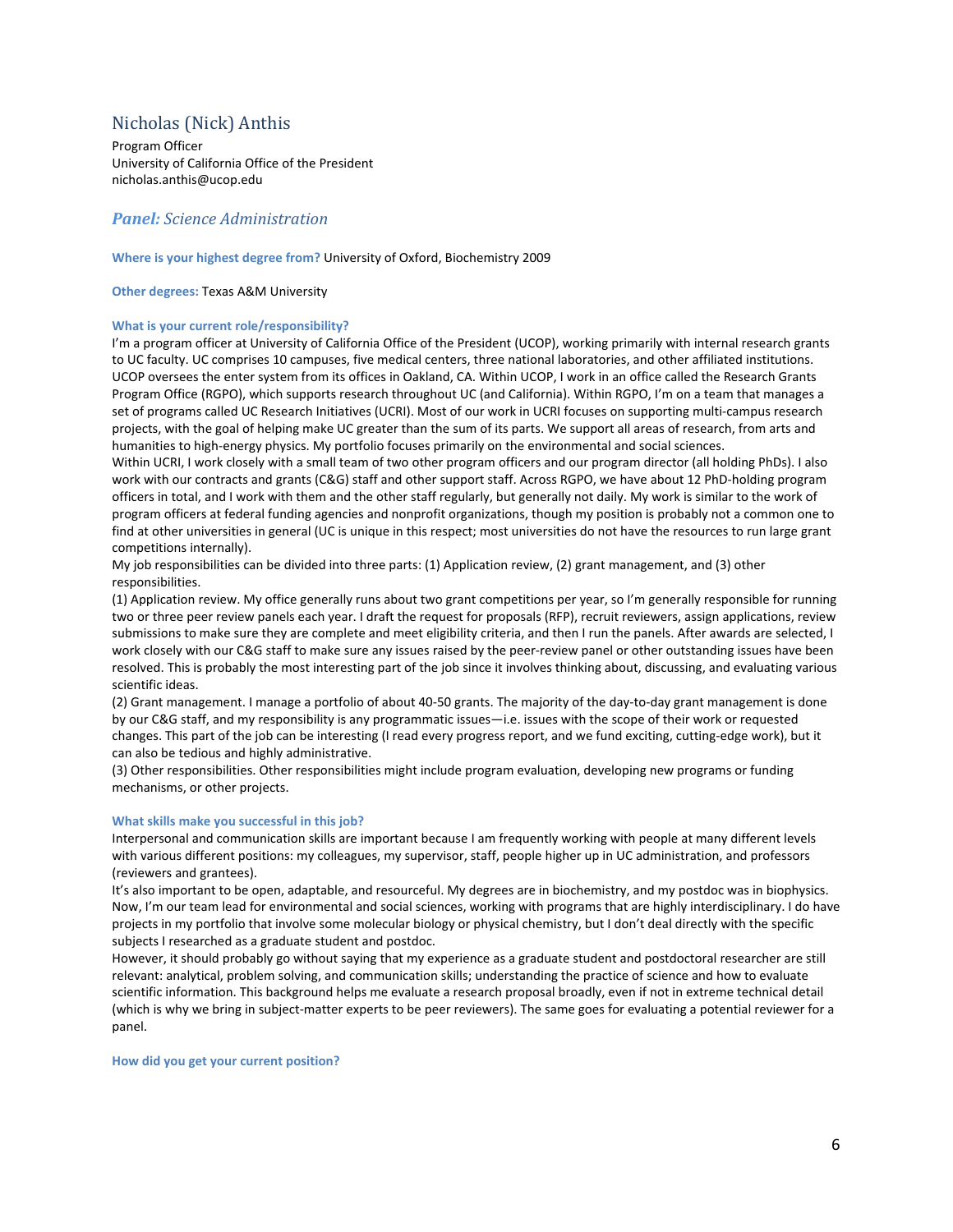I originally met one of my current colleagues at a reception at a conference; that was where I first learned about the office and that they would be hiring soon. That person then emailed me the job listing when it came out. After that, it was a standard application and interview process. However, if I hadn't been networking, I never would have found out about this job.

#### **How long was your job search?**

Either 1 year or 2 1/2 years, depending on how you define it

#### **What is the average starting salary for your career path?** Est. ~ \$100,000

#### **Any other experiences that led to your success?**

The most directly useful experience for my current job was being a AAAS Science & Technology Policy Fellow. During my fellowship, I was placed at the US Agency for International Development (USAID), where I did work that was similar in many ways to what I do now (managing a research grants program; working with a broad, multi-disciplinary portfolio). Being a AAAS S&TP Fellow also involved a pretty comprehensive professional development curriculum, which was useful. Thus, I would encourage you to take advantage of similar classes or other professional development resources that are offered here at NIH or elsewhere.

#### **What advice would you give to someone who was interested in your career path?**

For almost any job, you will be evaluated as a person, not just as a list of publications (side note: learn the difference between a CV and a résumé, and how to effectively use the latter). So, while it's important that you do good research and are productive as a postdoc or grad student, it's also important to spend time developing the "soft" skills outside of research that will in fact be more important to your long-term career success.

Take advantage of professional development and training resources available at NIH or elsewhere. Go to conferences and attend social, professional development, and career-oriented sessions. Develop broader professional interests than just what you are currently studying in the lab. Seek out mentors. Seek out non-research opportunities, such as talks and seminars that don't deal directly with research or a detail/rotation at an administrative office at NIH. Find people doing what you're interested in, and reach out for an informational interview. Network like crazy, and do it with a genuine interest in what other people are working on—you never know who or what might turn out to be interesting or useful to you in the future. (And, do these things now, not when you're already looking for a job.) If you're interested in science policy, apply for a AAAS Science & Technology Policy Fellowship, but realize that these are very competitive, and it's only one avenue to a non-academic career (and there are also other fellowships at the state and national level).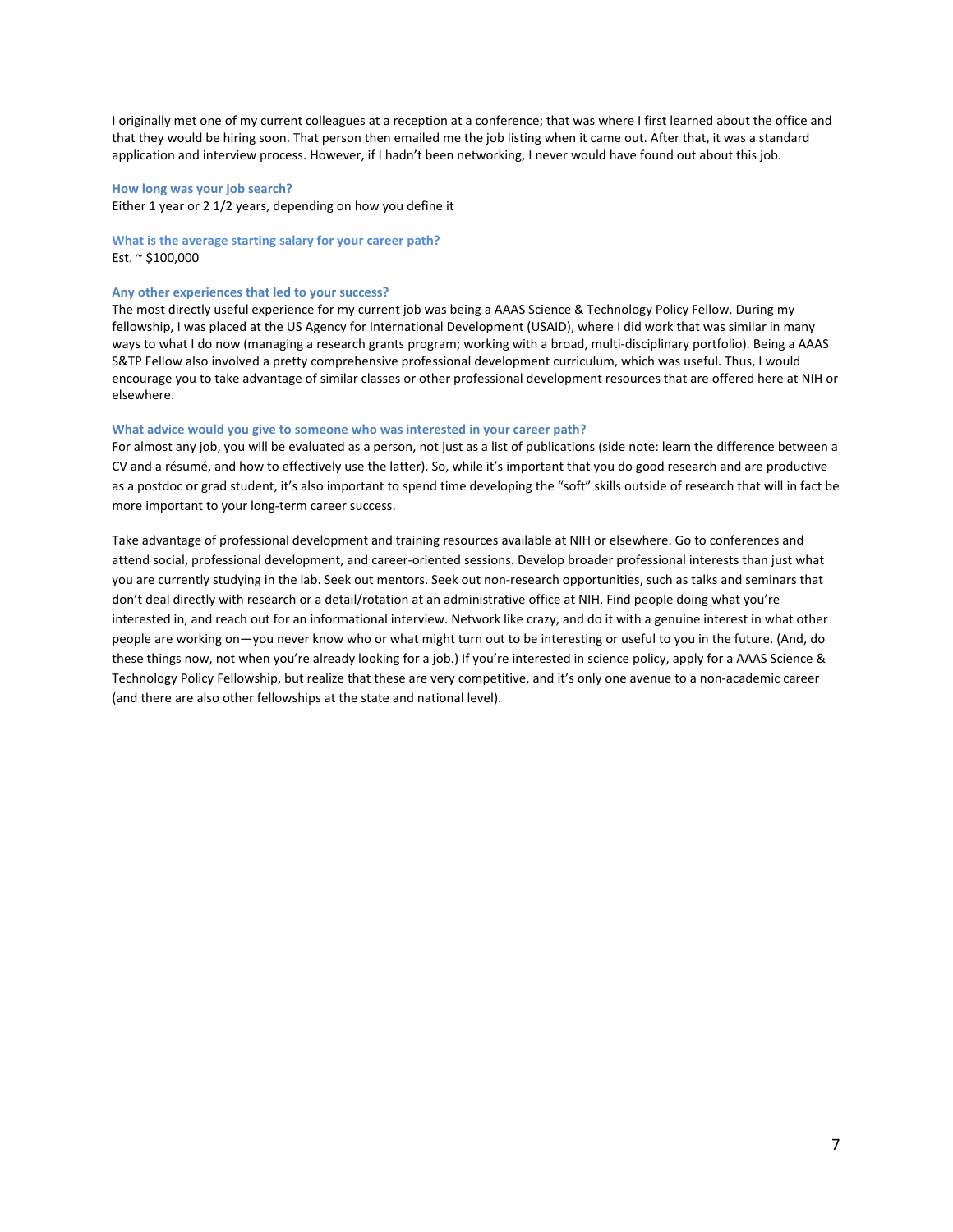# <span id="page-7-0"></span>Caren Aronin

Patent Agent Wilson Sonsini Goodrich Rosati caronin@wsgr.com

# *Panel: Technology Transfer & Intellectual Property*

#### **Where is your highest degree from?** University of Virginia, Biomedical Engineering 2008

**Other degrees:** B.S. Chemical Engineering University of Virginia

#### **What is your current role/responsibility?**

1) Prosecution of applications in front of USPTO. This can include: a) drafting new applications; b) reviewing patent or scientific references; c) drafting claim amendments; d) preparing and attending interviews with Examiners at the USPTO. 2) Performing a Patent Landscape Analysis - a review of existing patents and applications in view of a client's working product. 3) Performing due diligence of a patent portfolio prior to an acquisition.

#### **What skills make you successful in this job?**

A) Technical and scientific expertise in a wide range of technology spaces. B) Concise writing. C) Creativity. D) Multitasking. E) Ability to spot details, details, details.

#### **How did you get your current position?**

A current patent agent at WSGR was formerly an NIH postdoc. I had connected with her through LinkedIn for an informational interview by phone. She offered to forward my resume to a partner within WSGR who was looking to hire a new patent agent. I received an interview and was then hired at WSGR.

#### **How long was your job search?**

From the start of considering a job in patent law to acquiring an offer it was about 1 year.

#### **What advice would you give to someone who was interested in your career path?**

Talk to people working in patent law - as an informational interview over the phone. This can give perspective on a) how the current individual transitioned from science to law, b) day to day tasks expected of an agent, c) culture of a particular firm, and d) potentially a job offer.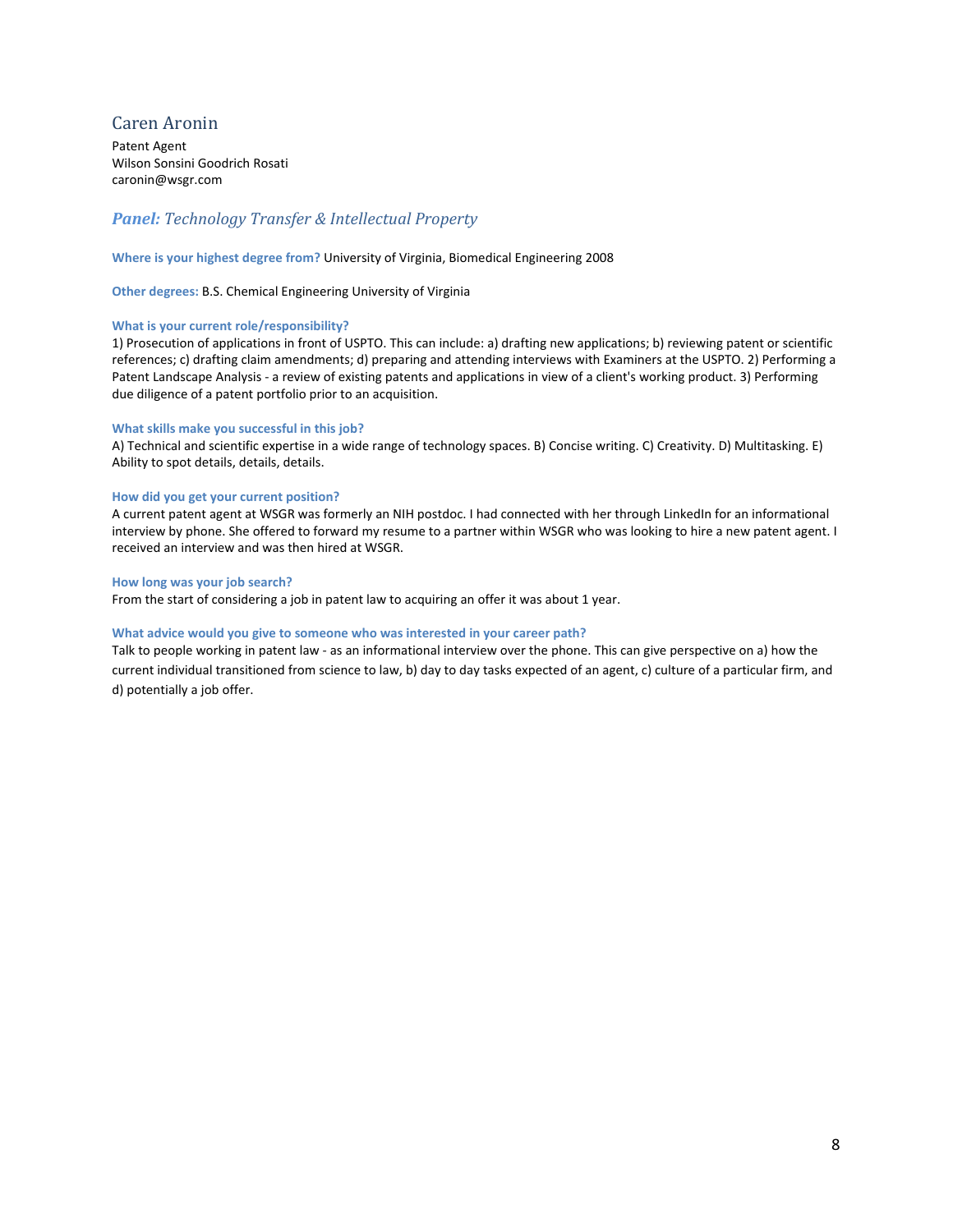# <span id="page-8-0"></span>Silvia Arredondo

Staff Scientist Center for Infectious Disease Research silvia.arredondo@utexas.edu

## *Panel: Staying Close to the Science*

**Where is your highest degree from?** University of Texas at Austin, Chemical Engineering (Biotechnology/Protein Engineering) 2009

#### **What is your current role/responsibility?**

I am a scientist investigating the early host-pathogen molecular interactions in the malaria liver stages. I design, perform and analyze experiments and also take part in writing grants. My job sits in between being a postdoc and a PI with enough independence, but still under the direction of a principal investigator. I also oversee a research assistant.

#### **What skills make you successful in this job?**

Bench skills, mostly molecular biology and protein biochemistry. Verbal and written communication and presentation skills. Attention to detail, analytical and critical-thinking, organizational, interpersonal, managerial and problem-solving skills. Being a team player. I had been warned about how important managing skills are, but in this position I have truly experienced the importance of both, managing up and down.

#### **How did you get your current position?**

By networking. I met my current boss at a scientific meeting. As we discussed his recent research, we started talking about my career and he suggested for me to apply.

**How long was your job search?** About 6 months

## **What is the average starting salary for your career path? Any other experiences that led to your success?**

How did I go from being a chemical engineer to a malaria researcher? When I was finishing my PhD I decided I wanted to

contribute my skills towards infectious diseases. I then became a postdoctoral fellow in the Malaria Infection Biology program at NIAID.

#### **What advice would you give to someone who was interested in your career path?**

Unfortunately, there is only a limited amount of staff scientist positions in academia and research institutes, and I was lucky to get one. However, if this is really what you want to do, I would advise you to look into private and non-profit research institutes and contact PIs directly and also… network! Sometimes these positions are not even advertised so it never hurts to ask.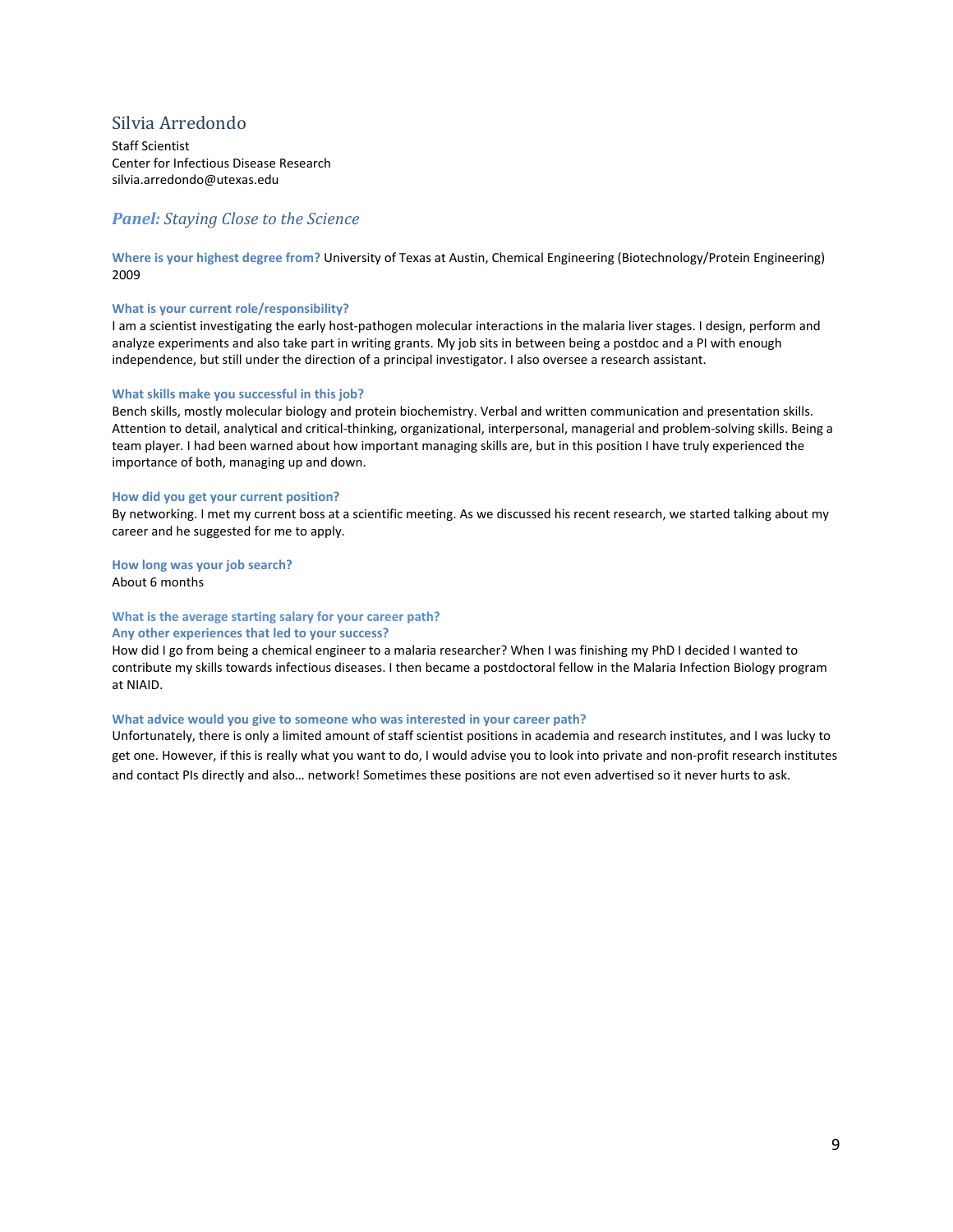# <span id="page-9-0"></span>Prince Awuah

Toxicologist FDA awuahprince@yahoo.com

## *Panel: Federal Government*

**Where is your highest degree from?** University of Pittsburgh School of Medicine, Cellular and Molecular Pathology 2013

#### **What is your current role/responsibility?**

Review tobacco product applications Collaborate on projects Attend Conferences Design projects Sitting on work groups and committees to stay updated on current issues.

## **What skills make you successful in this job?**

Background in Risk assessment is helpful Knowing how to write and being concise in your writing. Knowing how to read efficiently, acquire knowledge. Multitasking

**How did you get your current position?**  Networking

**How long was your job search?** about 2 months

**What is the average starting salary for your career path?** 93,000 depending on experience level

**Any other experiences that led to your success?** Additional classes or seminars in toxicology and pharmacology are very helpful

**What advice would you give to someone who was interested in your career path?** Advanced degrees are important

Learn about regulatory work

Learn and develop a strong toxicology and pharmacology background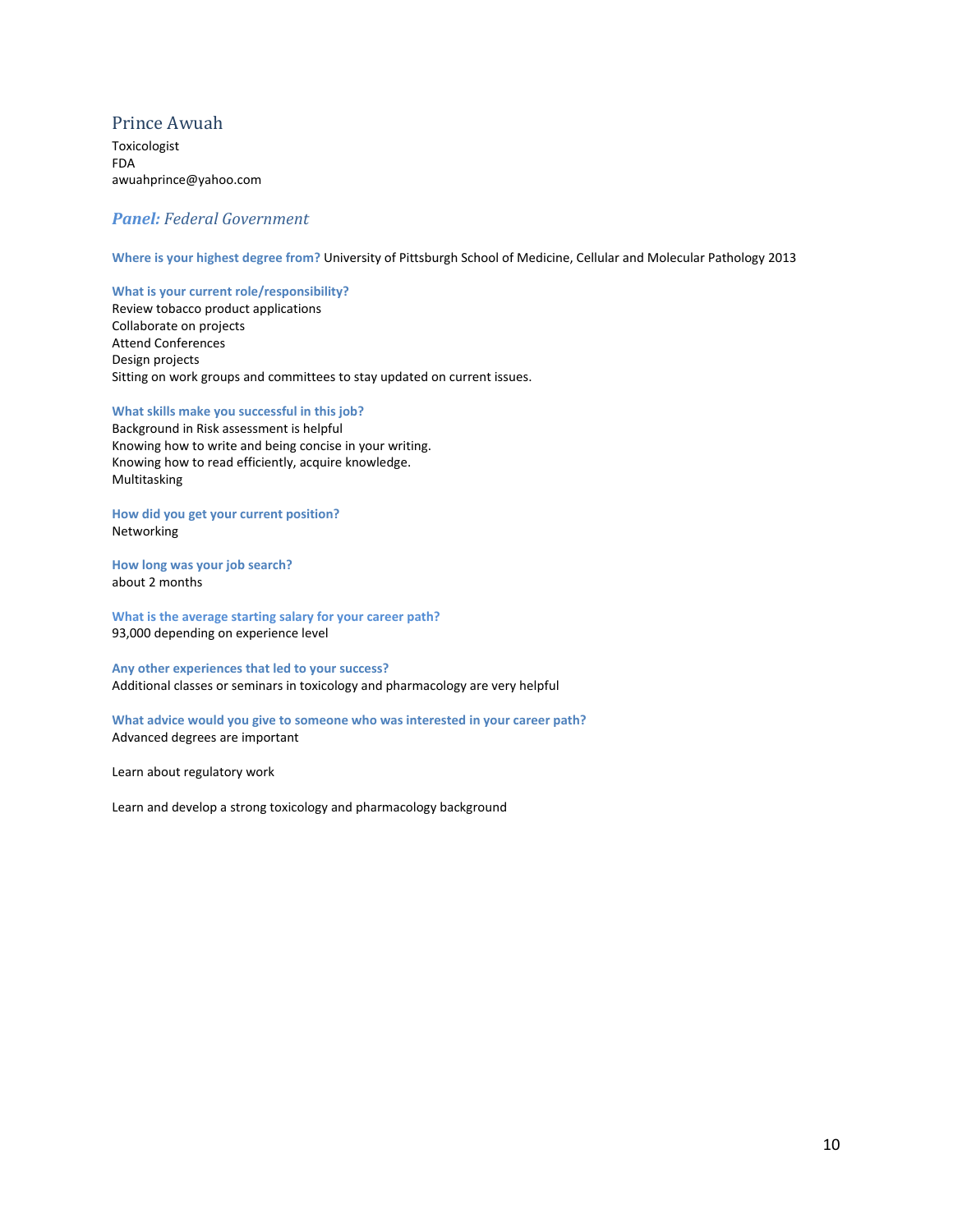## <span id="page-10-0"></span>Rocio Benabentos

Associate Program Director Florida International University rbenaben@fiu.edu

## *Panel: Science Administration*

**Where is your highest degree from?** Baylor College of Medicine, Cell and Molecular Biology 2011

#### **What is your current role/responsibility?**

My main role is to manage a program that is funded through the HHMI Science Education initiative for Research Universities. This program provides comprehensive support to STEM faculty who want to transform a course that they teach (i.e. Faculty Scholars). I am under the umbrella of the STEM Transformation Institute at Florida International University and, as such, also play service roles to the Institute.

My job responsibilities can be divided into three categories: Administrative, Research, and Teaching. Half of my time is spent in administrative roles such as managing the recruitment and selection process of Faculty Scholars, supporting Scholars in the planning and implementation of their course transformation, organizing meeting and events for the STEM faculty community, or preparing and submitting annual reports. Forty percent of my time is spent on research duties including collecting and analyzing data from Faculty Scholars' classrooms and co-leading a national research project with four other HHMI research universities. Lastly, every semester I teach a seminar course for undergraduate Learning Assistants, who are students that facilitate learning in STEM classrooms.

The STEM Transformation Institute is a very collaborative environment, and I work with research faculty and other program Directors in different projects. For example, I work closely with the Learning Assistant program and, besides teaching a section of their seminar, I help with facilitating workshops, assisting in recruitment, and serving as a departmental liaison for Biology. Also, I mentor a group of 4-6 undergrads every semester – who support the research projects within my program.

#### **What skills make you successful in this job?**

Organizational skills and communication skills are key to being successful in a science administration position like mine. A large portion of my work involves handling many parallel small projects, so project management is an important element of the job. I was surprised at the volume of email communication my position demands, which has required me to develop good email organization habits. Also, my job requires an element of adaptability and resourcefulness – as urgent tasks can come up unpredictably and I might have to problem-solve issues that I am not familiar with. For example, I never expected that I would be involved in conducting research away from the bench. I've had to learn how to code and further develop my statistical skills, which has been an exciting part of my position and has allowed me to continue my involvement in the education research scientific community. Finally, most of the projects I am involved with are a team effort so communication and interpersonal skills are essential for the success of those projects.

#### **How did you get your current position?**

I was bound by location to Miami, Florida because of my spouse's career. However, I was in Washington DC during my job search so the distance made the process a bit more challenging. I started looking for a job in science administration a year before my move was scheduled. I did not have prior connections to the area, so I had to rely on my current network to find scientists working in Miami. During my postdoc, I had done a couple dozen informational interviews so I reached out to that network to ask for connections in the area. I was able to connect with a few people in Miami and talk with them over the phone. One of them was a graduate student in my current institute and he connected me to his PI (i.e. my current supervisor). I was fortunate that a few positions were opening up right when I was scheduled to move – and my background was a good fit. I was able to find out about the position even before it was posted. Informational interviews definitely work!

#### **How long was your job search?**

10 months

**What is the average starting salary for your career path?** \$55,000-65,000

#### **Any other experiences that led to your success?**

For my position, my prior experience in government was a plus. I did my postdoc at NIH and worked at NSF for a year as an AAAS S&T Policy Fellow. Government grants are a large source of funding in STEM education programs, so my experience with the government system was very helpful (e.g. knowledge of funding programs and of grant review mechanism). As a postdoc, I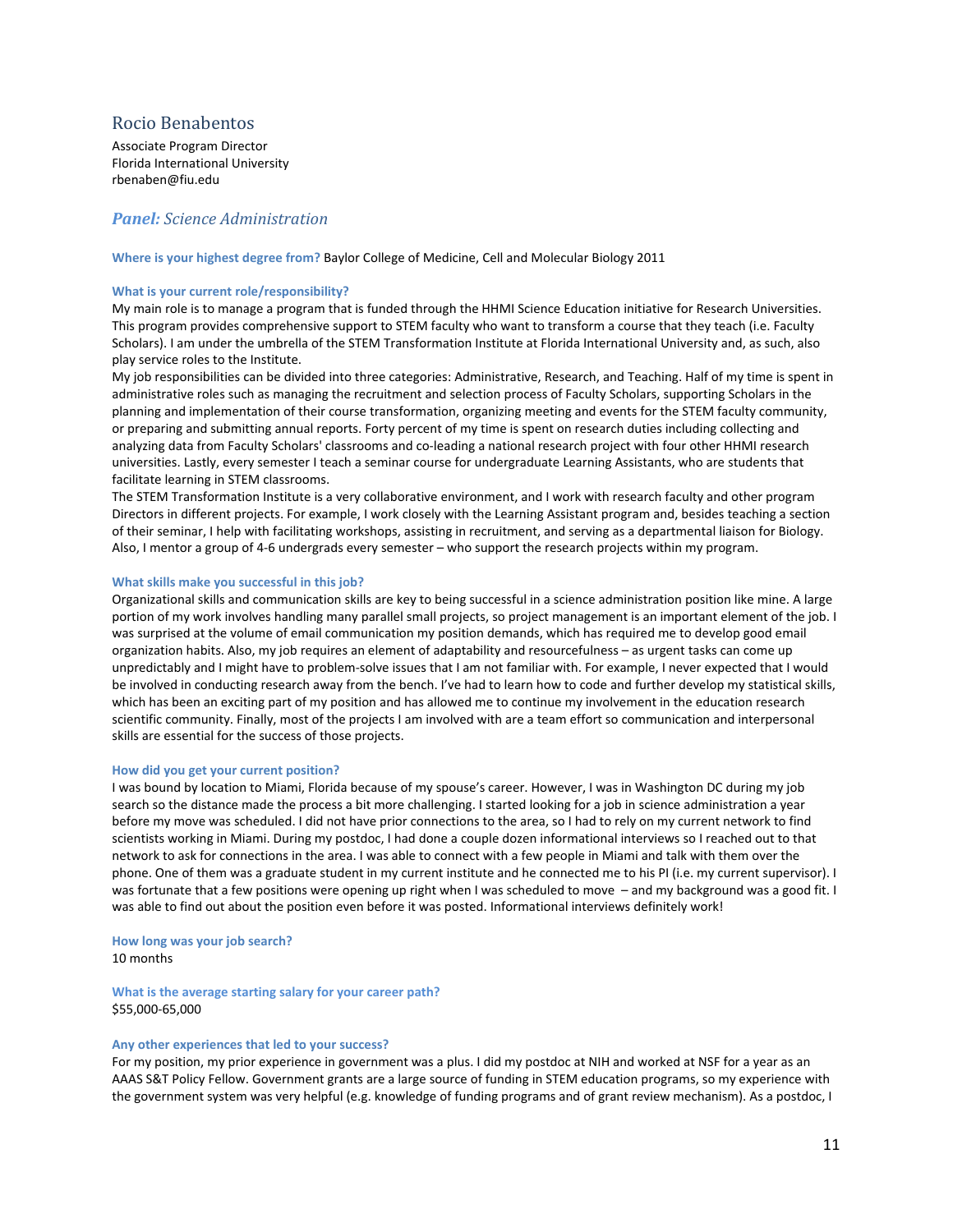was also able to take advantage of many of the opportunities at NIH (e.g. teaching experiences, mentoring, workshops, leadership opportunities) that helped me develop other necessary skills. I was very fortunate to be able to do a detail with OITE during my last year as a postdoc. This experience helped me realize that I liked science administration and helped me further develop skills that have helped me succeed in my position (e.g. communication, management).

#### **What advice would you give to someone who was interested in your career path?**

Science administration is a very diverse field and there are many paths to get started. I think that getting that "entry-level" position to transition away from the bench can be challenging, but there are ways to make it easier. In my case, doing many informational interviews helped me narrow-down the field that I was mostly interested in (i.e. STEM education administration) and the different options available (e.g. higher education institutions, industry, non-for-profit). Also, it helped me realize what were the skills/experiences that might be valuable and seek opportunities that would demonstrate that I have developed those skills or experiences. In the end, the people that I connected with through informational interviews (most of which I never met in person) helped me get connections in Miami that led to my current position. Some people transition to science education administration through a DBER (discipline-based education research) postdoctoral position that in turn could position them to a tenure-track faculty or a non-tenure track administrative position. This particular path is becoming more popular and is something that I hadn't realized before I was in this field.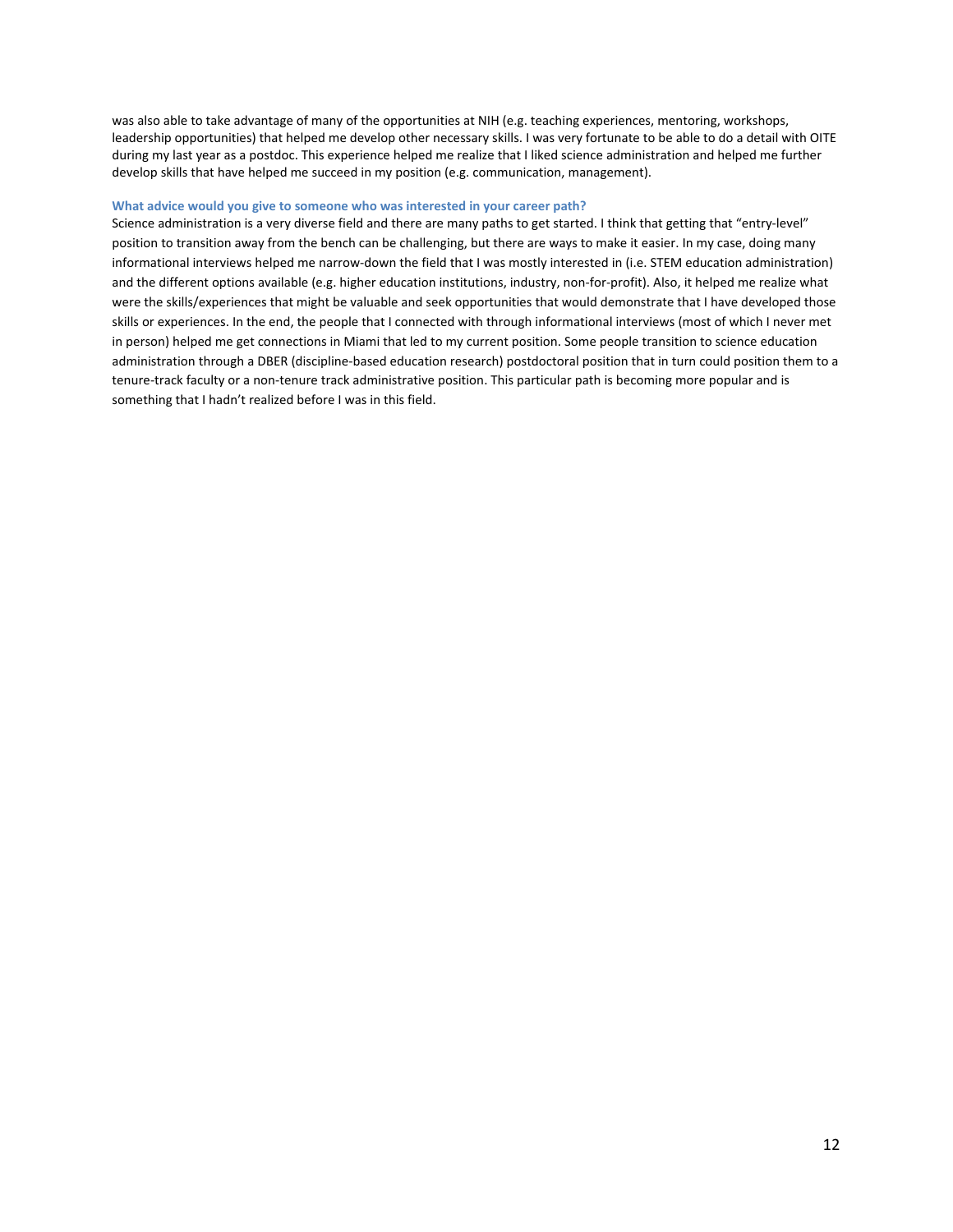# <span id="page-12-0"></span>Hadley Bergstrom

Assistant Professor of Psychological Science Vassar College habergstrom@vassar.edu

# *Panel: Teaching Intensive Faculty*

#### **Where is your highest degree from?** George Mason University, Psychology 2009

#### **What is your current role/responsibility?**

I am an Assistant Professor of Psychological Science and Program in Neuroscience and Behavior at Vassar College. I teach 2 credit hours/semester. So far, this has consisted of 2 lecture-based courses in one semester and one lab-based course in another semester. A significant portion of my day entails prepping for class. As a part of teaching, I hold office hours 4 hours/week. I also spend time advising students (15-20) on their curricular and career goals. I also attend various meetings related to departmental and college service. Finally, I spend a significant part of each day conducting research. This might entail either running experiments in the lab, writing, meeting with students regarding research (lab meetings) or data analysis.

#### **What skills make you successful in this job?**

Skills such as organization and time-management have turned out to be critical. Probably the most surprising aspect of the job, especially coming from a research-intensive postdoc, was the amount of interpersonal interaction and relationships that require attention and maintenance. At the NIH, most of my time was spent in solitary running experiments. At Vassar, from day 1, I was thrust into a socially intensive environment in which I interacted with a variety of people from students, to faculty, to staff on a continual basis throughout the day. The ability to successfully manage many different social relationships was a surprising required skillset for the job.

#### **How did you get your current position?**

I heavily utilized a website called "wiki psychology jobs (http://psychjobsearch.wikidot.com/)." It is continuously updated with currently posts from job seekers in the field. It was incredibly inclusive and helpful. I also used "Indeed.com." It is also very good.

**How long was your job search?** 2 years

**What is the average starting salary for your career path?** \$75,000

#### **Any other experiences that led to your success?**

For a teaching intensive job, teaching experience is quite helpful. Although not required, there is no doubt that teaching a full course prior to a faculty position will help in the transition. The ability to juggle many different chores on a day-to-day basis has also been helpful. On any given day, I might be prepping for a class, teaching a class, advising a student, attending a meeting, helping with an experiment, writing an IACUC protocol, etc. The ability to flexibly switch between tasks is important to success.

#### **What advice would you give to someone who was interested in your career path?**

Publish high quality papers. Publish more high quality papers. Get some teaching experience. Figure out if you like teaching. Figure out if you like interacting with students. If all checks-out, you will be in a competitive position for a faculty position at an undergraduate institution like Vassar.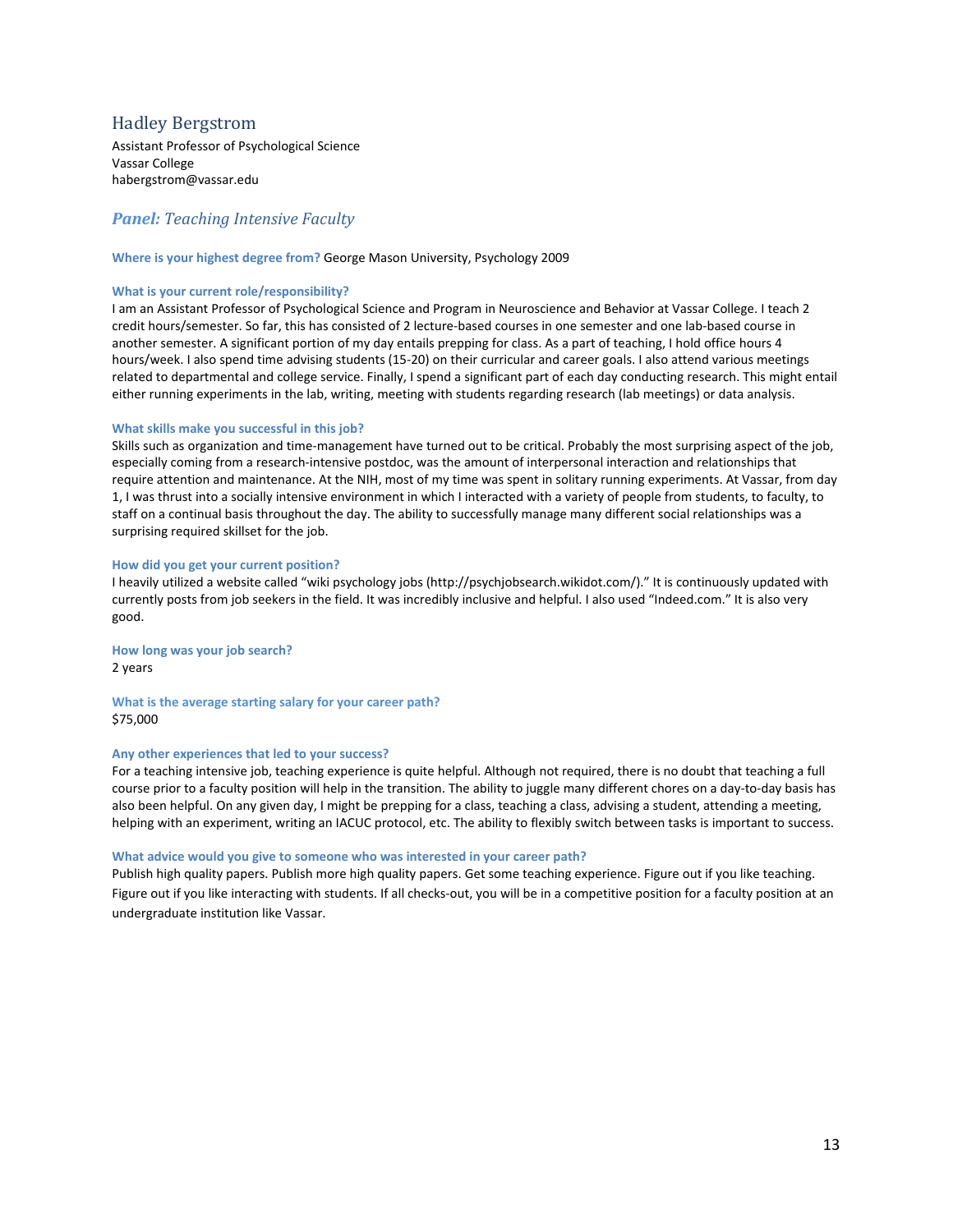# <span id="page-13-0"></span>Rebecca Berman

Staff Scientist NIMH/NIH bermanr@mail.nih.gov

# *Panel: Staying Close to the Science*

#### **Where is your highest degree from?** University of PIttsburgh, Neuroscience

#### **What is your current role/responsibility?**

My job is a mix of hands-on science / bench work, administrative tasks, and mentoring. For me, it is the sweet spot - I still get to do experiments and be part of the everyday details and execution of a project, but also have the broader perspective of other work in our lab, collaborations, and the opportunity to mentor younger scientists.

#### **What skills make you successful in this job?**

I continue to need strong experimental skills, but communication and time-management/juggling skills have also become more essential, in order to balance multiple scientific & administrative projects.

#### **How did you get your current position?**

old-fashioned combination of good timing, networking, and the development of sustained scientific relationships.

#### **What advice would you give to someone who was interested in your career path?**

Seek out multiple mentors, whether formally or informally; stay in touch with labs where the work interests you.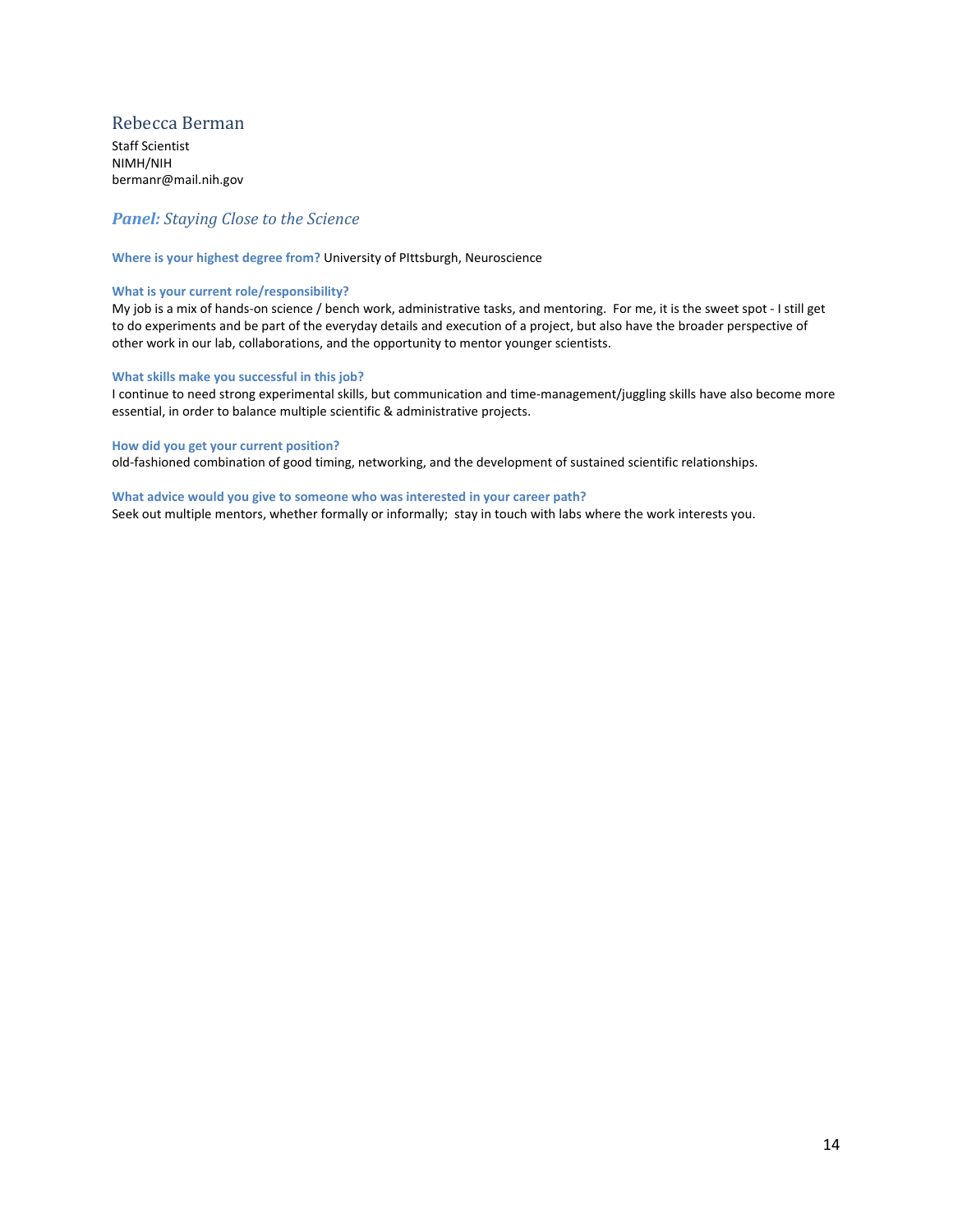# <span id="page-14-0"></span>Chris Case

Senior Scientific Administrator Leidos Biomedical Research chris.case@nih.gov

# *Panel: Regulatory Affairs & Science Management*

#### **Where is your highest degree from?** Yale University, Microbiology 2011

#### **What is your current role/responsibility?**

I am a Senior Scientific Administrator for the Vaccine Clinical Materials Program Directorate at Leidos Biomed. I manage a large scientific subcontract portfolio in support of the Vaccine Research Center/NIAID. In addition, I manage multiple scientific projects under contracts issued by the Federal Government to Leidos Biomed. I work as a member of several teams focused on getting products from the bench to the clinic, including bench scientists, contract manufacturers, contract research organizations, consultants and regulatory affairs specialists. I also work with Subcontracts Administrators and Contracting Officers to help manage science performed through contractual relationships.

#### **What skills make you successful in this job?**

The skills required to be successful in this job include an ability to manage multiple tasks and prioritize tasks in a fast paced environment. Managing different personalities is critical as each Subcontractor has a different mode of operation and performs most effectively under different circumstances. Likewise, managing each client/stakeholder requires understanding how they perceive success and effective communication.

#### **How did you get your current position?**

I received my job by responding to a job-listing. That said, the process of networking and performing informational interviews helped me to hone my approach to the job search, including what listings to respond to and how to respond.

**How long was your job search?** 6 months

# **What is the average starting salary for your career path?**

#### **Any other experiences that led to your success?**

While my bench training laid the foundation, I believe that my experiences away from the bench are what ultimately allowed me to secure my current position. These activities included managing grants while a graduate student and participating in parttime consulting activities through Center for Advancing Innovation (CAI) as a post-doc.

#### **What advice would you give to someone who was interested in your career path?**

Look for any opportunity to approach science in ways that don't involve being at the bench. Most companies are looking for individuals who have experience beyond their actual bench performance. Seek out opportunities while you are still doing your post-doc, graduate, undergraduate work to hone your 'away from the bench' skills (e.g. project management). If your mentor is open to the possibility, look for side activities that show your other capabilities.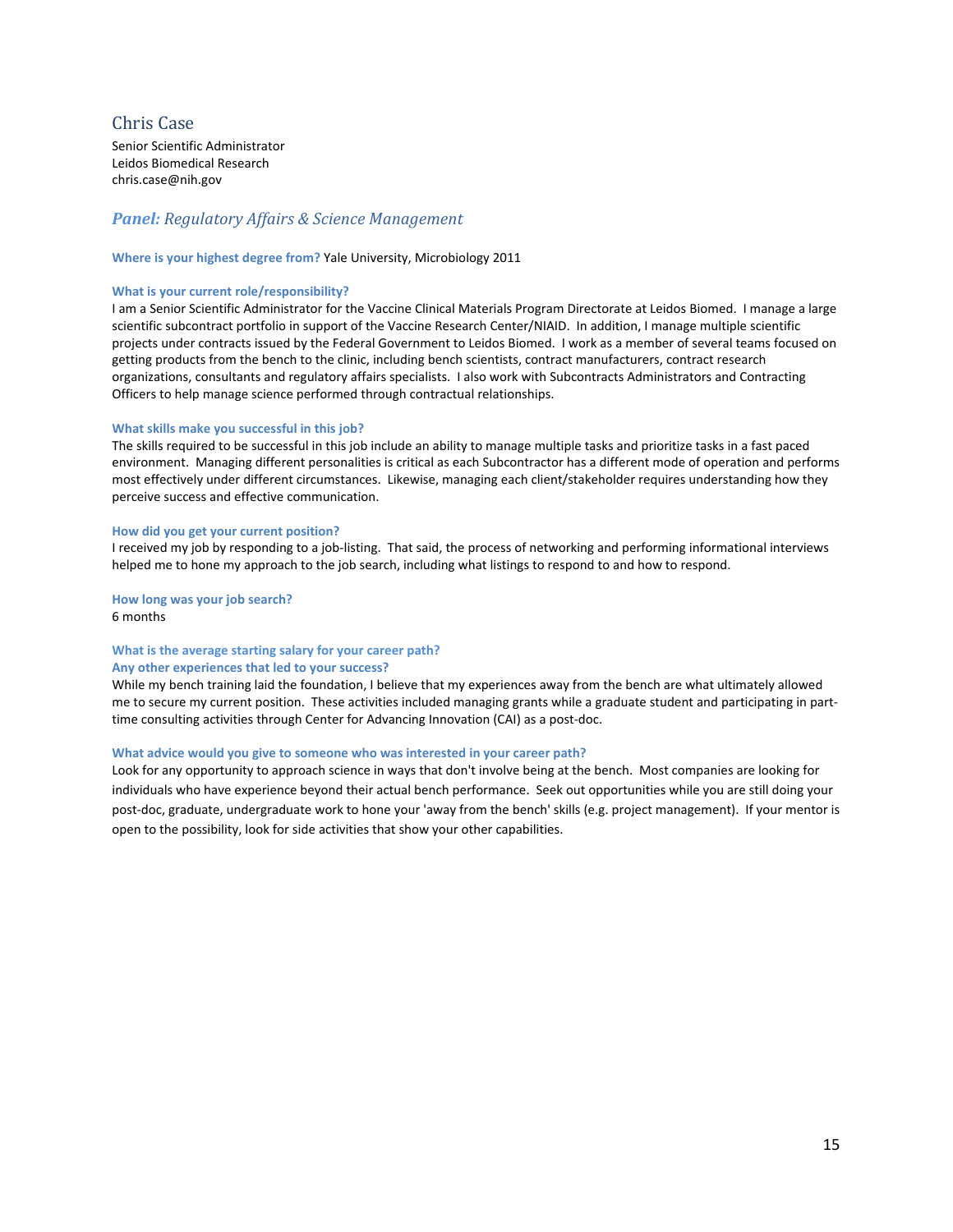# <span id="page-15-0"></span>Lee-Jah Chang

Director, Global Clinical Sciences Sanofi Pasteur lee-jah.chang@sanofi.com

# *Panel: Options for Clinicians*

**Where is your highest degree from?** Northwestern Feinberg School of Medicine, Medicine2007 **Other degrees:** Northwestern BA in Biology/Physiology

## **What is your current role/responsibility?**

Since joining Sanofi Pasteur in 2013, I have been a Clinical Team Leader (CTL) for multiple vaccine development programs in various stages of development. Currently, I am the CTL for 6 clinical programs from preclinical to Phase 3 development including such pathogens as influenza, meningococcus, pneumococcus, and HSV.

As a CTL I am responsible for the clinical trial design, site selection/preparation, subject enrollment, study conduct, data review, safety analysis, and analysis of results. I write and review study protocols, investigator brochures, statistical analysis plans, and other study documents. I provide strategic and scientific input to clinical development plans, study protocols, and target product profiles across multiple different vaccine franchises. I collaborate with the regulatory department team members for strategic planning and study result discussions to be held with regulatory authorities around the world. I participate and present at investigators meetings for clinical trials, scientific advisory boards, and joint steering committees. I may be asked to provide clinical assessment and advice for the company's investment of other external company's programs. Moreover, I present and represent Sanofi Pasteur with external collaborators such as the Bill and Melinda Gates Foundation and the National Institutes of Health.

#### **What skills make you successful in this job?**

- Time management
- Prioritization and multitasking skills
- Teamwork
- Leadership skills
- Ability to synthesize large amounts of information
- Teaching skills
- Writing ability
- Presentation and speaking ability

#### **How did you get your current position?**

I applied to multiple pharmaceutical companies online and also sent my CV to any contacts within the pharmaceutical world. My current job was found after one of the Primary Investigators on a vaccine study I ran at the NIH sent my CV to one of his contacts at Sanofi Pasteur. The Clinical department happened to be interviewing for a CTL position, and my application was moved to the top by the recruiter helping me to secure an onsite interview after I had an initial Skype interview with the recruiter.

#### **How long was your job search?** 6 months

**What is the average starting salary for your career path?** The range is very large, between 130,000-180,000 I would estimate. **Any other experiences that led to your success?:** Selecting a clinical research track for my allergy and immunology fellowship research experience was probably the most important deciding factor in my career path into industry. The two Vaccine Research Center trials I ran at the NIH helped to build a foundation to quickly grow into the CTL role at Sanofi Pasteur. Understanding the operational aspects helps when I was learning the strategic decision making part of my job. My background in basic sciences also allowed me to be able to tackle preclinical programs dealing with animal and cell models prior to a vaccine candidate entering humans.

**What advice would you give to someone who was interested in your career path?**Gain clinical trial/study experience as early as possible. A background in basic science will help you as well with understanding preclinical development programs. Networking with people in the industry is also critical as the pharma world is small and sometimes niche-y. If you are able to establish yourself in a field, you will be highly sought after given most doctors do not pursue this career path.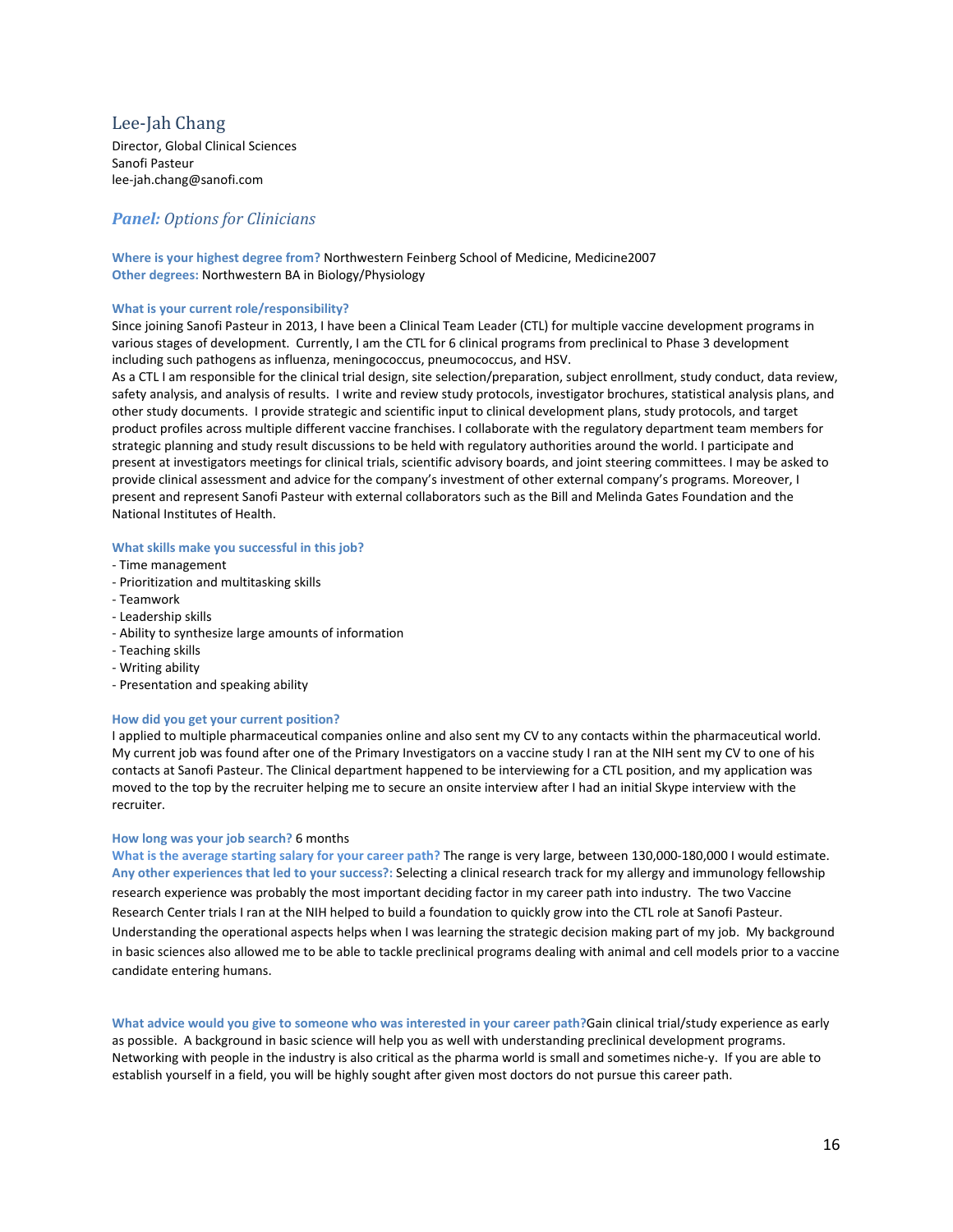# <span id="page-16-0"></span>Jue Chen

Program Officer National Heart, Lung, and Blood Institute jue.chen@nih.gov

## *Panel: Federal Government*

#### **Where is your highest degree from?** Emory, Pharmacology 2011

#### **What is your current role/responsibility?**

As a program officer, my primary responsibility is to guide applicants through their grant applications. I talk to applicants before they submit applications and after their grants are reviewed. I also oversee progress of funded grants. Another aspect of this job is to evaluate the outcome of a research program. I also need to stay up to date on scientific discoveries in relevant field and be aware of emerging new scientific area.

#### **What skills make you successful in this job?**

Scientific background, critical analysis and communication skills.

#### **How did you get your current position?**

I did a detail in the extramural program to find out whether I would like this job. It turned out that I loved it. So I applied for similar jobs during my detail and got the current job.

**How long was your job search?** 8 months

**What is the average starting salary for your career path?** 75K

#### **Any other experiences that led to your success?**

I served on the FelCom committee and taught a class at the FAES. I also helped to organize two past NIH Postdoc Career Symposium. Through these activities, I expanded my network and became interested in working as a science administrator. Then I started information interview and applied for detail positions.

#### **What advice would you give to someone who was interested in your career path?**

Talk to people who're doing your dream jobs and learn more about those jobs and how to get there.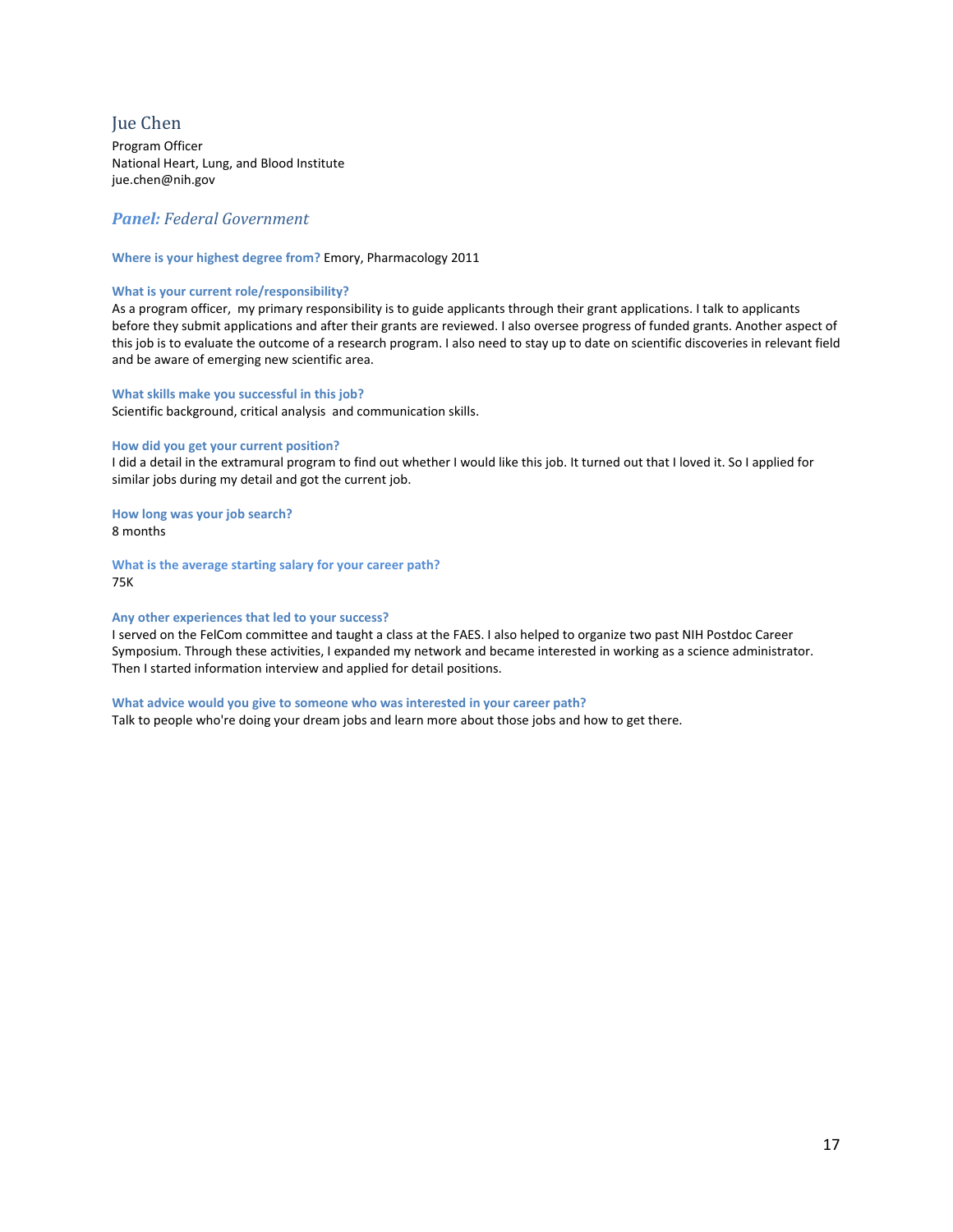# <span id="page-17-0"></span>Dietrich Conze

Director of Pharmaceutical Development ChromaDex Spherix Consulting dietrichc@chromadex.com

# *Panel: Regulatory Affairs & Science Management*

**Where is your highest degree from?** University of Vermont, Cell and Molecular Biology 2001

**Other degrees:** BA, Bucknell University

#### **What is your current role/responsibility?**

As Director of Pharmaceutical Development, I manage the preclinical and clinical development of the drugs, food ingredients, and dietary supplements in ChromaDex's pipeline. My responsibilities include designing preclinical and clinical studies, writing reports and applications to the FDA and other regulatory agencies worldwide, meeting with the regulatory agencies to discuss our development paths, and assisting our manufacturing team in the manufacturing, chemistry, and control of our pipeline. I am also a consultant who provides strategic scientific advice and regulatory assistance to external clients that develop drugs, food ingredients and dietary supplements.

#### **What skills make you successful in this job?**

Knowledge of the regulatory paths for foods, dietary supplements, and drugs is essential. Other very important skills include creative and critical thinking, managing time effectively, presenting and communicating data and ideas clearly through writing and verbal presentations, and working with a team. The importance of having strong writing skills surprised me because every day I interact with people all over the world and from all walks of life, and to get anything done in a timely manner, you must be able to communicate your thoughts and ideas clearly, effectively, and efficiently.

**How did you get your current position?**  Networking

**How long was your job search?** 2 years

**What is the average starting salary for your career path?** \$70,000/year

**Any other experiences that led to your success?**

#### **What advice would you give to someone who was interested in your career path?**

Developing drugs is a long, expensive, and sometimes difficult process. It can be exciting at times, but you will need patience and perseverance. Consulting, can be slow like drug development, but can also be fast-paced and exciting. In both jobs, you need to be a creative thinker and able to take on the unknown because you never know what type of work you will doing.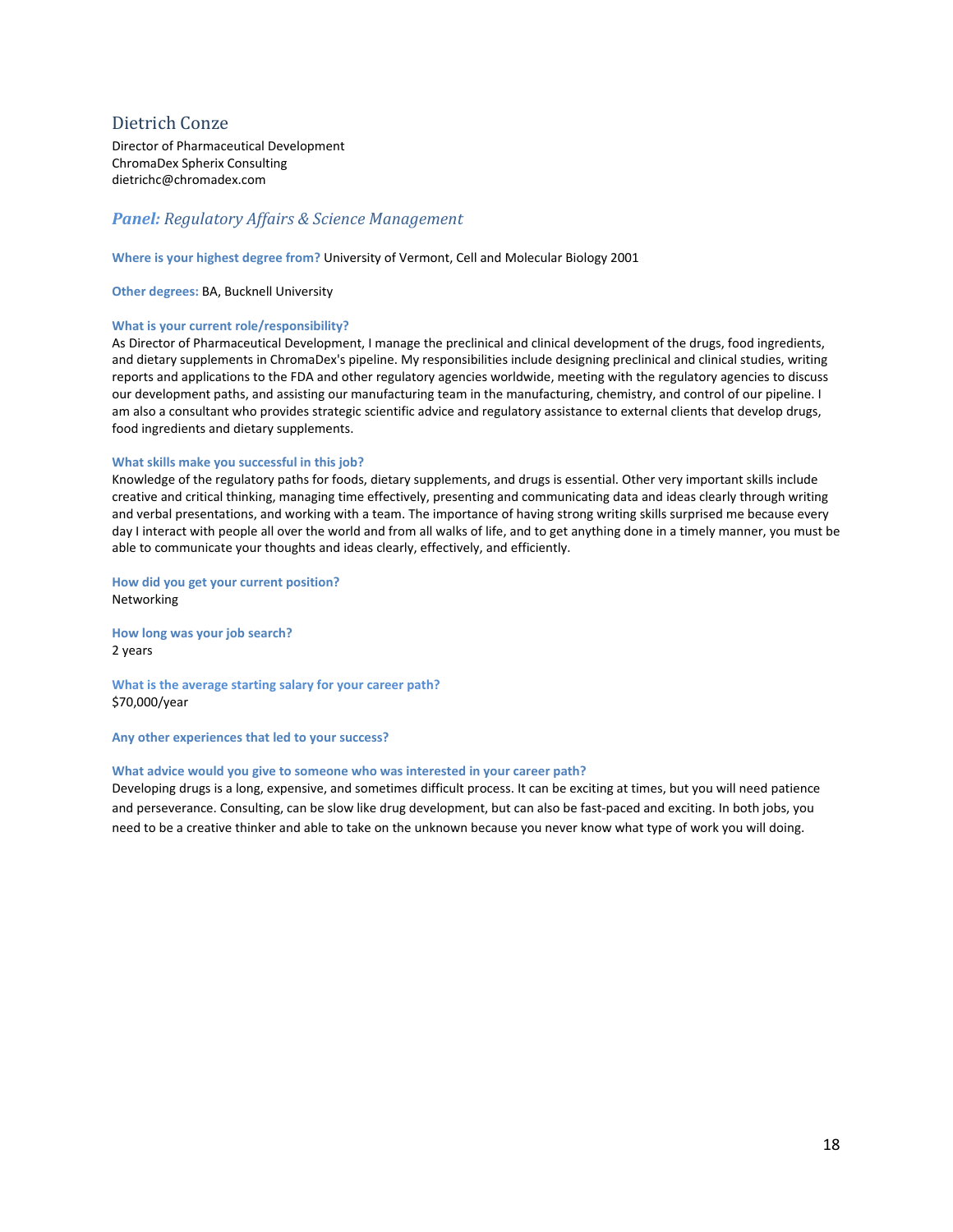# <span id="page-18-0"></span>Archana Dhasarathy

Assistant Professor University of North Dakota archana.dhasarathy@med.und.edu

## *Panel: Transitioning from postdoc to faculty*

**Where is your highest degree from?** Texas A&M University, Genetics/ Biochemistry 2004

#### **What is your current role/responsibility?**

I am the principal investigator of an NIH- funded laboratory. My duties are primarily research, but I also teach undergraduate, graduate and medical students. I also participate as a committee member on 12 student thesis/ dissertation committees. I organize and run a group across campus for researchers with interest in epigenetics.

#### **What skills make you successful in this job?**

Molecular biology/ biochemistry bench skills, Networking, Management, Critical thinking, Public speaking, Relationship building.

#### **How did you get your current position?**

I have the classic two-body problem! I spoke to many people when I was looking for a job, and this helped as I was forwarded an email from someone else at NIH. This email was for my current position, but the deadline was already passed. Nevertheless I called them and asked if it was ok to apply, and they said sure. So I did, and it turned out they also had a similar position that my spouse could fill.

#### **How long was your job search?**

Almost a year

**What is the average starting salary for your career path?** ~\$ 80,000

#### **Any other experiences that led to your success?**

First, I had a marvelous research experience at NIEHS, and my field (epigenetics) was the reason I got this job. But besides that, I improved my writing skills by contributing to the Environmental Factor (NIEHS newsletter), and I gained valuable teaching experience by volunteering in the NIH Summer Internship Program, and I taught classes at North Carolina Central University. NIEHS, Duke and UNC sponsored a Lab management training program, which I also attended, that taught me a lot about how to manage a lab.

#### **What advice would you give to someone who was interested in your career path?** Publish, publish, publish! Attend meetings, network and cast a wide net. Your reference letters matter.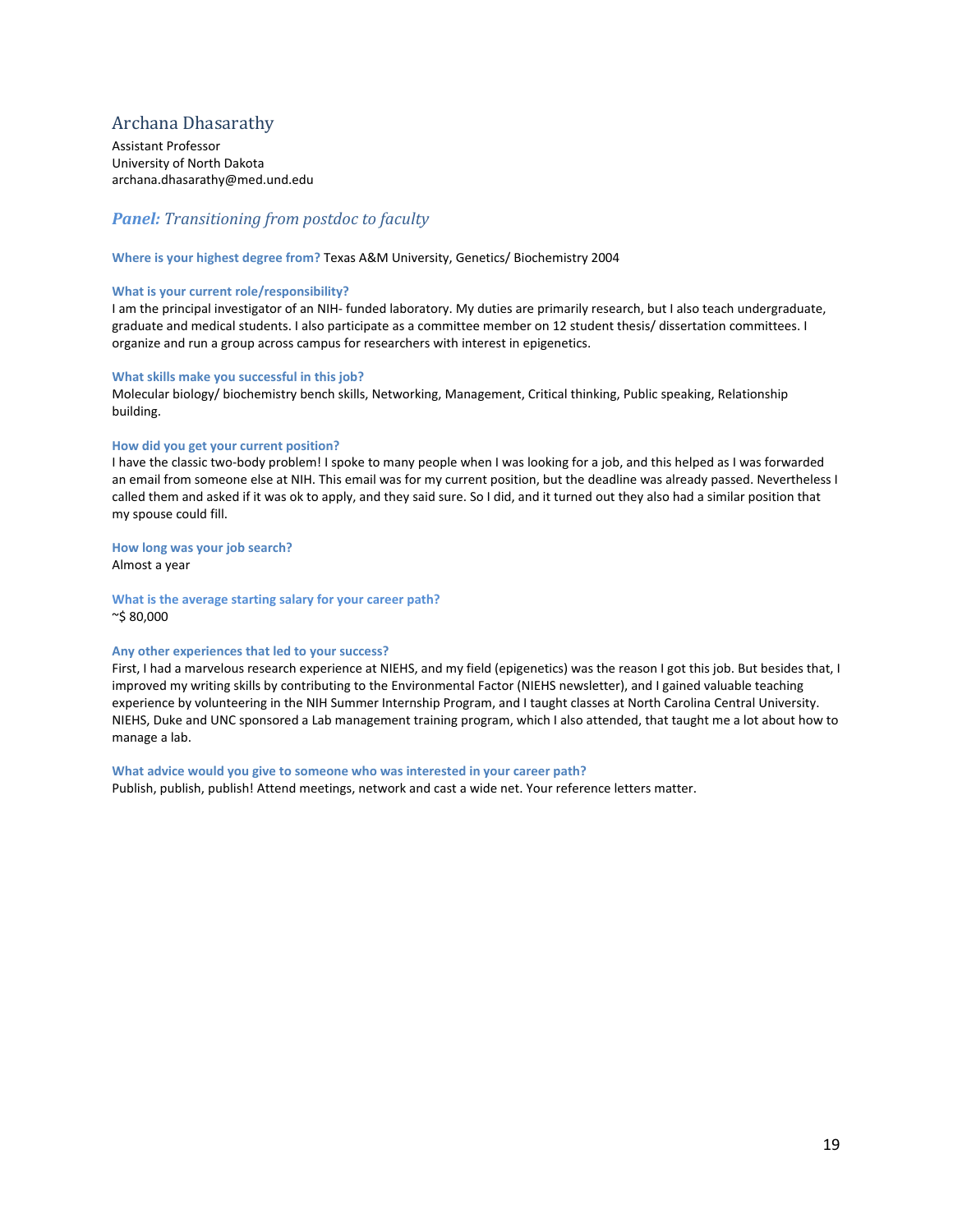# <span id="page-19-0"></span>Gabriel Eichler

Founder and Managing Director Oak Health Partners gabriel@oakhealthpartners.com

# *Panel: Consulting, BD & Equity Research*

#### **Where is your highest degree from?** Boston University, Bioinformatics 2008

**Other degrees:** University of Pennsylvania

#### **What is your current role/responsibility?**

I founded and run a healthcare strategy consulting firm focused on digital health, precision medicine and big data analytics. I oversee all marketing, business development, contracting, legal and client operations

#### **What skills make you successful in this job?**

- Strong interpersonal communication skills
- Strong client-facing knowhow and comfort
- Adept at thinking on your feet, admitting when you don't know something, and learning things quickly.
- Experience working with various life science and industry stakeholders.
- Entrepreneurial spirit
- Self-motivation

#### **How did you get your current position?**

- Sheer determination
- Networking (its your insurance policy and it's how you'll find your next job no matter where you want to go!)
- Willing to take a risk and invest in myself

#### **What is the average starting salary for your career path?** \$150,000

#### **Any other experiences that led to your success?**

- Learning how businesses large and small operate.

- Spending time with lot of people in my space - business leaders, scientists, lawyers, financiers. Get to know how these different people and roles think about the world and the industry.

#### **What advice would you give to someone who was interested in your career path?**

- Spend time with people who teach you things.
- Develop rich experiences by getting involved in challenging domains.
- Branch out- see things that make you uncomfortable but help you grow.
- Don't be afraid to fail just be sure you learn in the process.

- Collect stories along the way during your journey - stories are the best way of communicating your history experiences, passion and capabilities.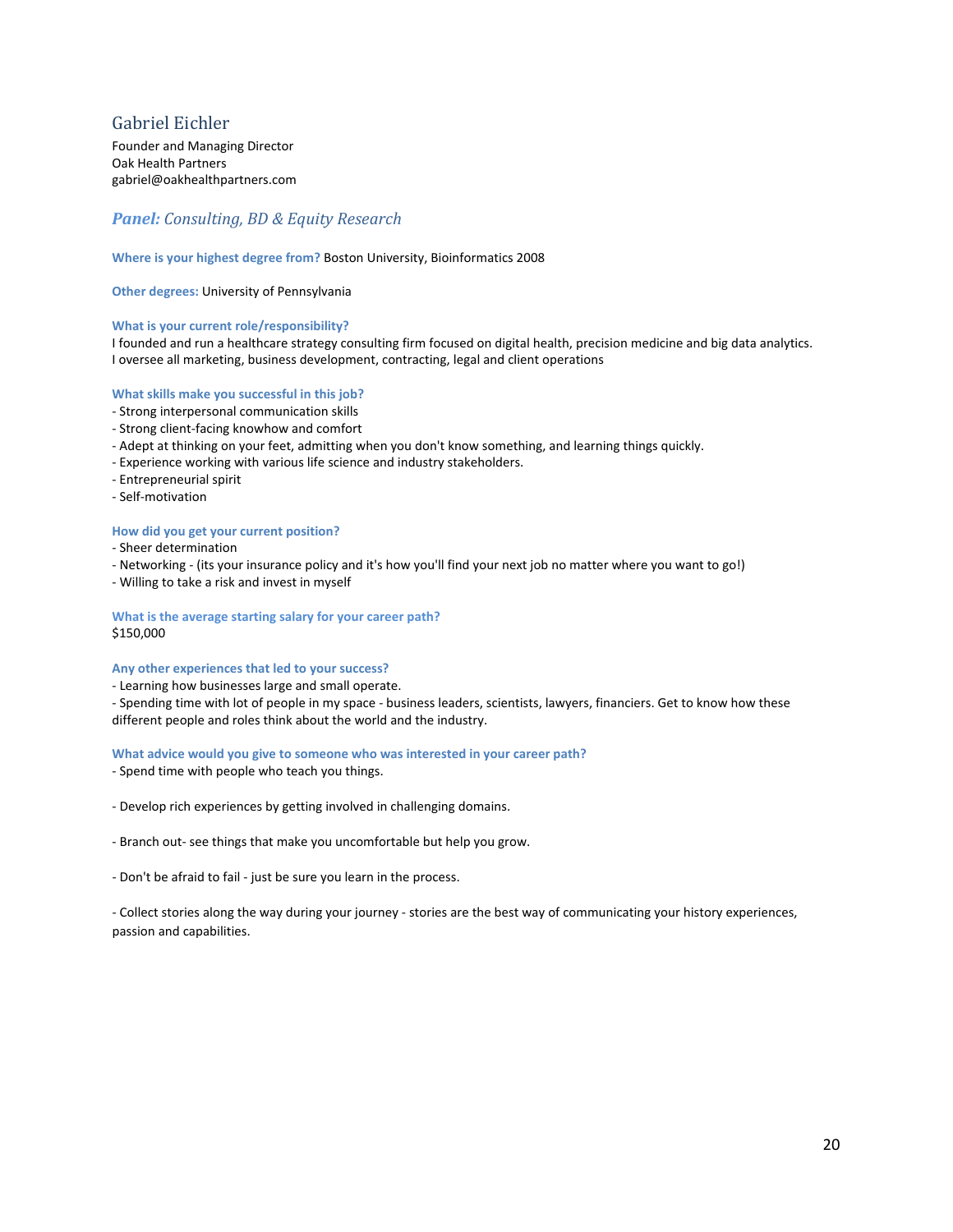# <span id="page-20-0"></span>Greg Frank

Director, Infectious Disease Policy Biotechnology Innovation Organization gmfrank@gmail.com

## *Panel: Science Policy & Advocacy*

#### **Where is your highest degree from?** University of Pittsburgh, Immunology 2009

#### **What is your current role/responsibility?**

I lead BIO's policy and advocacy efforts related to combating the threat of antimicrobial resistance (AMR) and also work on policy and advocacy related to immunization. I engage closely with our member companies and the broader vaccine and AMR stakeholder communities to develop and shape policies that impact vaccines and antimicrobial medicines.

#### **What skills make you successful in this job?**

I work at BIO as the Director, Infectious Disease Policy. Networking and being able to build strong working relationships is probably the most important skill to have. A large portion of my time is spent engaging with member companies and the stakeholder community to identify consensus on key issues. With that in mind, it is important to be able communicate to a variety of audiences, both orally and in writing. Having strong organizational, critical thinking, and problem solving skills are also very helpful in this (and any!) policy job.

#### **How did you get your current position?**

Networking. I helped out with the 2013 Career Symposium and held an informational interview with one of the speakers on the policy careers panel. This led to me obtaining a short-term science policy fellowship at the Federation of American Societies for Experimental Biology (FASEB). The network I continued to expand was instrumental in helping me get my previous job as well as my current position with BIO.

**How long was your job search?**

**What is the average starting salary for your career path? Any other experiences that led to your success?**

#### **What advice would you give to someone who was interested in your career path?**

It is time consuming, and sometimes feels like you are running in place, but I can't stress how important networking is. Having an established relationship you can leverage when on the search often is what gets your foot in the door. These jobs really value communication and relationships!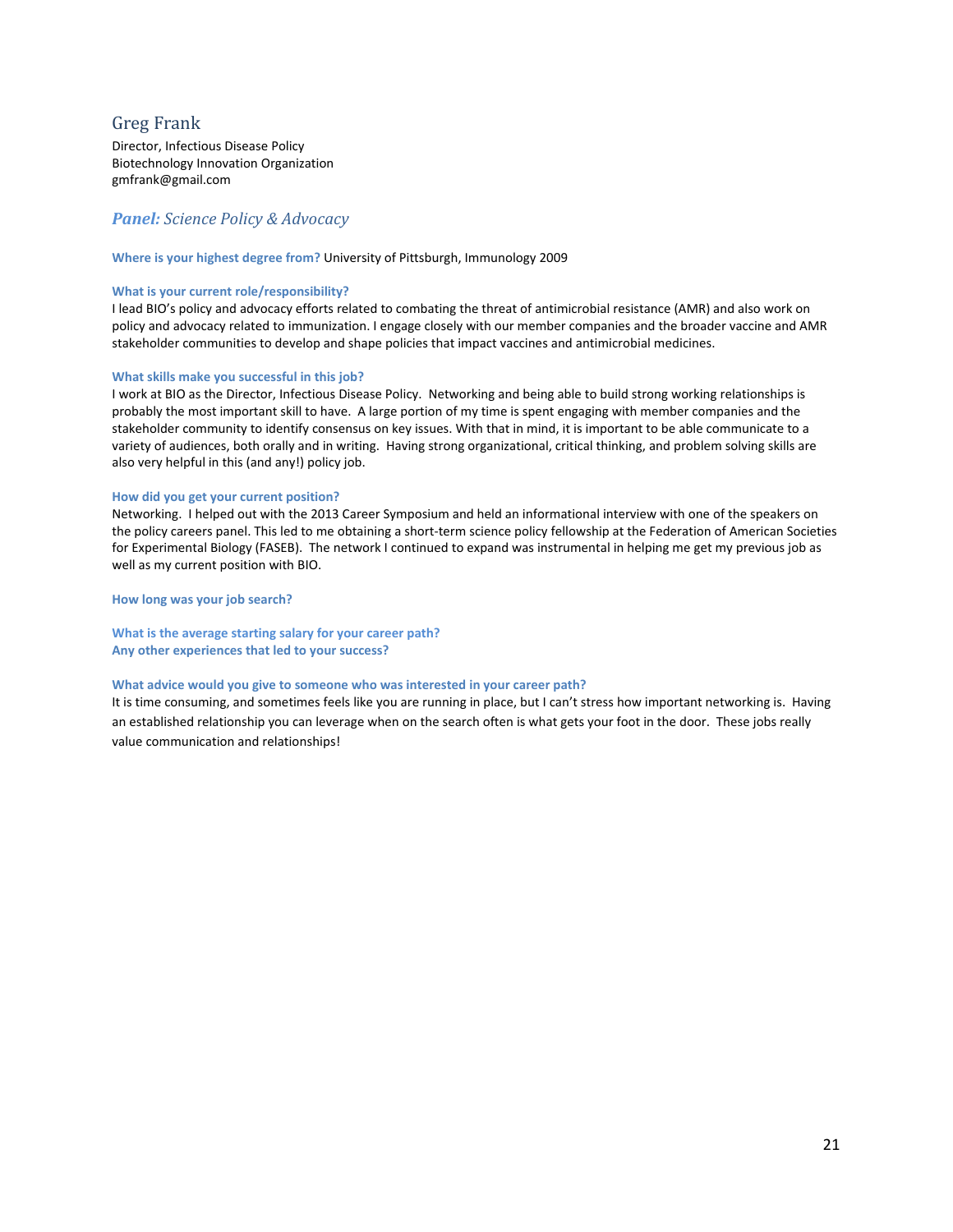# <span id="page-21-0"></span>Yevgeniy Gindin

Research Scientist, Bioinformatics Gilead Sciences yev@gindin.us

## *Panel: Research & Development*

#### **Where is your highest degree from?** Boston University, Bioinformatics 2014

**Other degrees:** BA, Computer Science, GWU; BS, Biology, SU

#### **What is your current role/responsibility?**

I am a bioinformatics scientist supporting clinical development programs. My responsibilities include analysis, integration and interpretation of genome-scale data collected in a clinical trial setting to aid in patient stratification and biomarker selection. A major part of my work is active participation in cross-functional teams that include clinical research, biomarker sciences, biometrics, clinical development and research biology.

#### **What skills make you successful in this job?**

It is essential to be able to communicate complex information in an accurate and concise way with an audience-driven focus. Project management skills are a must since most of the work is accomplished in a team setting. Technical skills are, of course, important as well and these include computer science, statistics and biology as applied to large-scale data analysis.

#### **How did you get your current position?**

I was contacted by a talent acquisition specialist who thought that my background matched the position that she was trying to fill.

#### **Any other experiences that led to your success?**

I had a terrific graduate mentor (Paul Meltzer) who helped me with my writing, presentation, and critical thinking skills. I coordinated the weekly graduate student speaker series on NIH campus, which was a great introduction on how to coordinate a complex process.

#### **What advice would you give to someone who was interested in your career path?**

Take an active interest in developing your non-technical skills. Having the ability to effectively deliver your message will set you apart and ensure your continued success.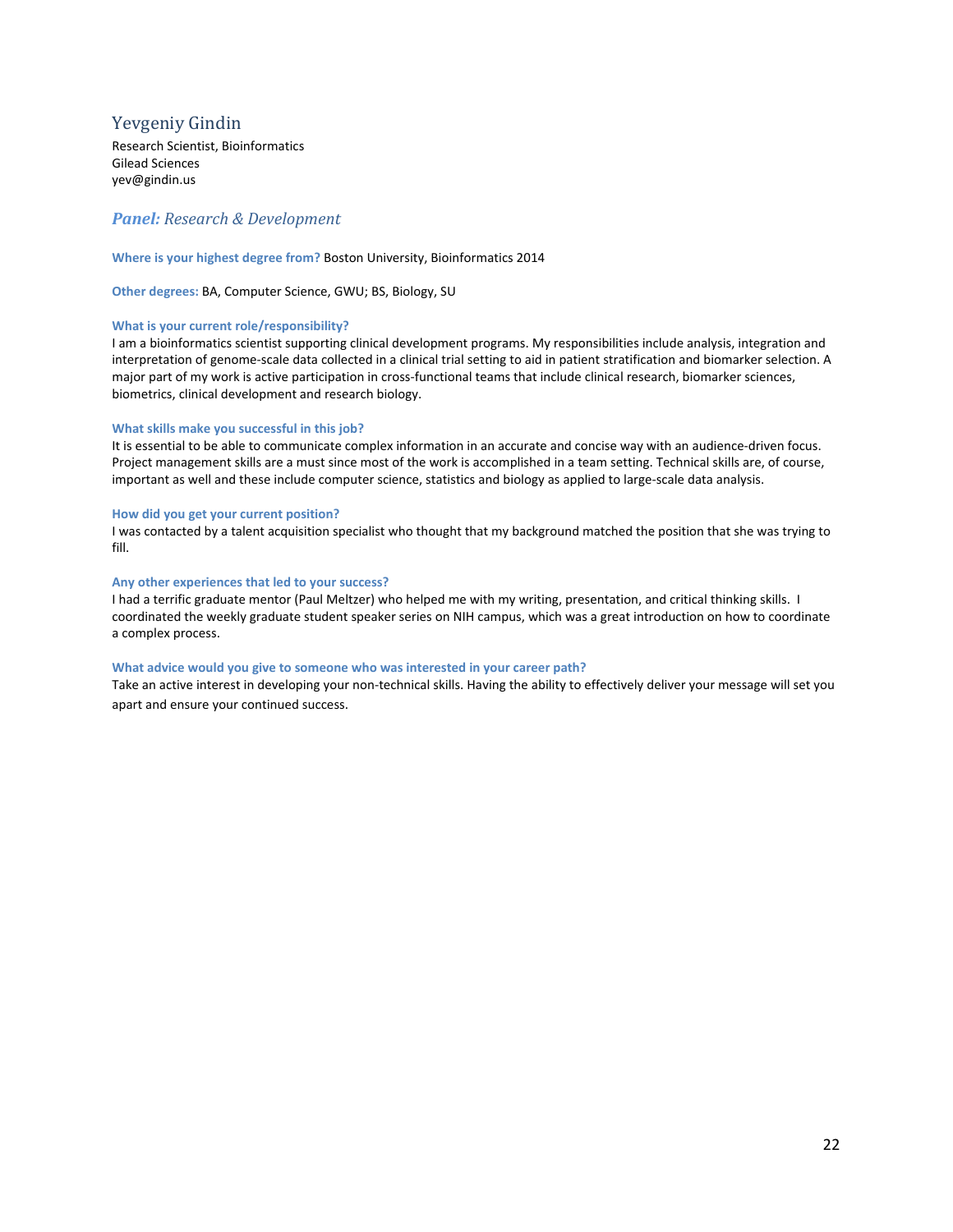# <span id="page-22-0"></span>Jahda Hill

Scientific Director Dudnyk jahda.hill@gmail.com

# *Panel: Sales & Marketing*

**Where is your highest degree from?** University of Maryland, Cell Biology and Molecular Genetics 2010

#### **What is your current role/responsibility?**

As a scientific director at a healthcare marketing agency, my responsibilities are diverse. I ensure that content generated by copywriters, art directors, and account executives is scientifically accurate. I ensure that team members, all of whom are nonscientists, are well versed in the disease state and features of our clients' products, including drug efficacy, safety, and mechanism of action. I also have regular client contact, providing a scientific rationale for the projects we create, and discussing brand strategy.

#### **What skills make you successful in this job?**

The most important skill in my position is effective oral communication. I regularly present to coworkers and clients, and my experiences presenting my own research and teaching undergraduates prepared me for my current responsibilities. Effective written communication is also important, as a big part of my job is reviewing things that others have written and providing feedback.

#### **How did you get your current position?**  I found my position on LinkedIn.

**How long was your job search?** 4 months

**What is the average starting salary for your career path?** \$75,000

#### **Any other experiences that led to your success?**

Because my job is to help non-scientists understand difficult scientific and clinical concepts, my teaching experiences have been the most important. This includes serving as a TA during grad school, mentoring summer interns in the lab, and leading a journal club for summer interns at NIH. I also found the Scientists teaching science class to be useful.

#### **What advice would you give to someone who was interested in your career path?**

Hone your presentation skills and polish up your resumes.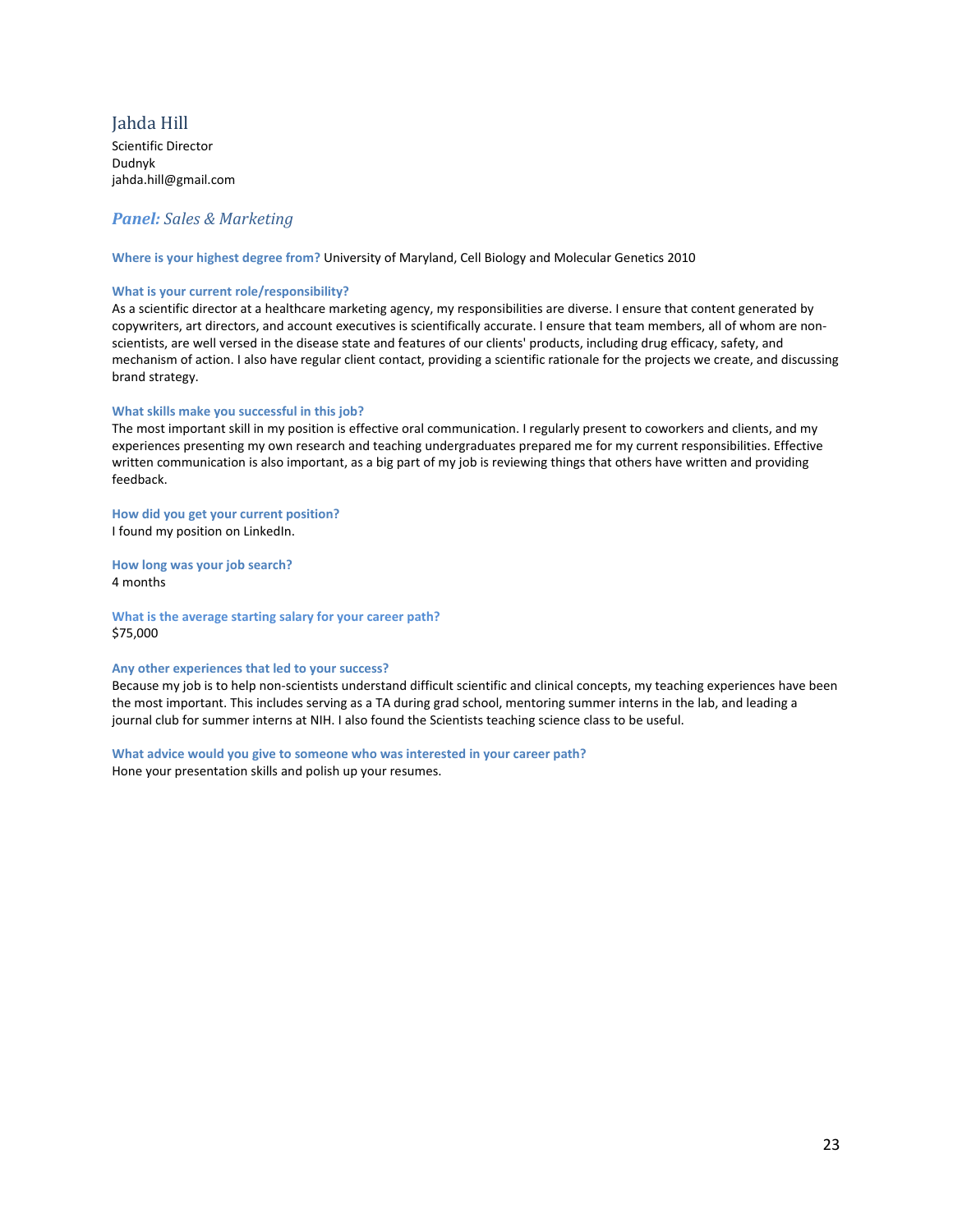# <span id="page-23-0"></span>Yang Huang

Senior Associate, Equity Research Citi Research yanghuangnj@gmail.com

# *Panel: Consulting, BD & Equity Research*

#### **Where is your highest degree from?** Rutgers University, Computer Science 2001

**Other degrees:** Nanjing University

#### **What is your current role/responsibility?**

There are mainly 3 parts of my daily job: conduct ad hoc research projects for my analyst or clients; write investment notes and perform financial modeling; communicate with clients on our investment thesis

#### **What skills make you successful in this job?**

Communication, communication and communication. I just can not emphasize its importance enough. Writing, financial modeling, information finding, analytics are all going to be needed in my daily work. Attention to details is also essential in my line of work.

#### **How did you get your current position?**

Networking is very important, which allows me to gain deep understanding of what a particular job is about. Though I did not find my current job through networking, my former colleague at RBC did. I found my consulting gig through networking indirectly.

#### **How long was your job search?**

About half a year for ER and at least a year for consulting

#### **What is the average starting salary for your career path?** \$100K

#### **Any other experiences that led to your success?**

Training in scientific analysis, financial modeling and analysis, and business experience gained through volunteering projects, organizational skills learned through founding a consulting club at NIH

#### **What advice would you give to someone who was interested in your career path?**

Improve communication skills (written and oral), Learn basic accounting and financial modeling, gain business knowledge using every possible opportunity, and network really hard.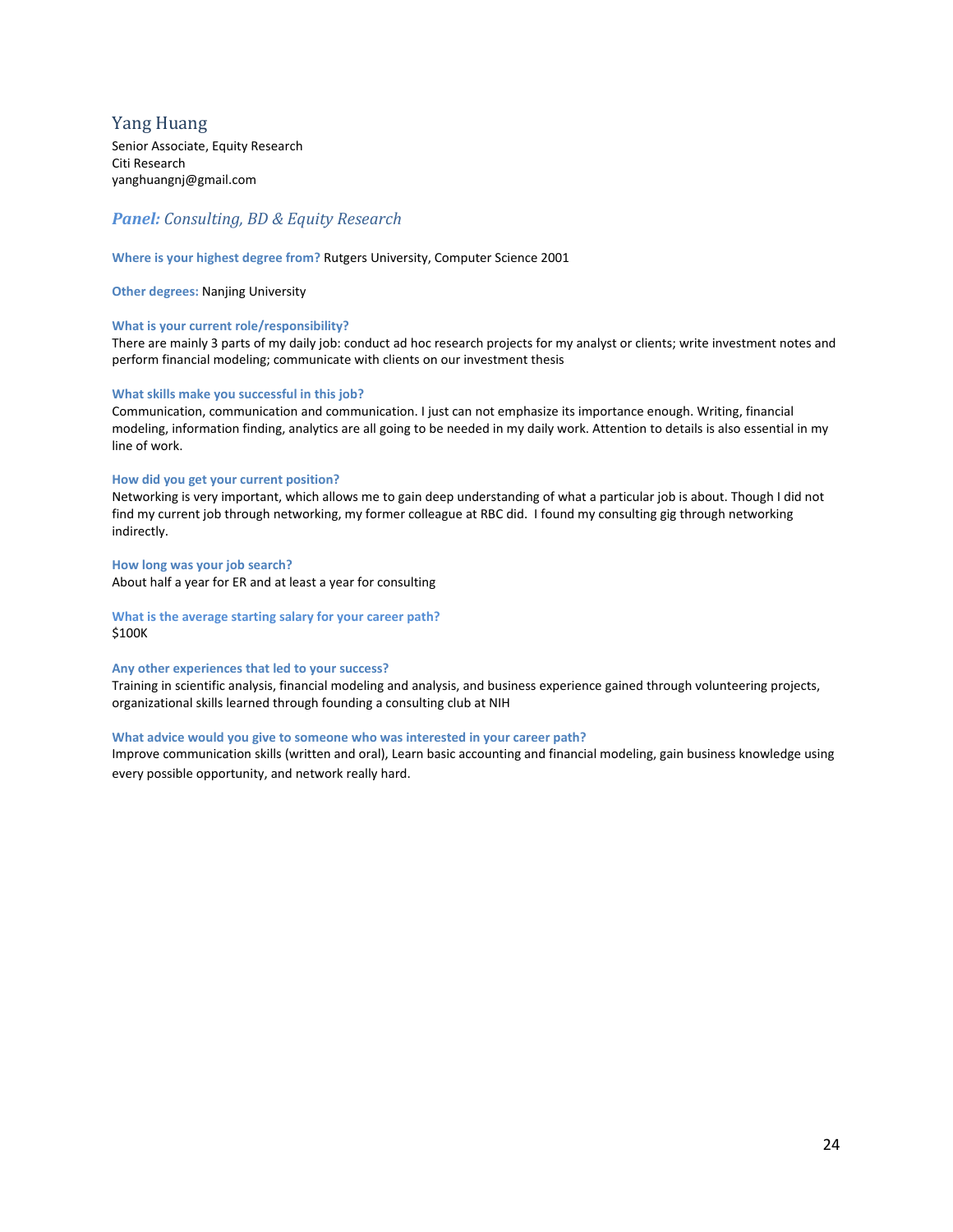# <span id="page-24-0"></span>Nicole Hunt

Senior Medical Writer CITIZENSHIP, LLC nicoled.hunt@yahoo.com

# *Panel: Writing & Communication*

**Where is your highest degree from?** Tulane University, Molecular and Cellular Biology, Neuroscience 2005

**Other degrees:** B.S. from Xavier University of Louisiana

**What is your current role/responsibility?**  I'm starting a freelance writing business.

#### **What skills make you successful in this job?**

-Paying attention to details. -Finding inconsistencies. -Ability to work with cross-functional groups (clinicians, statisticians, safety, project managers, protocol leads, regulatory, etc.)

**How did you get your current position?** 

-Networking -Job-listings -Recruiters

**How long was your job search?** For my first job in the pharmaceutical industry, it took 7 months to receive a competitive offer.

**What is the average starting salary for your career path?** \$80,000

## **Any other experiences that led to your success?**

-Predoctoral Fellow, NIH Intramural Research Training Award -Mentors/wise counsel -Refusing to believe what others told me, "I could not do"

#### **What advice would you give to someone who was interested in your career path?**

Stay determined and highlight your transferrable skills (skills that you currently have which can be used as a scientific writer).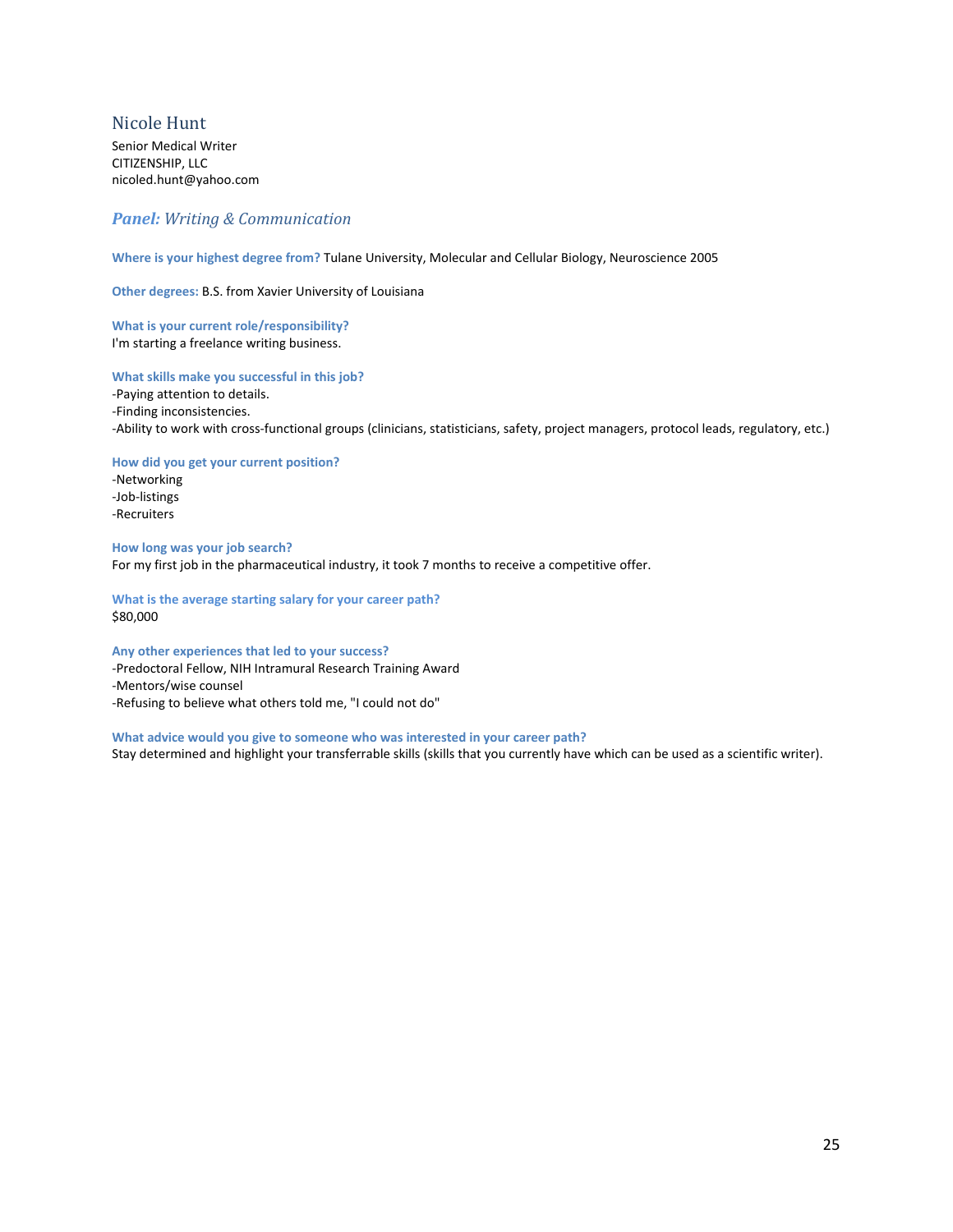## <span id="page-25-0"></span>B. Ian Hutchins

Data scientist Office of Portfolio Analysis, DPCPSI, OD, NIH bruce.hutchins@nih.gov

## *Panel: Federal Government*

**Where is your highest degree from?** University of Wisconsin-Madison, Neuroscience 2009

#### **What is your current role/responsibility?**

My duties as a data scientist fall into three categories: conducting trans-NIH portfolio analysis, methodology and tool development, and training. Analyses in my office normally come in response to a request from senior leadership, or arise from collaborations with staff at the other NIH Institutes or Centers. These analyses often focus on identifying scientific overlap or gaps between grant portfolios, modeling the effects of potential policy changes, or characterizing research productivity. As I engage with these, I use a variety of approaches like text mining, statistical modeling, machine learning, and bibliometrics. Part of my duties involve generating new analytical approaches to enhance our capabilities. One great example is the development of the Relative Citation Ratio, which is an article-level measure of a paper's scientific influence. When I moved away from the bench in 2013, NIH databases were primarily tracking publication counts and Impact Factors arising from NIH funding. I wanted to develop a way for scientists to get appropriate credit for publishing great work in lower-profile venues, because reliance on journal prestige in research evaluation has caused a lot of problems in biomedicine. I served as team lead within the office for the project to develop the Relative Citation Ratio methodology, and we launched a publically accessibly database (iCite) to help reduce the reliance on journal-level metrics in research assessment. The Open Mike blog and NIGMS Feedback Loop have some good examples of analyses using the Relative Citation Ratio for supporting decision-making at NIH. I'm serving in a similar capacity for other tool development efforts that are ongoing.

Finally, I engage in training in order to facilitate portfolio analysis efforts that are going on at other NIH Institutes and Centers. In this role, I teach classes and hold hands-on workshops in data acquisition, text mining, and bibliometrics. My day-to-day schedule varies quite a bit. Sometimes I'm involved in quick-turnaround analyses, and sometimes I'm working on longer-horizon efforts like methodology development. These are punctuated with meetings to discuss new and ongoing analyses, or hosting training sessions.

#### **What skills make you successful in this job?**

A big part of the necessary skills for my job are general scientific training: an analytical mindset, familiarity with statistical approaches, and knowledge of the NIH funding process. The communication skills that I learned in my scientific training are essential as well, including writing, data visualization, and public speaking. For the tool development aspect of my position, knowing the basics of programming are also necessary (for example, in Python or R). Many of the highly talented analysts in our office don't have a programming background, though, so that's not a strict requirement.

Being curious, taking initiative, and being able to work independently are huge assets in positions like mine. The ability to identify important, unsolved problems and develop an implementation plan to solve them is crucial. Working well on a team is essential, which includes being open to build a body of work and troubleshoot collaboratively. The particular skill sets needed over the course of a project often shift over time, so having a positive attitude when transitioning leadership of a longer-term project is very important.

#### **How did you get your current position?**

I spent a lot of time conducting informational interviews and networking, and in the end I saw a call for a detailee on the OITE Postdoc newsletter and did a three-month detail in the office. My main task involved a lot of time-consuming manual curation, but I also had the opportunity to offer ideas and contribute to problem solving at our staff meetings. A position opened up as I was ending my detail, and I was hired full time as a contractor through Kelly Services. I later transitioned to a full-time federal employee position.

**How long was your job search?** About a year.

**What is the average starting salary for your career path?** \$80,000 - \$95,000 per year in the DC area.

**Any other experiences that led to your success?**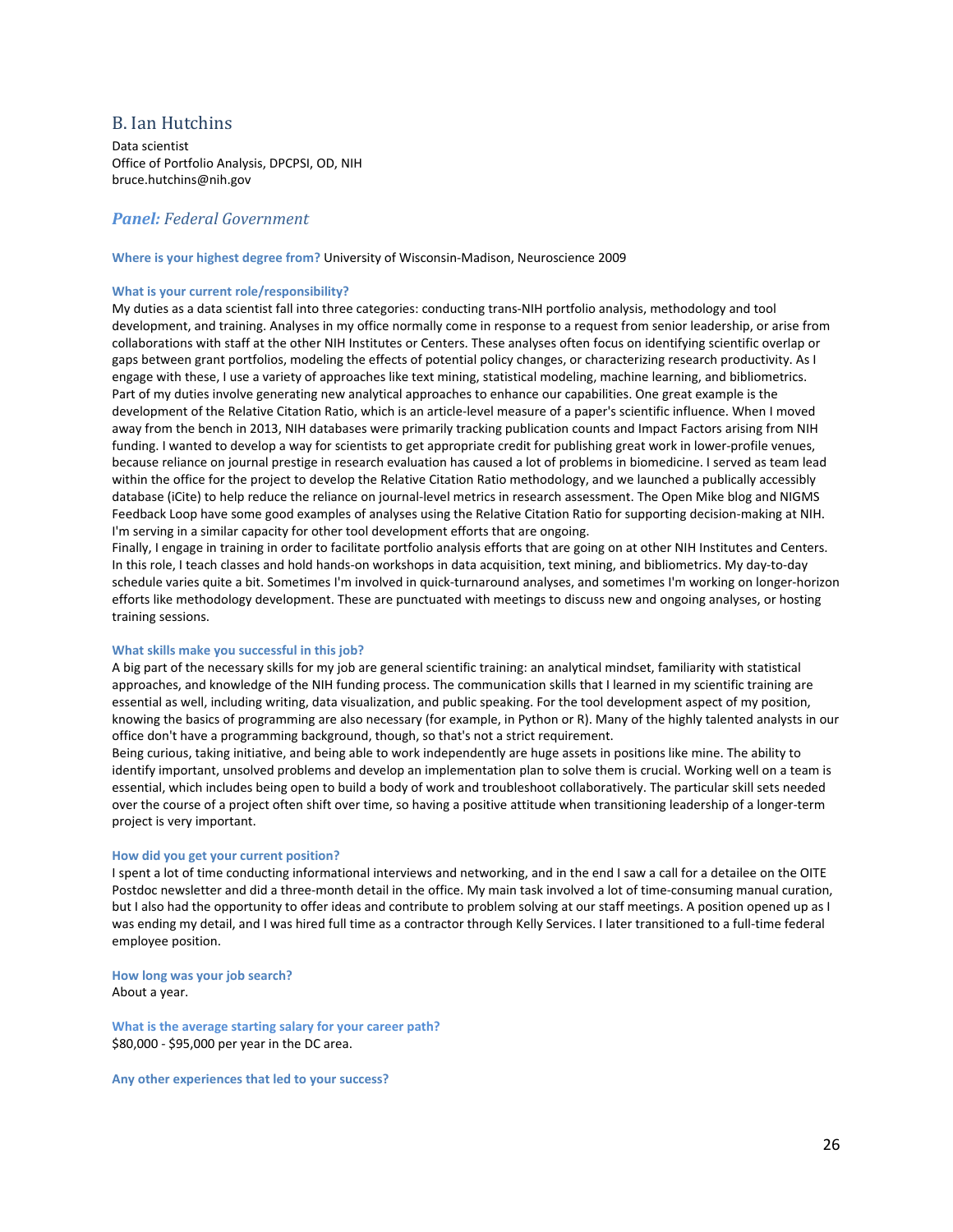My graduate and postdoctoral advisors (Kate Kalil and Susan Wray) invested a lot in my professional development, helping me to learn a lot of the "soft" skills that have played a huge part in my career. In addition, I was part of the NIGMS PRAT program while I was an intramural postdoc, and they really pushed me out of my comfort zone to network and cultivate career opportunities. Participating in the NIH Science Policy Discussion Group gave me exposure to a variety of career paths, and valuable leadership experience.

#### **What advice would you give to someone who was interested in your career path?**

Explore career paths that others have followed and keep an eye out for opportunities. There are a lot of people at NIH involved in analysis work either as their main duty or as a secondary responsibility. Be sure to introduce yourself to someone and ask some questions at each conference or event. Don't be discouraged if someone doesn't reply quickly to a networking message, and be sure to follow up a week later if that happens (it's not personal!). Job searches can be frustrating; it's good to be pursuing multiple opportunities at once in case one falls through.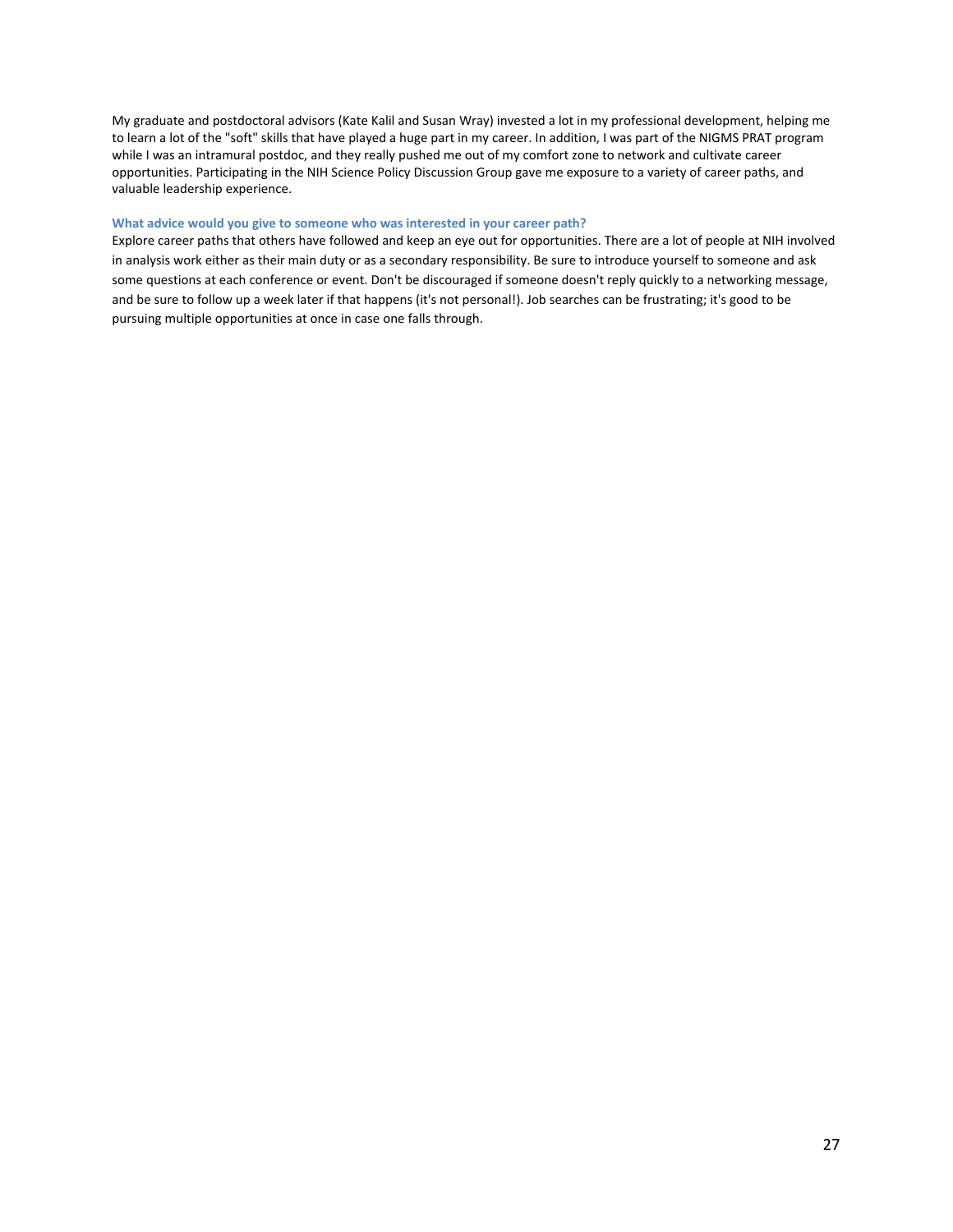# <span id="page-27-0"></span>Tijana Jovanovic-Talisman

Assistant Professor, Molecular Medicine Beckman Research Institute, City of Hope Comprehensive Cancer Center ttalisman@coh.org

## *Panel: Non-traditional Faculty*

#### **Where is your highest degree from?** Columbia University, Chemistry 2005

#### **What is your current role/responsibility?**

I am applying quantitative super-resolution imagining techniques to advance cancer research. In this context I mentor my research group, which consists of two postdocs, two graduate students, summer students (seasonally), and rotation students. I teach graduate courses, participate in various committees, and engage in collaborative research with faculty across our institution and at other institutions.

#### **What skills make you successful in this job?**

The ability to rapidly and productively integrate the literature knowledge base, expertise in biochemistry and biophysical methods, communication skills, time management, writing, and the ability to delegate tasks when necessary.

**How did you get your current position?**  Through collaborative research.

**How long was your job search?** A few months

**What is the average starting salary for your career path?** 80k-90k

#### **Any other experiences that led to your success?**

I have a diverse and therefore unique technical skill set and completed two high risk/high reward projects as a postdoc, which led to impactful publications.

#### **What advice would you give to someone who was interested in your career path?**

Matching your background and skill set with the needs of the institution is extremely important. While this may increase the time you spend searching positions, a match is essential not only for landing the job but also for being successful and happy at it.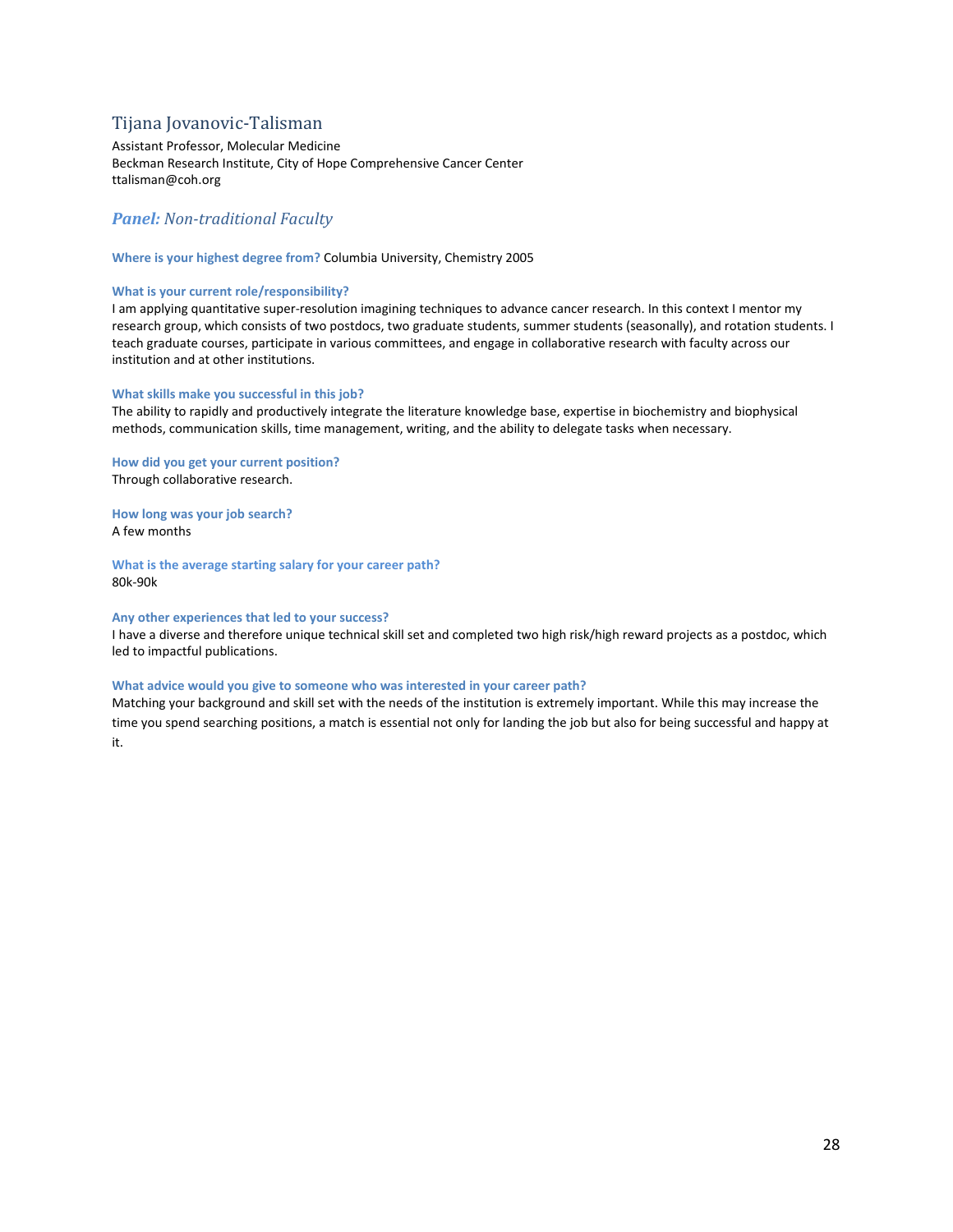# <span id="page-28-0"></span>Matthew Kelley

Senior Investigator NIDCD/NIH kelleymt@nidcd.nih.gov

## *Panel: Ten-Years Later*

#### **Where is your highest degree from?** University of Virginia, Neuroscience 1993

**Other degrees:** BA from Cornell University

#### **What is your current role/responsibility?**

As a Senior Investigator I am responsible for the overall direction of the research that is conducted in my laboratory. I meet with Fellows and other members of the laboratory to discuss ongoing and future research projects. I am also responsible for helping to prepare manuscripts for publication. In addition, I help Fellows and other members of the laboratory with career planning. Finally, I serve as an Editor or reviewer for several scientific journals and I perform administrative services for both the NIDCD and the NIH, such as serving on committees and organizing our seminar series.

#### **What skills make you successful in this job?**

A thorough understanding of the current state of the science in the fields of inner ear biology, development and regeneration as well as the ability to generate specific hypotheses about outstanding questions in the field of inner ear biology. I also need to be able to design experiments that will test the hypotheses that we generate. Finally, I need to have strong interpersonal skills as I need to be able to interact with approximately 10 different people within the laboratory. I had no training in personnel management before starting a laboratory, so this aspect of my job was a surprise.

#### **How did you get your current position?**

I saw a job listing in Science magazine and submitted an application.

**How long was your job search?** For my current job, only a few months. For my first independent position, about 1.5 years

**What is the average starting salary for your career path?** \$80,000 to \$100,000 depending on location

#### **Any other experiences that led to your success?**

As a post-doc I identified an under represented area of research. This allowed my to begin my career with minimal competition from existing laboratories.

#### **What advice would you give to someone who was interested in your career path?**

When thinking about beginning a new laboratory, it's important to identify a research area that is unique, especially from the research of your previous mentors.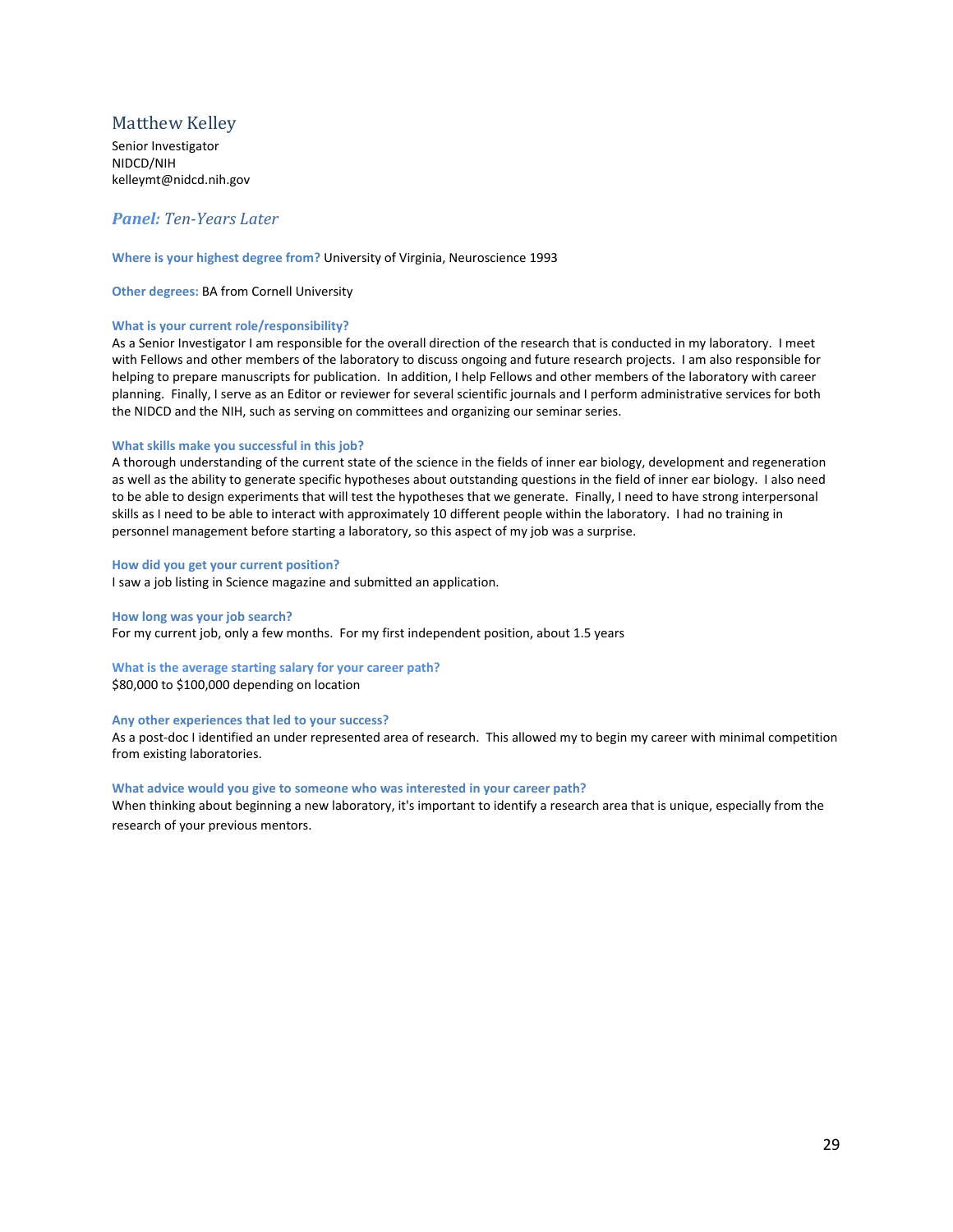# <span id="page-29-0"></span>Michael Kim

Physics Teacher Wootton High School Michael T Kim@mcpsmd.org

## *Panel: Science Education & Outreach*

**Where is your highest degree from?** University of Southern California, Neuroscience 2005

**What is your current role/responsibility?**  AP Physics C teacher, Homeroom Coordinator, AP Testing Coordinator

#### **What skills make you successful in this job?**

Basic computer skills (hardware and software). There are only an IT specialist in our school. There are many times I had to fix our own computers. The number one skill is the working knowledge of many computer programs (Office, Adobe, and Audio/Visual). I make all of my lessons digitally and share them with my colleagues. I make videos of certain lessons and post them for the students.

**How did you get your current position?**  Both network and job listing

**How long was your job search?** 1 month

**What is the average starting salary for your career path?** \$56,455

**Any other experiences that led to your success?** I loved teaching as a TA. To keep myself "valuable," I got certified in all three disciplines (bio, chem, and physics).

#### **What advice would you give to someone who was interested in your career path?**

Enter this job with your eyes wide open. Your co-workers can be petty. The kids will grind on you. Your boss can be a micromanager. There will be many papers that you will have to grade. You will feel swamped. However, you will make a positive impact on a child's life. As a scientist, you will help them to see what is real science.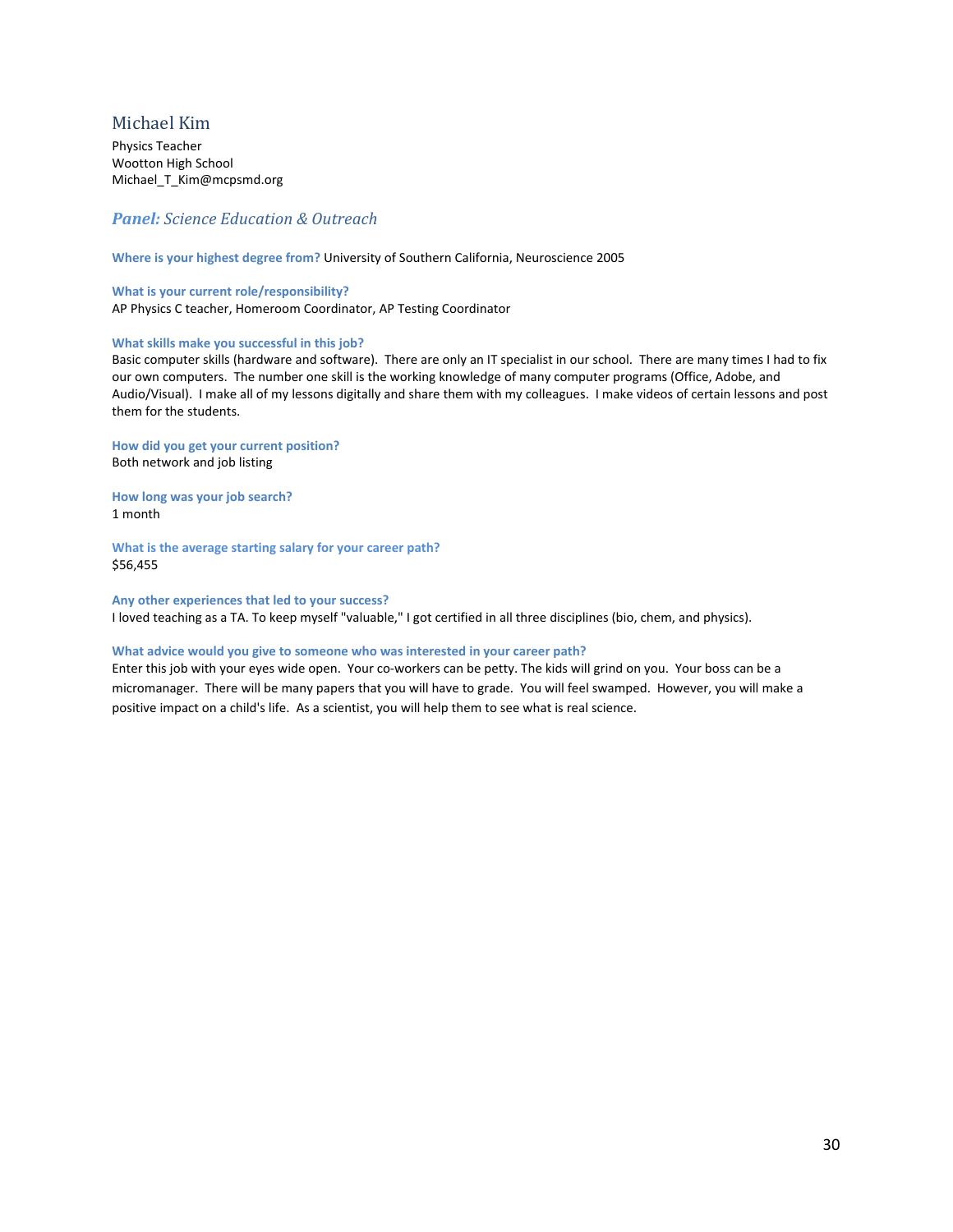# <span id="page-30-0"></span>Yeong Sang Kim

Technical Application Scientist BioLegend cisoid21@gmail.com

# *Panel: Sales & Marketing*

**Where is your highest degree from?** PhD from Yonsei University, Chemistry

#### **What is your current role/responsibility?**

Technical support for new products and applications, scientific meetings and shows, marketing, business development, account management

**What skills make you successful in this job?** 

Scientific background/knowledge Organizational skills Presentation skills Time management Self-motivated Networking skills Ability to work in a dynamic team environments

**How did you get your current position?**  Job ad on LinkedIn, followed by application and interview **Any other experiences that led to your success?** Research experience in NIH (Visiting Fellow/Research Fellow)

**What advice would you give to someone who was interested in your career path?** Be flexible and don't be afraid to jump ship! There are always multiple ways.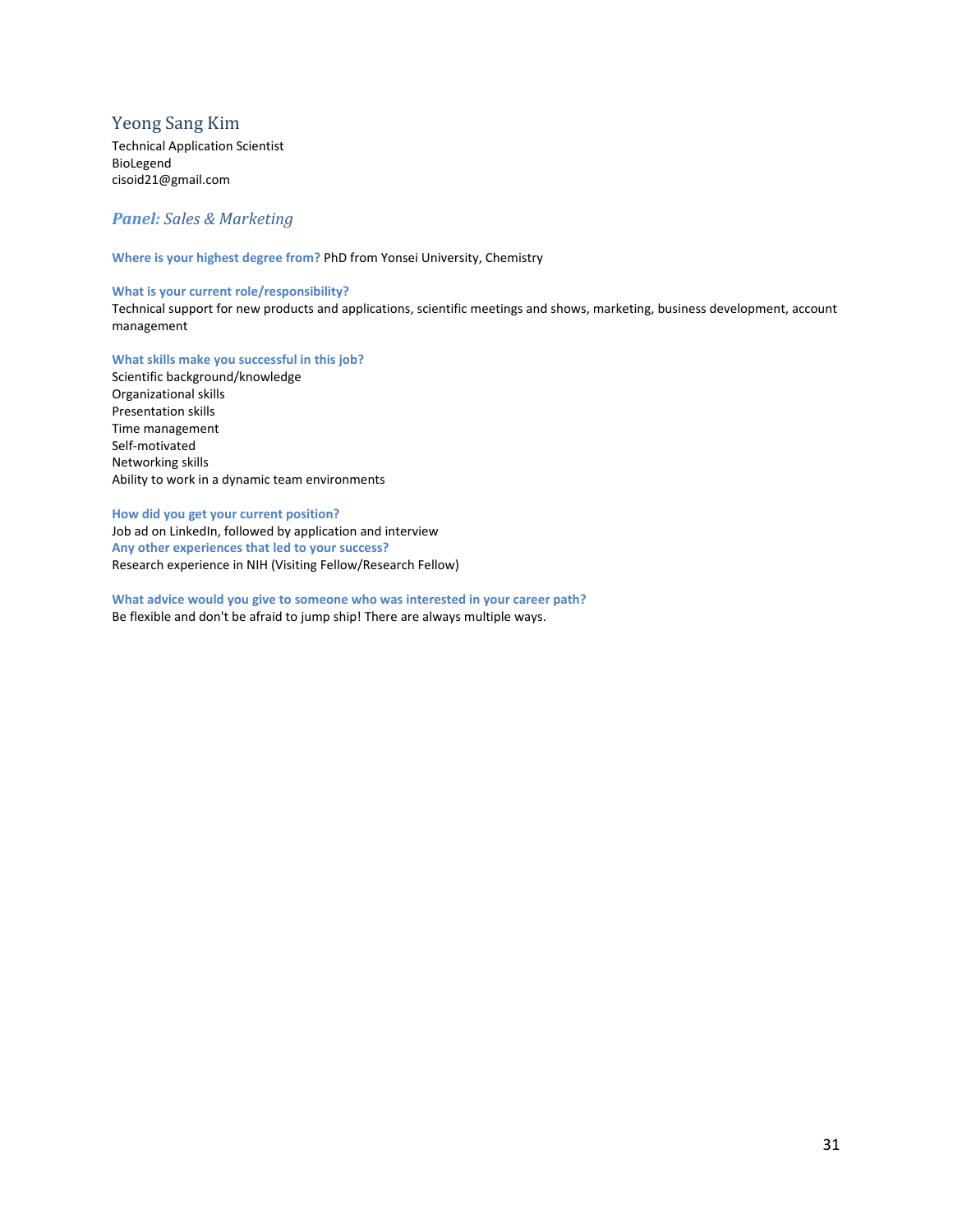# <span id="page-31-0"></span>Marijke Koppenol-Raab

Biomedical Life Scientist Leidos, supporting CDMRP mkoppenolraab@gmail.com

## *Panel: Federal Government*

#### **Where is your highest degree from?** Johns Hopkins University, Biology 2013

#### **What is your current role/responsibility?**

I am a Biomedical Life Scientist with Leidos supporting the Congressionally Directed Medical Research Programs (CDMRP). As part of a collaborative team I support the planning, organization, and management of the Programmatic Review process which recommends applications of high scientific merit for funding by the CDMRP. This includes recruiting scientists, clinicians, and consumers to serve on the programmatic panel, planning and organizing the programmatic review, performing program evaluation tasks, and reviewing the technical reports submitted by funded investigators for progress, accuracy, and compliance.

#### **What skills make you successful in this job?**

Time management, the ability to juggle multiple projects/tasks, good communication skills, problem-solving skills, and attention to detail are all important for this position. Being able to work as part of a team is critical, since this position is part of a collaborative effort between the CDMRP program office, support contractors, and the scientists and consumers that serve on the review panels. Good writing skills are a plus, since we generate meeting reports for the meetings we support. I think the problem-solving skills surprised me the most. As a support contractor we do everything we can to meet the needs of the customer, and that can require some creative solutions.

#### **How did you get your current position?**

Networking. A friend and former colleague working in this position gave my resume to the hiring manager.

#### **What advice would you give to someone who was interested in your career path?**

If you're interested in transitioning away from the bench, look for opportunities where you can gain some experience outside of the lab. Go to career development events and set up informational interviews with people in the jobs you're interested in. Get a detail position if possible.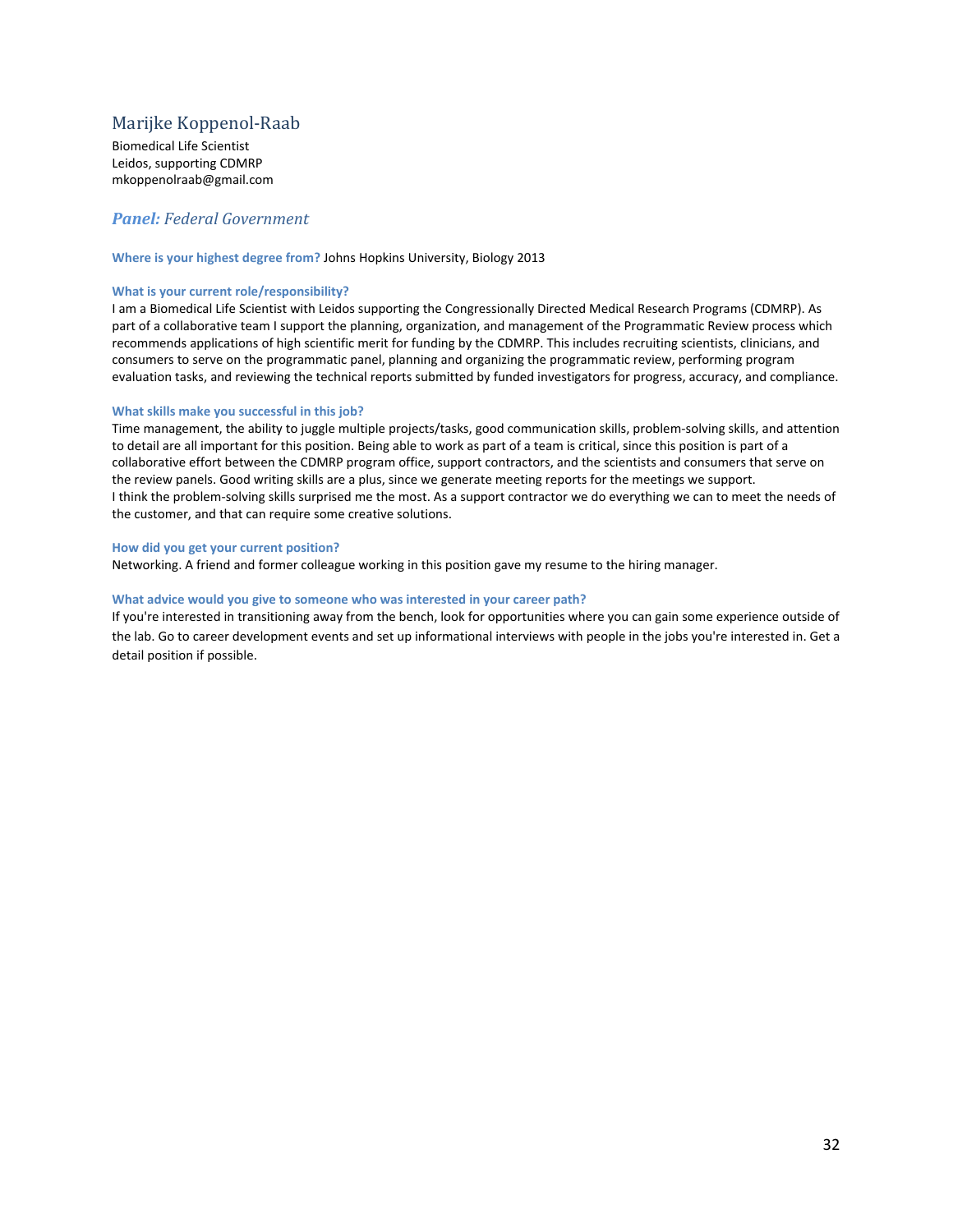# <span id="page-32-0"></span>Catherine K. Kuo

Associate Professor University of Rochester, Departments of Biomedical Engineering and Orthopaedics catherine.k.kuo@rochester.edu

## *Panel: Ten-Years Later*

**Where is your highest degree from?** University of Michigan, PhD in Biomaterials, Macromolecular Science and Engineering

**Other degrees:** Postdoctoral fellowship at NIH, BSE in Materials Science and Engineering

## **What is your current role/responsibility?**

Research, Teaching (undergraduate and graduate courses), Advising (undergraduate and graduate students), Service at department and university levels, Service for scientific community.

**What skills make you successful in this job?**  Writing, speaking, communicating, managing people, teaching, multi-tasking, budgeting, ... multi-tasking!

**How did you get your current position?**  Applications and interviews.

**What advice would you give to someone who was interested in your career path?** Be a good colleague and mentor, be resilient, and be mentor-able! Remember why you love science.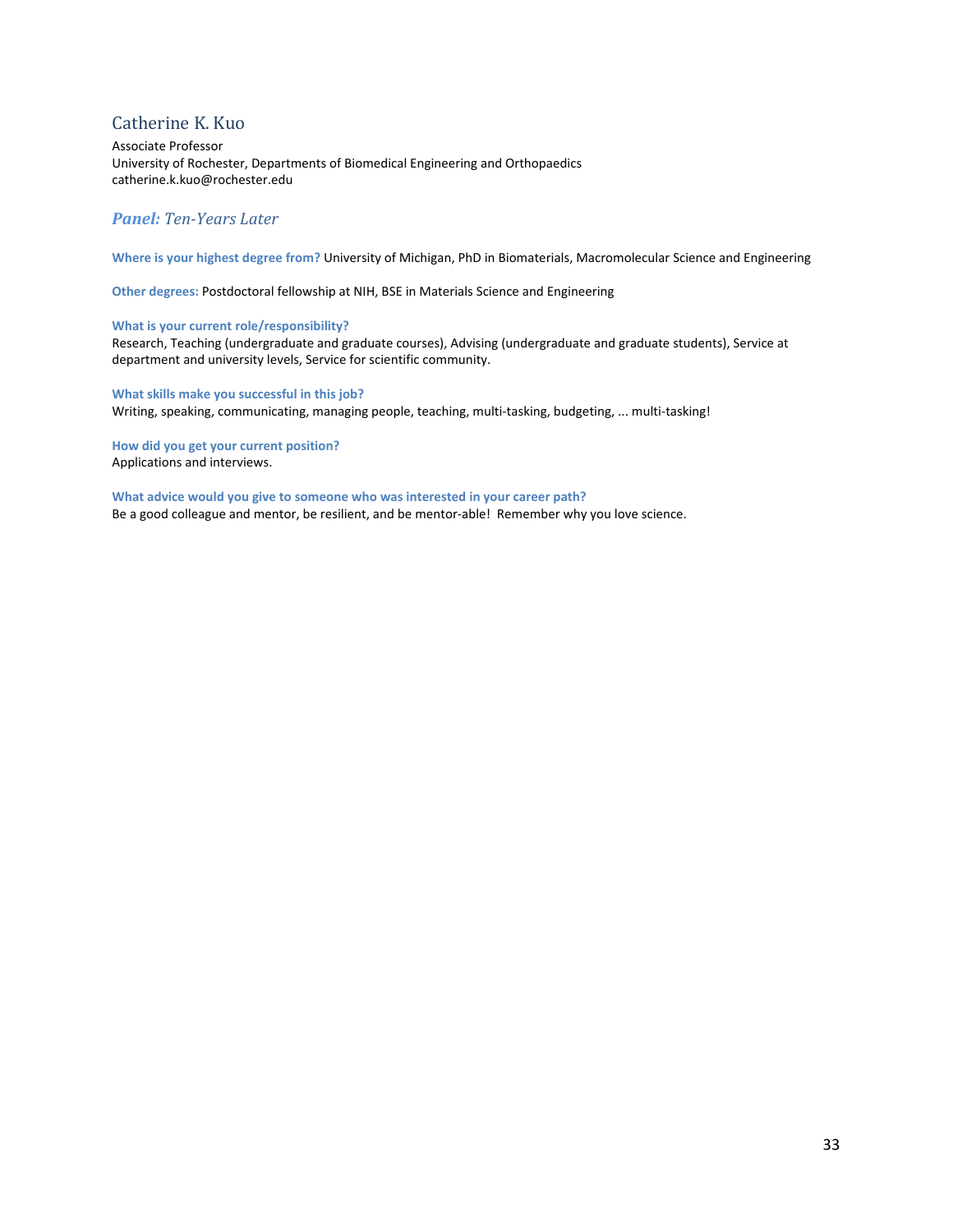# <span id="page-33-0"></span>Julia Louie

Exhibition Designer National Museum of Natural History julialouie@gmail.com

# *Panel: Science Education & Outreach*

#### **Where is your highest degree from?** George Washington University, Museum Studies 2008

#### **What is your current role/responsibility?**

I am an exhibition designer at the Smithsonian's National Museum of Natural History. Currently, I am a member of the exhibition development team working on putting together an exhibition on zoonotic infectious diseases called Outbreak: Epidemics in a Connected World. My main responsibility is to develop the visual and experiential presentation of the exhibition content through exhibit architecture, space layout, graphic design, and media experiences. This means that I develop the "look and feel" of the exhibition; plan the spatial arrangement of all exhibition elements (objects and specimens, models and props, interactives, graphic panels, audiovisual elements, etc.); and detail out how physical elements need to be constructed and installed. The designer role is essentially a communicator. First, the designer plans how content is being communicated with the visitors. Second, the designer creates drawings that conveys how this will happen—with renderings of what the exhibition will look like to the team and other stakeholders, and detailed construction drawings for the team who will actually be building the exhibition and putting it together.

#### **What skills make you successful in this job?**

Being able to communicate visually (with CAD drawing, graphic design, and/or sketching or hand-drawing) is probably the most critical skill to meeting the basic requirements of the job. Problem-solving and creative thinking skills are important for being a good exhibition designer. It's also important to be able to keep the big picture in mind while also being detail-oriented.

#### **How did you get your current position?**

I'd set up notifications for designer positions at Smithsonian museums on USAJobs.

#### **Any other experiences that led to your success?**

My experience with using and teaching design software was a major factor in getting the job. Now that I am in the role, I draw heavily on my experiences working as an exhibition designer at the National Geographic Museum. Visiting other exhibitions and museums is also very helpful as it is useful to have a sense of what's been done before, how it was done, and how well it worked—sort of like conducting a literature review.

#### **What advice would you give to someone who was interested in your career path?**

I recommend learning more about exhibition development through volunteering, internships, networking and/or doing informational interviews. I also recommend trying to gain some experience with design software such as Vectorworks, AutoCAD, or the Adobe Creative Suite programs. There are several Masters programs for Exhibition Design and most require submitting a portfolio.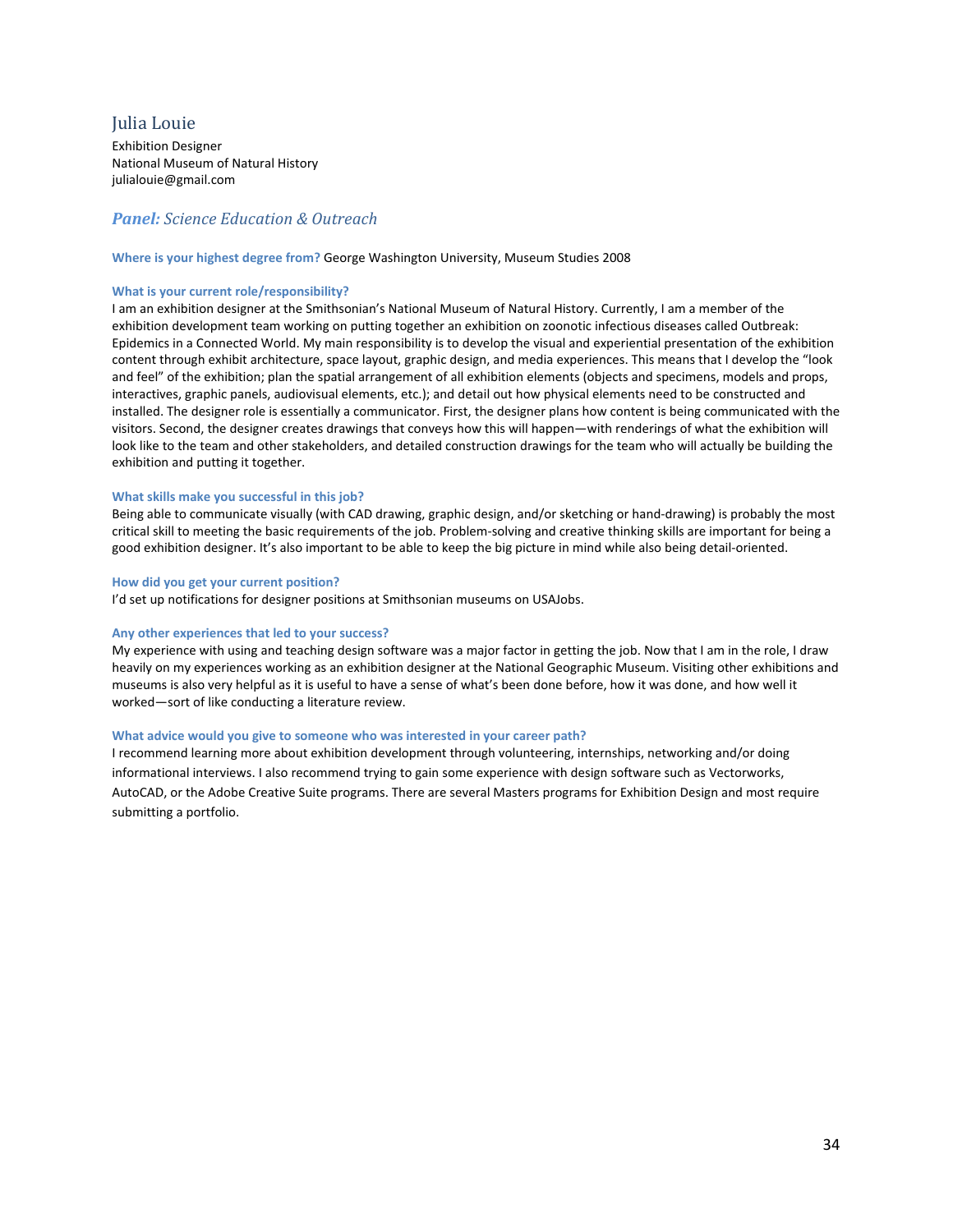## <span id="page-34-0"></span>Dana Mahadeo

Director, Senior Counsel Intellectual Property Seqirus dana.mahadeo@seqirus.com

## *Panel: Ten-Years Later*

**Where is your highest degree from?** Wayne State University, Ph.D., Biochemistry and Molecular Biology 2002

**Other degrees:** J.D, University of Maryland, 2011

#### **What is your current role/responsibility?**

I am responsible for the management of the intellectual property estate for the 2nd largest influenza vaccine manufacturer and interact with scientists, executives, other in-house attorneys and outside attorneys on a regular basis. I am responsible for identifying potential inventions, facilitating the patent filing process, working with outside counsel to obtain valuable patents and monitoring competitors for their activities. Part of my job is to facilitate the monetization of the IP in either licensing deals and/or adversarial proceedings against competitors

#### **What skills make you successful in this job?**

Issue spotting, attention to detail, strong writing skills, able to think creatively and communication skills are extremely important. You are often given a short turnaround time to make an assessment and decide on a course of action. You have to be decisive, often on a less-than-complete picture. Further, you will need to interact with senior executives and you will need to be able to communicate complex scientific and legal ideas to an audience that does not have experience in either one of those fields

**How did you get your current position?**  networking and job-listing

**How long was your job search?** 3 months

**What is the average starting salary for your career path?** \$145,000

#### **Any other experiences that led to your success?**

Spending time as a patent agent gave me an insight into what life as a patent attorney would be like prior to attending law school.

#### **What advice would you give to someone who was interested in your career path?**

If you are interested in patent law, I would try to speak with as many patent practitioners as possible about what they do on a day-to-day basis. In-house attorneys do a job that is completely different from attorneys at law firms and both positions have different skill requirements. Becoming a successful patent attorney after a long scientific education path is not for the faint of heart. It involves taking the LSAT and applying to law school and then spending 3-4 years back in school. After that you will need to pass a state bar and take and pass the patent bar. However, the career is extremely rewarding and I wouldn't change anything about where I am now.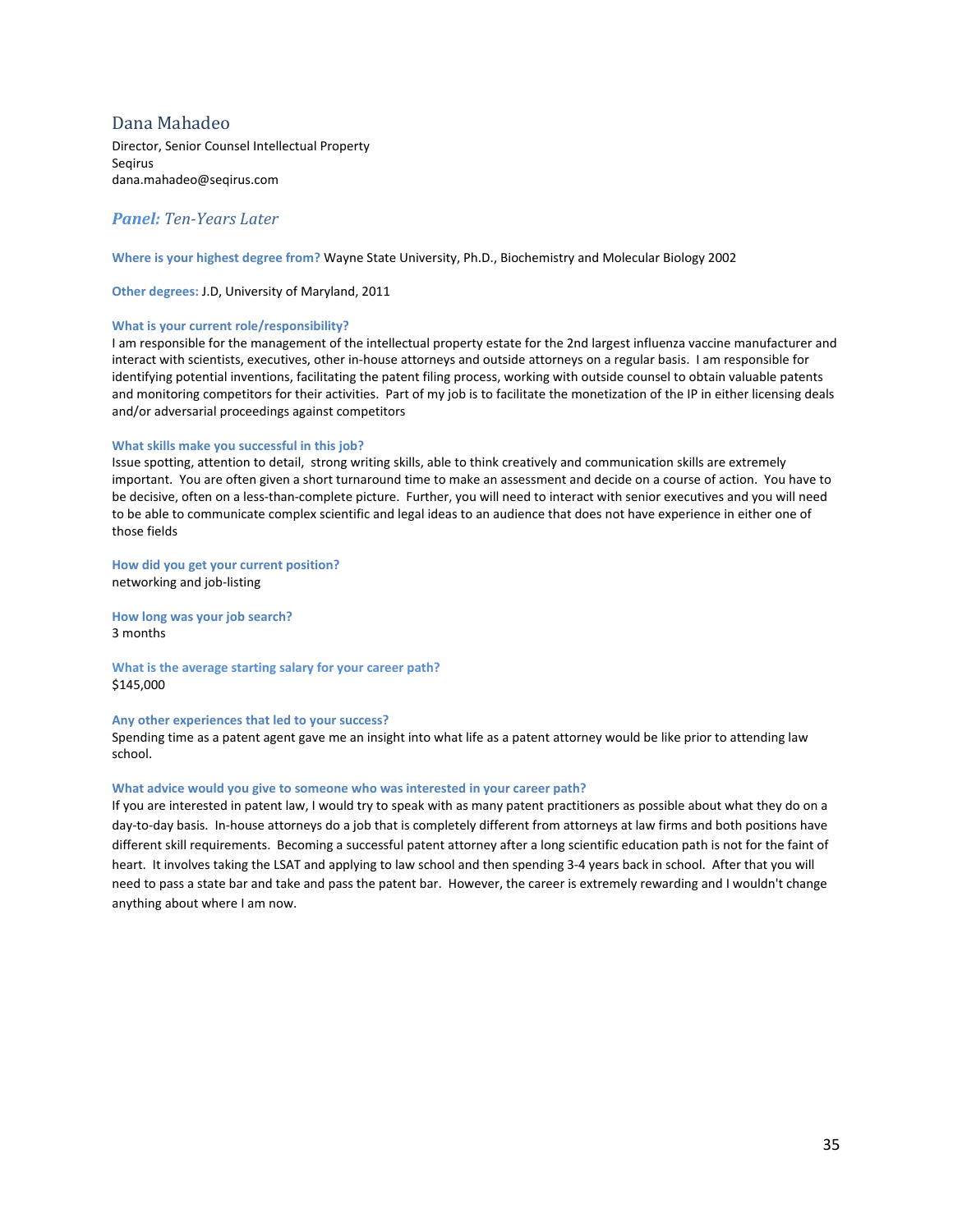# <span id="page-35-0"></span>Sebastien Maloveste

Director Business Develoment GenVec smaloveste@genvec.com

# *Panel: Consulting, BD & Equity Research*

#### **Where is your highest degree from?** Université de la Méditerranée, Marseille, France, Immunology 2007

#### **What is your current role/responsibility?**

As Director Business Development my function is to establish and implement strategies to form partnerships around the company's programs, technology platforms, and assets. To perform this role, I work with senior management responsible for overall corporate strategy and scientific direction to distill and generate narratives describing business opportunities based on the company's programs and capabilities. These are then incorporated into presentation materials, which are used at partnering meetings. I also manage relationships with these potential partners. I am regularly involved in agreement and business term negotiations, which requires developing deal terms and working closely with corporate legal counsel. My functions also involve searching for and evaluating new technologies for potential in-licensing to strengthen the company's programs and pipeline.

#### **What skills make you successful in this job?**

An entrepreneurial approach is essential for building visionary value driver propositions. Communication skills are necessary when presenting novel product opportunities to potential partners, as are solid listening skills. Interpersonal skills are also important to build relationships with strategic partners. Project management is helpful on a daily basis to delineate key deliverables with corresponding timelines.

#### **How did you get your current position?**

I was introduced to the company through a former colleague.

#### **Any other experiences that led to your success?**

I performed consulting activities for a biotech company on business development-related projects as a technical expert. I volunteered in a tech-transfer office during my postdoc. I also studied for the patent bar exam. A solid scientific background is a plus. Finally, I drafted a business plan during business development classes taken at FAES.

#### **What advice would you give to someone who was interested in your career path?**

Hands-on work with project management; licensing and business deal structure, and intellectual property-related matters are highly desirable. A good understanding of the product development life cycle and of biotech industry trends is also important. Be an enthusiastic and passionate team player.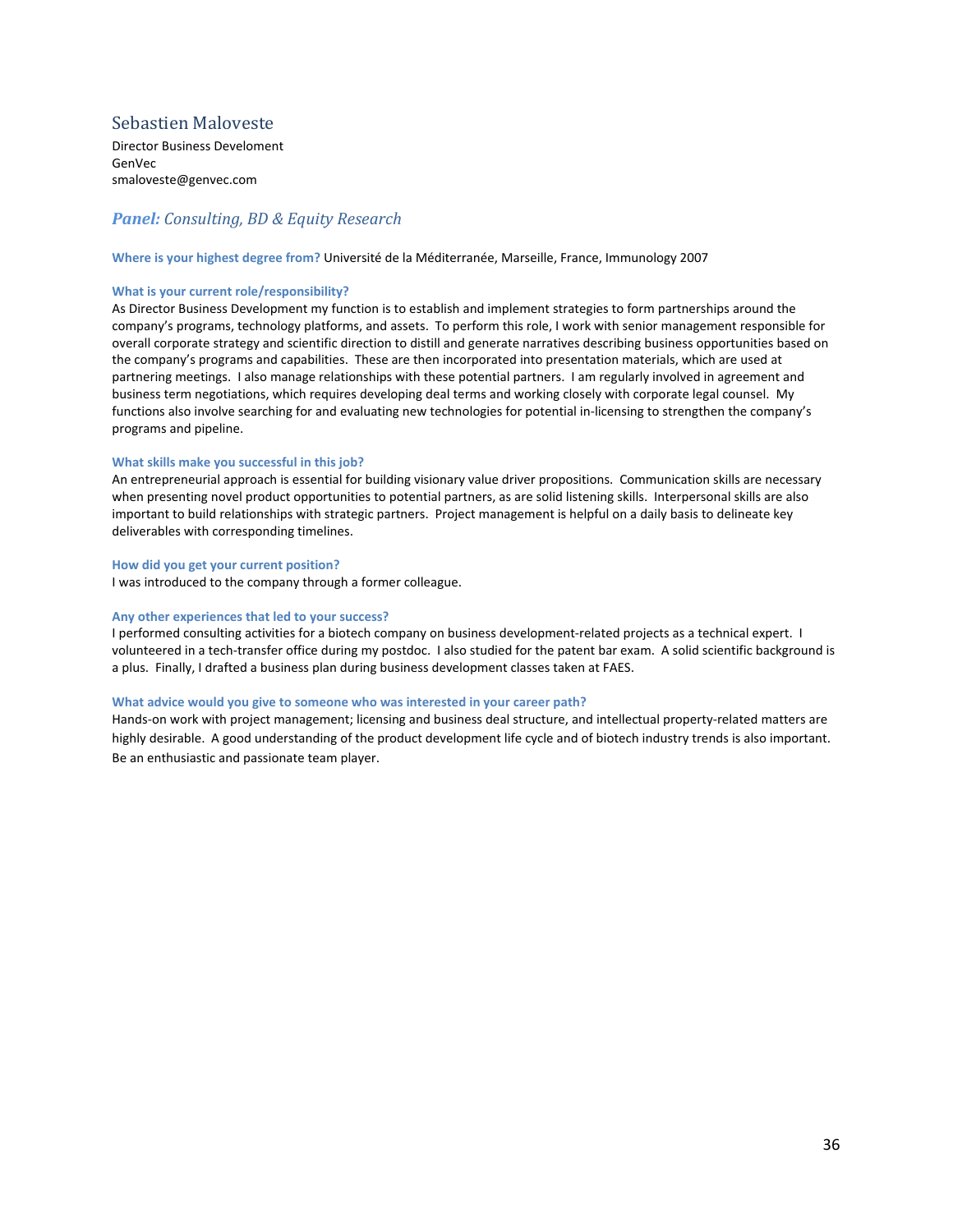## <span id="page-36-0"></span>Uri Manor

Director Salk Institute umanor@salk.edu

# *Panel: Staying Close to the Science*

**Where is your highest degree from?** Johns Hopkins University, Cellular and Molecular Biophysics 2011

#### **What is your current role/responsibility?**

Director of the Biophotonics core facility at the Salk Institute, which houses and performs the majority of the light and electron microscopy experiments (and corresponding data analysis) done at the Salk Institute. I have many responsibilities, including fundraising, training, consulting, collaborating, evaluating and purchasing equipment, and whenever possible doing my own research as well.

#### **What skills make you successful in this job?**

Scientific/technical skills are an obvious must, but also administrative, written and verbal communication, and people management (both my own staff and dealing with researchers who use the core).

## **How did you get your current position?**  I applied with an email to the head of the job search, which I learned about from the confocal microscopy listserv at the NIH.

**How long was your job search?**

**What is the average starting salary for your career path? Any other experiences that led to your success?**

**What advice would you give to someone who was interested in your career path?** A lab that is considered a leader in the area you want to pursue may help you in your long term career plans.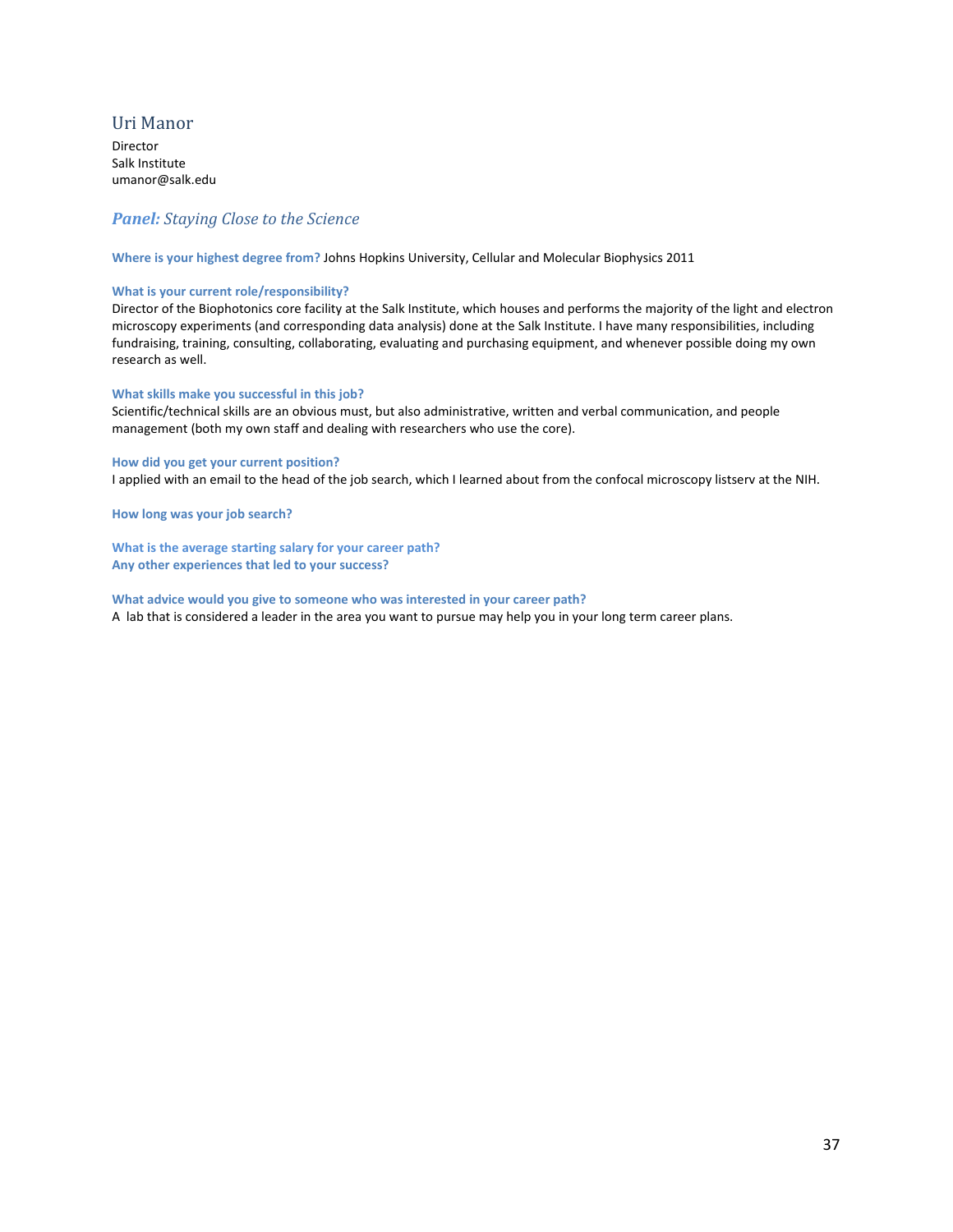# <span id="page-37-0"></span>James McGuire

Manager, Medical Writing Cardinal Health Regulatory Sciences mac.mcguire@gmail.com

## *Panel: Writing & Communication*

#### **Where is your highest degree from?** University of Kansas School of Pharmacy, Neuroscience PhD

**Other degrees:** Pacific University, BS Biology

#### **What is your current role/responsibility?**

For the medical writing portion of my role, I am responsible for the delivery of high-quality written regulatory documents to sponsor companies in a timely manner. The documents I typically work on include NDA, ANDA, BLA, and IND summary sections; clinical study reports; protocols; and other regulatory documents across many therapeutic areas. I am also responsible for providing objective and unbiased strategic insight to clients and offer relevant perspective related to drug class and or marketplace. I work with internal colleagues and external clients to develop and execute content-related components of projects.

For the managerial portion of my role, I conduct performance reviews and evaluations and assist in the training of other medical writers. I work with the director of our group in the development of standard operating procedures, project proposals, and project resourcing. Additionally, I serve on internal committees focused process improvement.

#### **What skills make you successful in this job?**

Being successful in medical writing requires an ability to think critically, to be effective in time management, to be flexible and adaptable, to be detail-oriented, and to not take feedback personally.

I my opinion, the most important trait that makes a medical writer successful is an ability to think critically. Many of the documents that we work on are data heavy, and you have to be able to look over all of the data quickly and determine what the main message is and point out other interesting aspects of the data. You also have to be able to think critically about the document and problem solve for each specific project, weighing the pros and cons of different options, in order to provide the most effective document you can. I think a lot of hiring managers undervalue this aspect when searching for medical writing candidates.

Another critical aspect of medical writing is time management. Medical writing can be quite cyclical, meaning you're incredibly busy for a few weeks, but then slow the next. When it is busy, medical writers can be juggling multiple projects at once and have several documents in different stages of development. A successful medical writer has to be able to balance those projects, determine which ones need to be completed first, and deliver them on time. The writing of the clinical sections of an NDA submission are usually the last piece to be completed before a company can submit their package to the FDA, which means delivering documents late is not an option.

Medical writing is interesting in that you have to keep an eye on the big picture of what each detail means for a particular study or for the entire submission while not losing sight of the little things. The little things in this case include accuracy in data presentation; adhering to document templates and style; and grammar, spelling, margins, justification, etc. Everyone aims to have no mistakes in their documents, but successful medical writers consider more than just the obvious mistakes and data presentation errors. A successful medical writer must also consider how each word affects the meaning of the sentence (the wrong word may introduce unnecessary ambiguity) as well as consistency in messaging across a 200+ page document. Another trait that successful medical writers share is being flexible and adaptable. Flexible for a medical writer means being able to work on multiple documents at one time and switch back and forth between different documents at a moments notice. Project plans and document needs are continually changing and the medical writer has to adjust to those changes seamlessly. Medical writers must also be adaptable. It is not very often that you are assigned the same document type in the same therapeutic area. Successful medical writers have to be able to adapt to different document requirements and different therapeutic areas quickly. You have to be able to write like an expert on a topic, without necessarily being an expert on the topic.

Lastly, in order to succeed on medical writing you have to learn how to not take criticism and negative feedback about the documents you work on personally. Every document that a medical writer develops is reviewed by numerous people, sometimes up to 30, and everyone will provide feedback that they think will make the document better. A successful medical writer cannot interpret this feedback as a personal attack.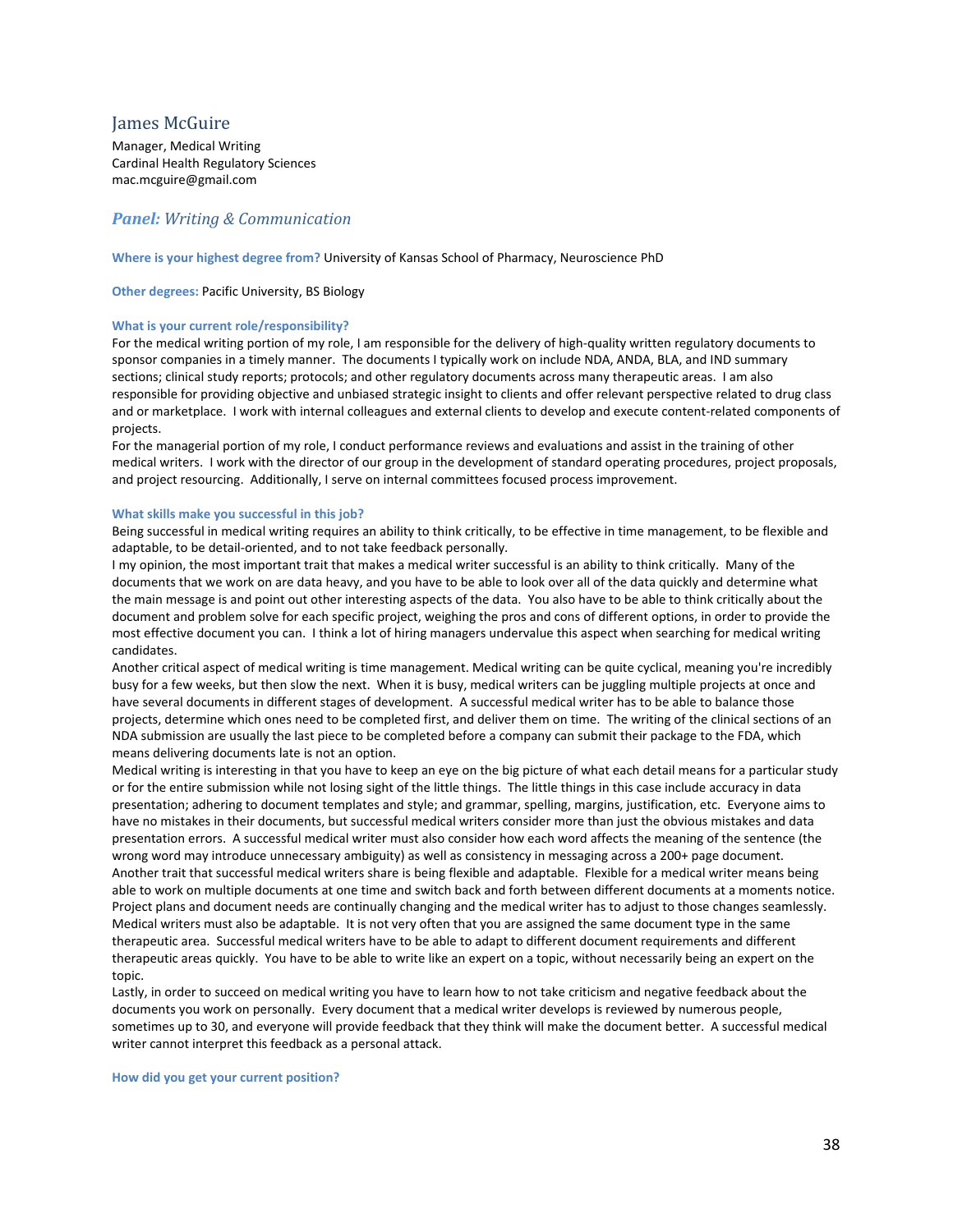When I first got into medical writing, I was fortunate enough to have a colleague from graduate school that was a medical writer. Her company needed more writers, she knew I was interested in medical writing and was able to refer me to the position. Luckily, I got an interview and offer and have been a medical writer since. After my initial position, I was referred to a different company in a similar role and, again, was asked to interview and ultimately received an offer. Now that I have been in medical writing for almost 5 years, with 2 of that being as a manager, I get calls from recruiters almost weekly. There is a huge demand for medical writers right now.

#### **How long was your job search?**

9 months (over 300 job applications)

**What is the average starting salary for your career path?** \$85,000 per year

#### **Any other experiences that led to your success?**

I think graduate school and my postdoc with the NIH prepared me very well to succeed as a medical writer. From those experiences, I was used to putting in a little extra effort and being willing to work more when needed. I have not participated in any extra training or certifications since becoming a medical writer, but the American Medical Writers Association does offer some training and certifications.

#### **What advice would you give to someone who was interested in your career path?**

There is a huge demand for medical writers, especially regulatory medical writers. However, most companies are apprehensive about hiring people without any experience in medical writing. Aside from networking as much as possible, my advice would be to emphasize any writing activities performed during graduate school and postdoc, including protocols, manuscripts, abstracts, animal use protocols, etc. Additionally, it is critical to emphasize transferable skills that translate into being a good candidate for medical writing (ie, critical thinking, data analysis, statistics, assay development). Lastly, I would advise someone interested in medical writing to write and review documents as often as possible.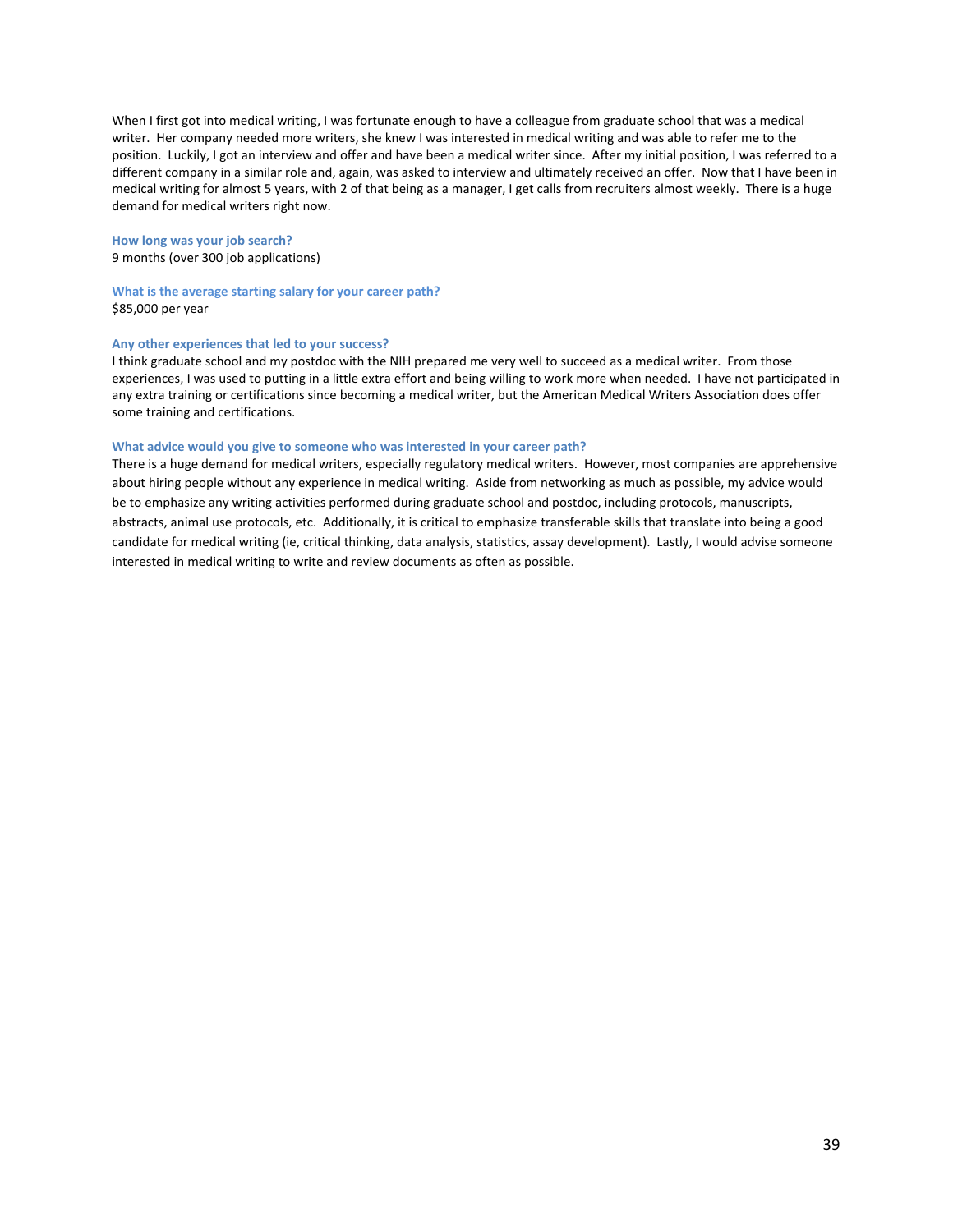# <span id="page-39-0"></span>Christopher McNabb

Medical Science Liaison Bayer U.S., LLC chris.mcnabb@bayer.com

# *Panel: Sales & Marketing*

**Where is your highest degree from?** University of Texas at Arlington, Experimental Psychology 2014

**Other degrees:** Bachelor's in Music Education from Texas Christian University

#### **What is your current role/responsibility?**

My primary role is to share the latest scientific updates in the field of multiple sclerosis with neurologists in my geography. My secondary responsibilities are to manage relationships with clinical research sites, attend major scientific conferences, train commercial colleagues and fellow MSL's on approved scientific topics, and gather competitive intelligence.

#### **What skills make you successful in this job?**

Complete fluency in the cutting edge science in your field is an absolute must. Beyond that, interpersonal skills infuse every aspect of the job, and professional-level presentation skills are also critical. The aspect that surprised me the most with its importance is the ability to manage complexity. This is evident in booking complex travel arrangements, managing time, and managing your territory.

#### **How did you get your current position?**

Networking with recruiters on LinkedIn, aggressive job searching on a variety of websites, consulting with NIH Career Counselors, and being persistent.

**How long was your job search?** 4 months

**What is the average starting salary for your career path?**

\$100,000 - \$120,000

#### **Any other experiences that led to your success?**

Consulting with NIH Career Counselors was probably the most important thing I did to make myself competitive for my position. Honest self-assessment of strengths and interests was also important because it reveals what you're really interested in. Volunteering to help coordinate career events like the NIH Career Symposium was also instructive.

#### **What advice would you give to someone who was interested in your career path?**

The MSL role is incredibly difficult to break into and is subject to the experience paradox, so be persistent. If you are on a short timeline, be open to accepting a stepping-stone position. Do not make the mistake of assuming that industry lacks the scientific rigor of academia. Use resources like myIDP at sciencecareers.org to help you complete an honest self-assessment of your strengths and interests.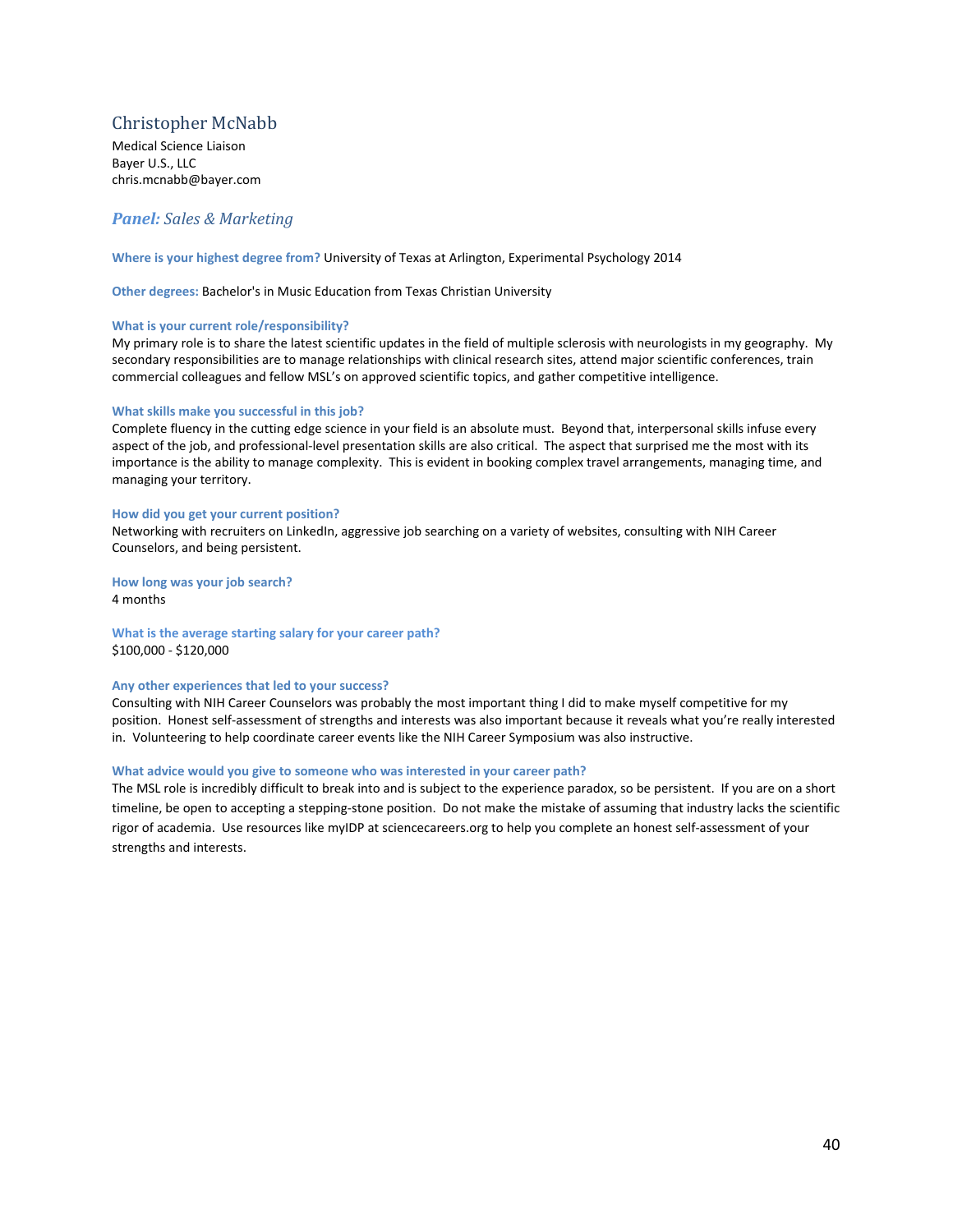# <span id="page-40-0"></span>David Mellert

Senior Scientific Writer The Jackson Laboratory (JAX) Dave.Mellert@jax.org

## *Panel: Writing & Communication*

#### **Where is your highest degree from?** Stanford University (Ph.D.), Biology 2009

**Other degrees:** University of Michigan (B.S.)

#### **What is your current role/responsibility?**

My primary roles are to project manage, write, and edit grant materials and other scientific writing for JAX investigators. I also contribute to research communications, primarily through my involvement in the JAX podcast, and to broader institutional initiatives as needed.

#### **What skills make you successful in this job?**

Necessary skills: background knowledge of biomedical science (high level of expertise); writing and editing; project management; interpersonal communication; graphical data presentation. I was surprised by how useful my project management training has been for grant writing.

#### **How did you get your current position?**

networking (spouse was offered faculty position at same research institution, putting me in a unique position to apply)

#### **How long was your job search?**

about six months, mostly looking for faculty positions or other independent research positions

**What is the average starting salary for your career path?** \$60-80K

#### **Any other experiences that led to your success?**

I had great scientific writing mentorship during my science training. My undergraduate education at Michigan required a lot of writing, as I took many liberal arts classes along with my STEM classes. My project management training/certification (PMI-PMP) have been very useful.

#### **What advice would you give to someone who was interested in your career path?**

Write as much as you can, on any topic. The best way to become a good writer is to write a lot. Create a portfolio of your best writing, drawing from the whole spectrum of intended audiences, from lay-oriented pieces to scientific publications. Network with scientific writers.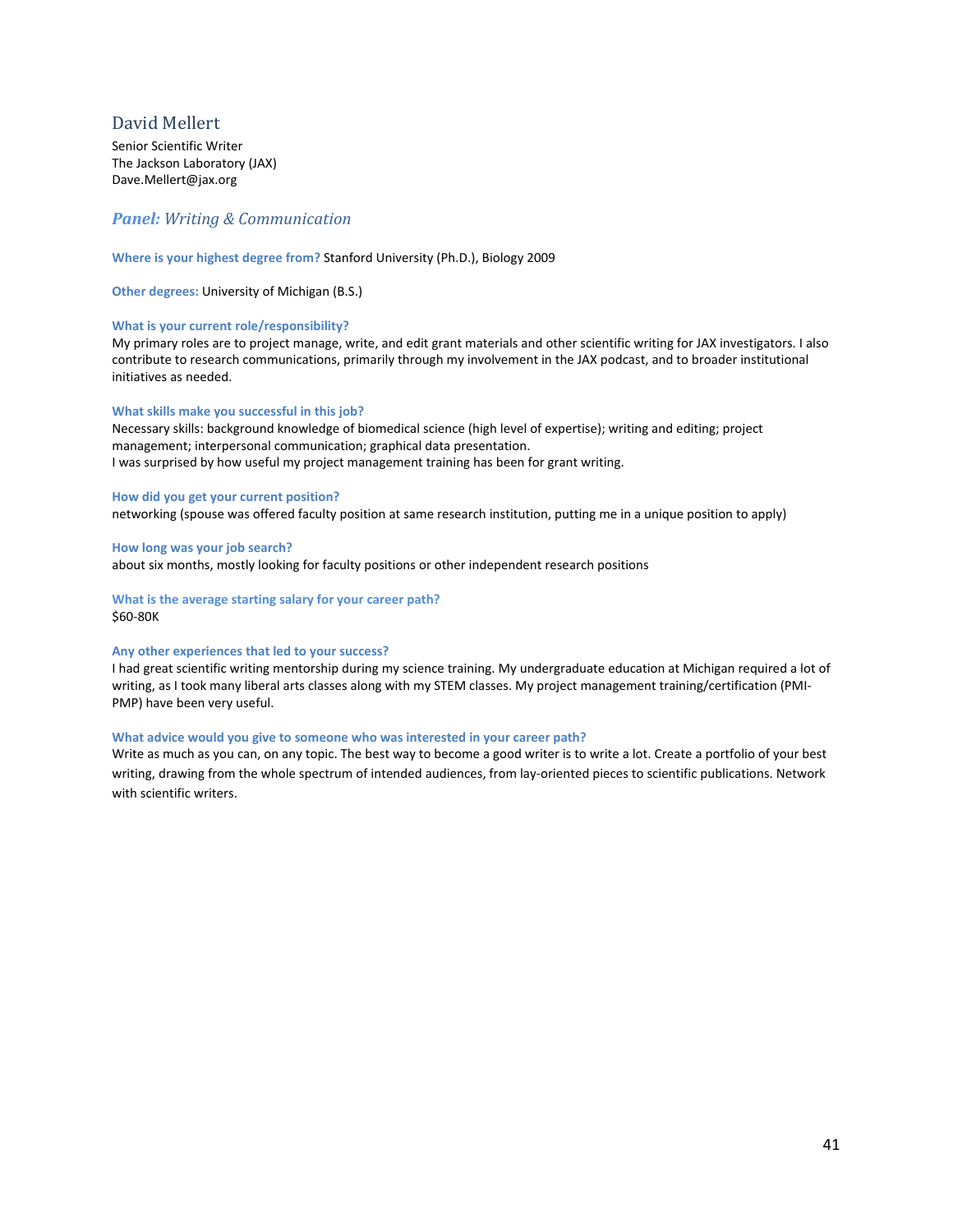# <span id="page-41-0"></span>Stephanie Mok

Policy Analyst Office of Management and Budget (OMB); Office of Information and Regulatory Affairs (OIRA) stephanie.i.mok@gmail.com

# *Panel: Science Policy & Advocacy*

**Where is your highest degree from?** Cambridge University--PhD, Neuroscience 2015

**Other degrees:** Harvard University--A.B. in Neurobiology

#### **What is your current role/responsibility?**

Lead regulatory reviewer in the Executive Office of the President for certain HHS agencies: FDA (tobacco), CDC, NIH, AHRQ, and HRSA. Provide policy recommendations to White House and OMB senior leadership. Evaluate federal regulations for public and private impacts, economic costs and benefits, and align health and science policies with the administration's and other agencies' equities. Review and approve Federal collections of information prior to Agency implementation.

#### **What skills make you successful in this job?**

Cost-benefit analysis, Federal rulemaking processes, program evaluation, negotiation, technical and non-technical communications/presentations, microeconomic principles, networking & coordination, project management, scientific reading, writing skills

**How did you get your current position?**  Networking

**How long was your job search?** 3-4 months

**What is the average starting salary for your career path?** ~\$60k-\$75k

**Any other experiences that led to your success?** Consulting experiences, scientific training, experience coordinating interagency activities

#### **What advice would you give to someone who was interested in your career path?**

The policy teams in the White House greatly benefit from having individuals with scientific backgrounds. Anyone interested in utilizing their scientific training to promote health and science policy are a great asset to any of divisions within the Executive Office of the President and OMB.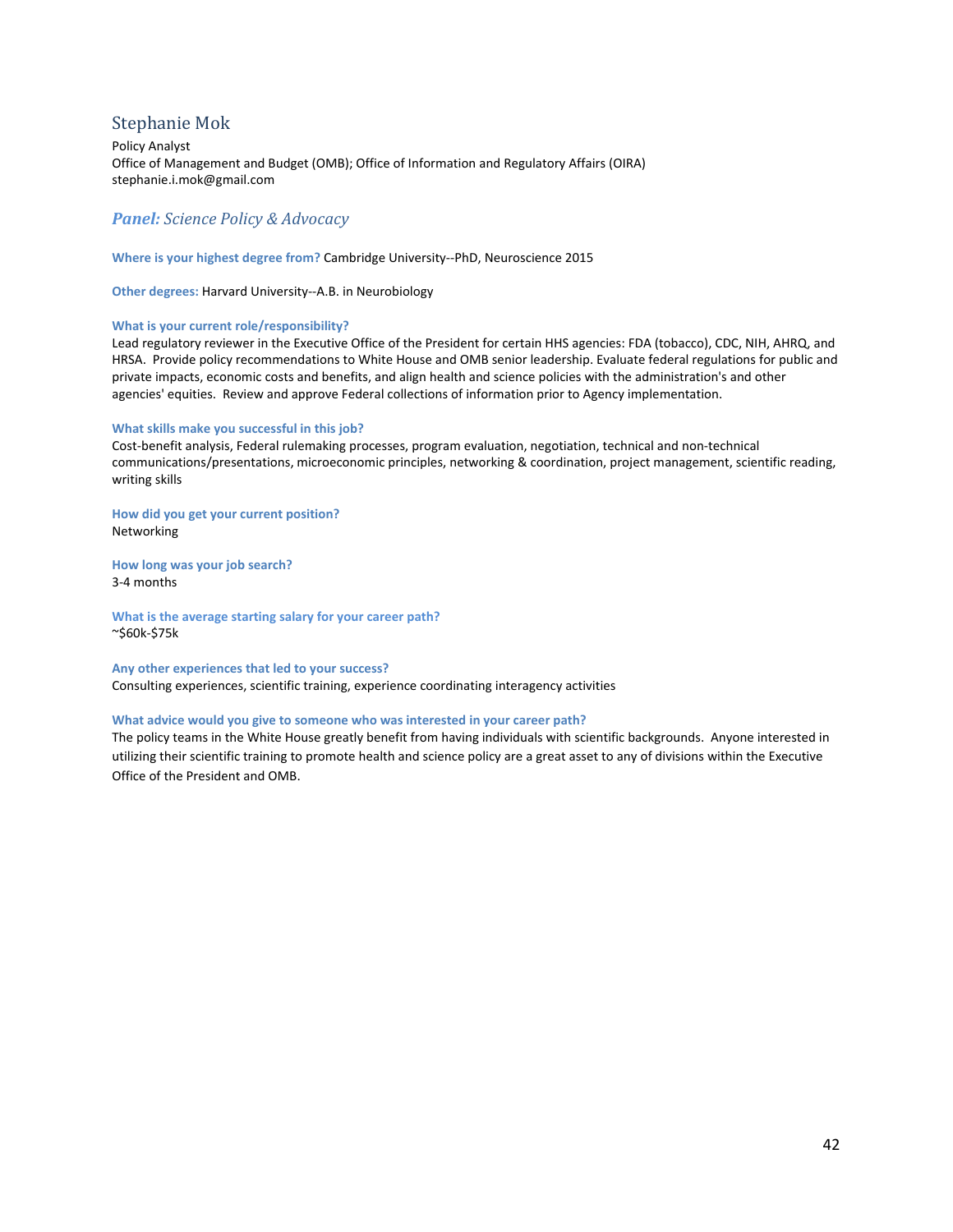# <span id="page-42-0"></span>Suman Mukherjee

Assistant professor Bunker Hill Community College smukherj@bhcc.mass.edu

# *Panel: Teaching Intensive Faculty*

**Where is your highest degree from?** New Mexico State University, Molecular Biology 2010

**Other degrees:** Postdoctoral fellowship at NIH

#### **What is your current role/responsibility?**

Teach different Biology courses involving General Biology, Microbiology and Anatomy and Physiology. Attend departmental meeting and college forum meeting. Involve in Honors program. Also involve in student driven research in collaboration with Tufts University. Involve in college curriculum and policy.

#### **What skills make you successful in this job?**

Communication, patience, passion to teach diverse community of students, students of diverse country origin and ethnicity. Organization skill. Writing skill. Advance theoretical and practical knowledge in the field of Biology.

**How did you get your current position?**  Job-listing.

**How long was your job search?**

six months

**What is the average starting salary for your career path?** 75,000/year

#### **Any other experiences that led to your success?**

Long experience in teaching field. I taught at Northern Virginia Community College, Howard University and Georgetown University in Washington D.C.

#### **What advice would you give to someone who was interested in your career path?**

You like to be a college professor. You have to have the patience to listen to student. Other than teaching one other job is to calm them down as most of students work during their community college study and they are nervous to submit assignments. In a set up like a four years college or University, student community is different, full time student are common there.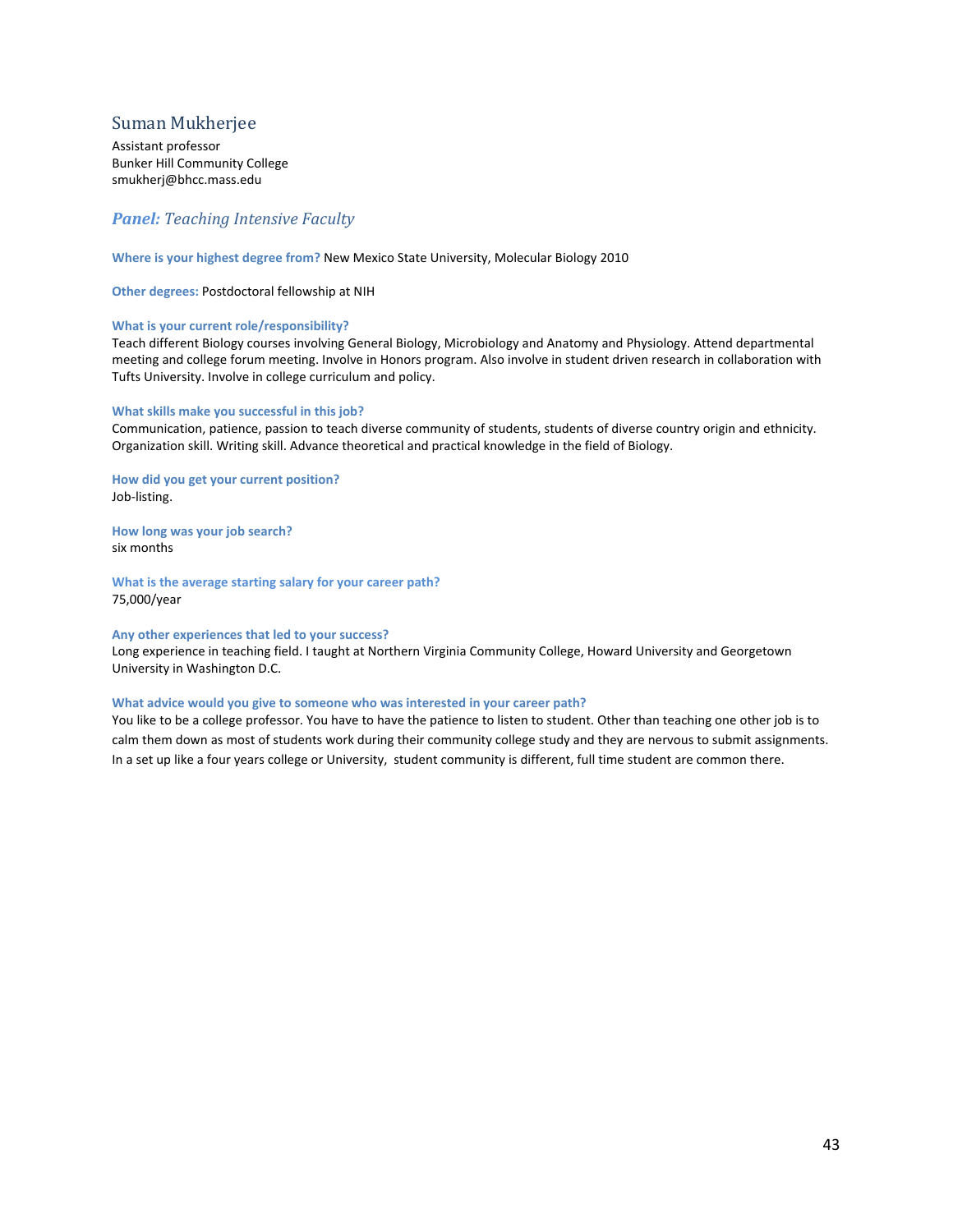## <span id="page-43-0"></span>Swati Mukherjee

Scientist Vaccine Business Unit swati.mukherjee@takeda.com

## *Panel: Research & Development*

**Where is your highest degree from?** New Mexico State University, Molecular Biology/Virology 2010

#### **What is your current role/responsibility?**

Design and oversee execution of projects as related to immunological processes Directed development and validation of high-throughput assays Manage a team of research associates for these projects

**What skills make you successful in this job?** 

Management and people skills Collaboration Impromtu conversation in your field

**How did you get your current position?**  Networking, prior-conference interactions

**How long was your job search?** 2 months

**What is the average starting salary for your career path?** 90,000

**Any other experiences that led to your success?** Collaborations and work on multiple viruses

**What advice would you give to someone who was interested in your career path?** Work on collaborative process

Involve in basic industry management courses or manage students or fellows at some point in your career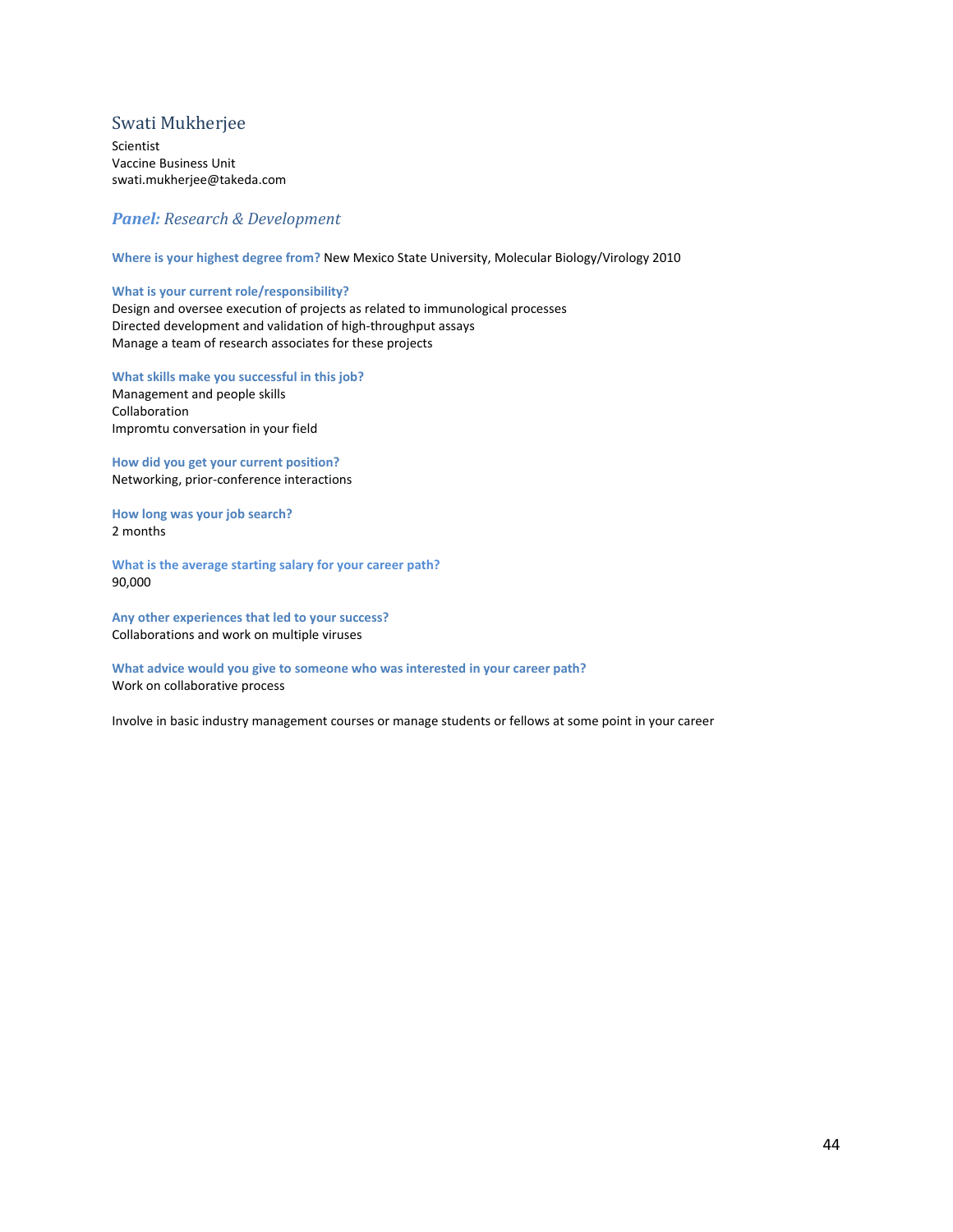# <span id="page-44-0"></span>Julia Oh

Assistant Professor The Jackson Laboratory for Genomic Medicine julia.oh@jax.org

# *Panel: Non-traditional Faculty*

#### **Where is your highest degree from?** Stanford University, Ph.D., Genetics

the faculty scientific advisory committee and organizing our faculty retreat.

**Other degrees:** Harvard University, B.A.

## **What is your current role/responsibility?**

As a PI, I wear many hats. The vast majority of my time is spent writing grants. I also write our human subjects protocols and our animal protocols. I am scientific editor for all our papers. I design experiments and make executive decisions on experiments and interpretation and making figures. I closely manage my staff scientists but am primarily a mentor to my postdocs and students. I make executive decisions on large expenses and manage the lab budget and personnel distributions. I am also the lab HR manager for job postings, interviews, and hiring decisions, and personnel problems. I also am the face of the lab so I spend a lot of time writing emails and working with our collaborators. I also work with the greater institution in terms of carving out space, equipment, and other institutional issues. I have some committee duties like

# **What skills make you successful in this job?**

Time management for sure. Also thinking on the fly—I'm always having to switch from one project to the next or one meeting to the next. The whole people management thing still eludes me; I think that's one of the hardest parts of the job but I think having those skills would make it easier.

#### **How did you get your current position?**

I went the pretty traditional route of applying through job listings. Once interviewing, I tried to take advantage of my existing connections where I could.

**How long was your job search?** 6 months

#### **What is the average starting salary for your career path? Any other experiences that led to your success?**

I wrote grants. Honestly, I put this as a must for anyone thinking about being a PI if you qualify. If you can, write an F32 and a K grant—R01s are basically the same and getting feedback from study section is just invaluable. I also tried to keep abreast of major innovations in not just in my field but others. This helps establish cool collaborations and take the research in innovating directions.

#### **What advice would you give to someone who was interested in your career path?**

In 90% of cases, you have to have the papers as a postdoc to get you in the door. I think in the remaining 10% you can leverage your networks, but you have to have a pretty awesome network and people who will really fight for you.

It's a great job and at the same time it's a really tough job. It's hard times for new investigators!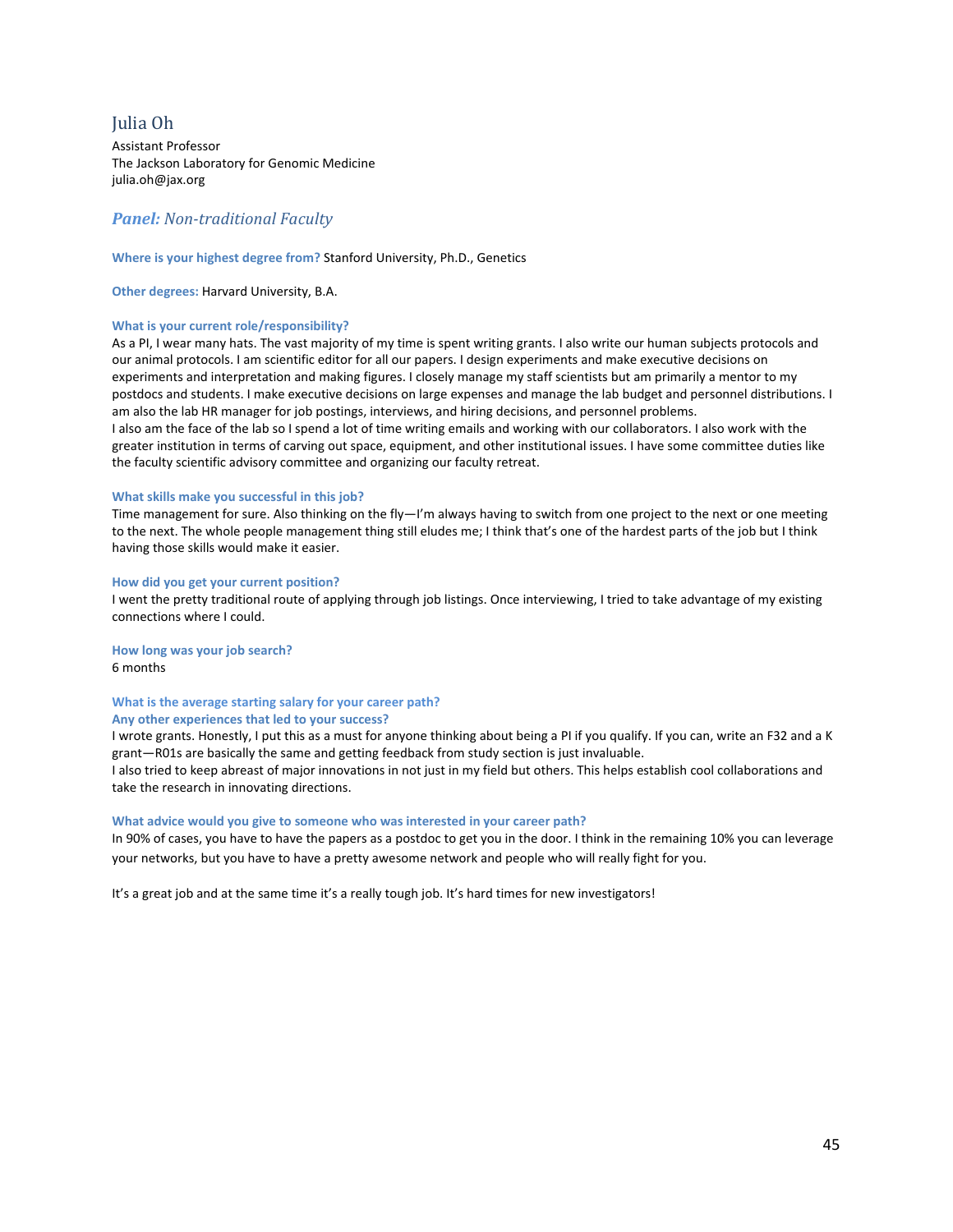# <span id="page-45-0"></span>Gabriel Parra

Principal Investigator Laboratory of Hepatitis Virus, Division of Viral Products, CBER, FDA gabriel.parra@fda.hhs.gov

## *Panel: Non-traditional Faculty*

**Where is your highest degree from?** University of the Republic, Uruguay, Microbiology (Virology) 2007

#### **What is your current role/responsibility?**

I am leading the Gastrointestinal Viruses group at LHV, DVP, FDA. Besides regulatory work in viral vaccines, our group is developing new technologies to understand immunity to noroviruses.

**What skills make you successful in this job?**  Persistence, Persistence, Persistence, Curiosity, Communication, Organization, and Time management.

**How did you get your current position?**  I got my job after applying to over 20 jobs.

**How long was your job search?** over 2 years

**What is the average starting salary for your career path? Any other experiences that led to your success?** Experience in peer-reviewing manuscripts, teaching, and mentoring.

#### **What advice would you give to someone who was interested in your career path?**

Be persistent and try to have an unique scientific niche. Besides a solid research proposal you will also need to show leadership and mentoring skills.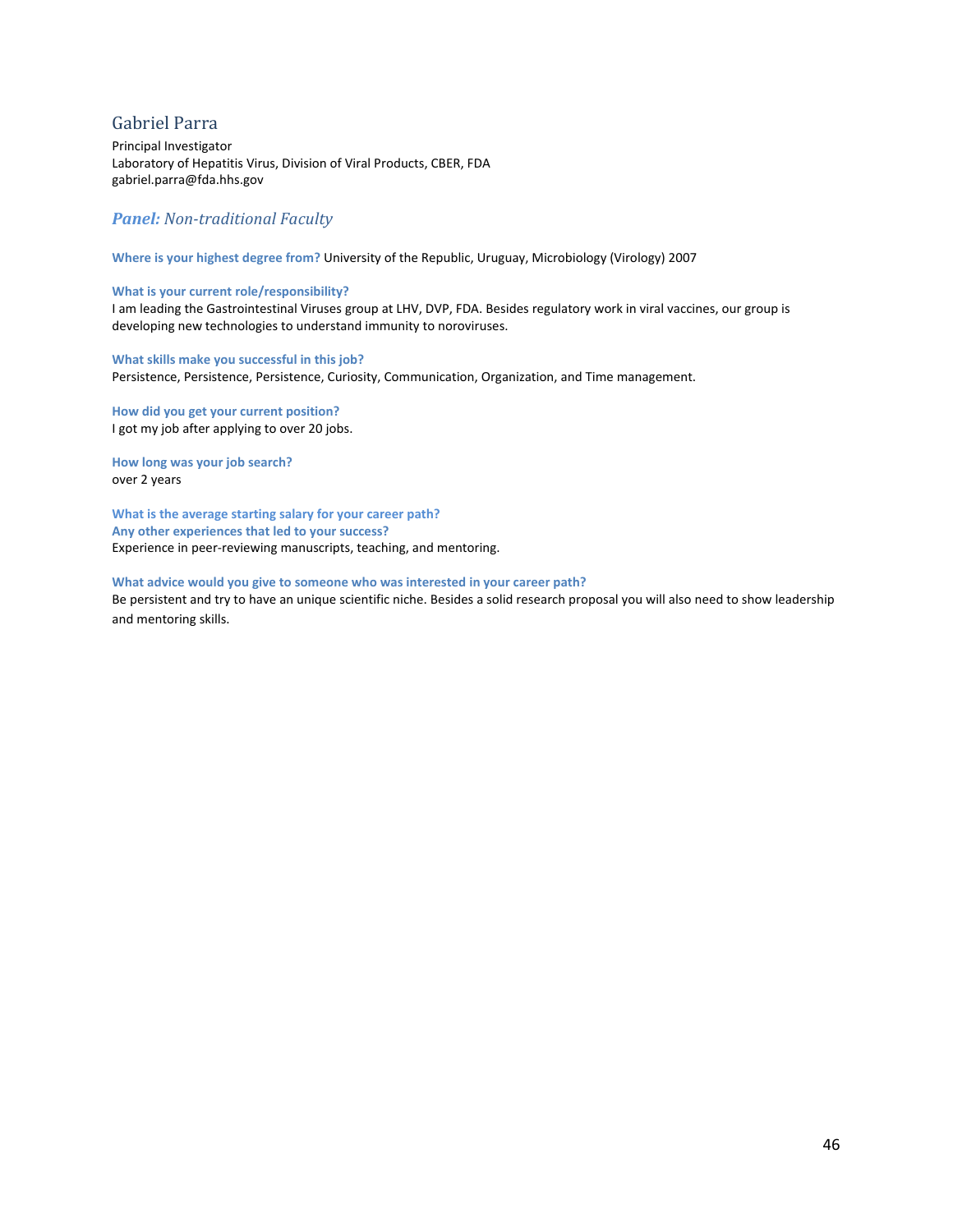# <span id="page-46-0"></span>Molly Perkins

Associate Director, Immunotherapy bluebird bio MollyRPerkins@gmail.com

## *Panel: Research & Development*

**Where is your highest degree from?** University of Oxford, Clinical Medicine (Immunology) 2011

**Other degrees:** M.Sc. Watson School of Biological Sciences at CSHL, A.B. Harvard University

#### **What is your current role/responsibility?**

I lead a team of ~10 lab scientists at a 300-person biotech company. We are responsible for early stage R&D work to make CAR T cell therapies for cancer. In addition to CAR T cell research, I am also involved in developing assays to assess CAR T cells in patient blood samples from our clinical trials

#### **What skills make you successful in this job?**

Working with people, presentation skills, managing people. When I started, I was a full time bench scientist, so my lab skills were key.

#### **How did you get your current position?**

Job posting on the MassBio website, networking (LinkedIn friend-of-a-friend) to find an employee who submitted my application as an employee referral, using a different network connection to get advice on starting salaries to aid in negotiation after I was offered the job.

#### **How long was your job search?** 3-6 months

#### **What is the average starting salary for your career path?** \$80k-\$90k coming out of PhD (Boston area)

## **Any other experiences that led to your success?**

My lab skills and experience collaborating with others were the primary factors in getting my job. Having specific experience is key, so other colleagues did targeted short postdocs to move into our field.

#### **What advice would you give to someone who was interested in your career path?**

Networking is easier than expected because of employee referral bonuses. It's key to have your resume submitted by an employee, so don't be afraid to reach out to people.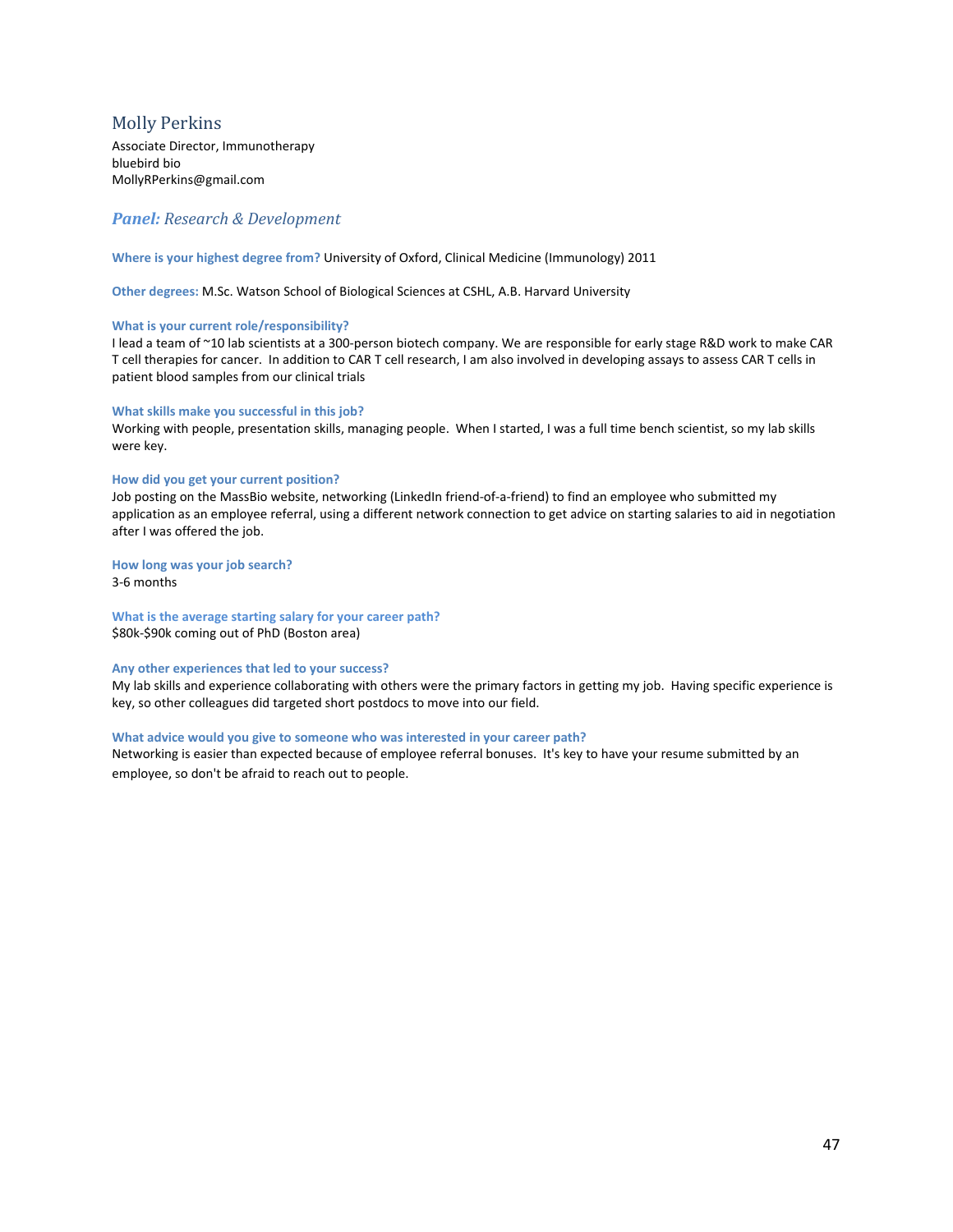# <span id="page-47-0"></span>Todd Pihl

Scientific Project Director CSRA Incorporated todd.pihl@csra.com

## *Panel: Ten-Years Later*

**Where is your highest degree from?** Johns Hopkins University, Biology 1990

#### **What is your current role/responsibility?**

I am a project manager for CSRA specializing in genomics data managment and software development. My responsibilities include scientific input and oversight, staff and budget management, client relations and business development.

#### **What skills make you successful in this job?**

The skills needed to do this job include a strong set of communication and science skills, basic financial, personnel management and project managment skills.

**How did you get your current position?**  I got this position through networking. I had a friend already working at CSRA who put my name in for an opening

**How long was your job search?** About 3 months.

**What is the average starting salary for your career path?**

Depending on experience, around \$100,000

#### **Any other experiences that led to your success?**

The ability to communicate across disciplines has been a key factor in my career. While eventually a PMP certification was needed, that came after working in the field for a few years. Communication skills have defnitely been the predominant driver.

#### **What advice would you give to someone who was interested in your career path?**

There is no magic combination of skills and credentials. Government contracting frequently has a number of job openings and you should focus on making a solid argument on why you can do a job rather than worry about if you are completely qualified. Communication skills and the abilty to work as an effective team member are highly desirable traits.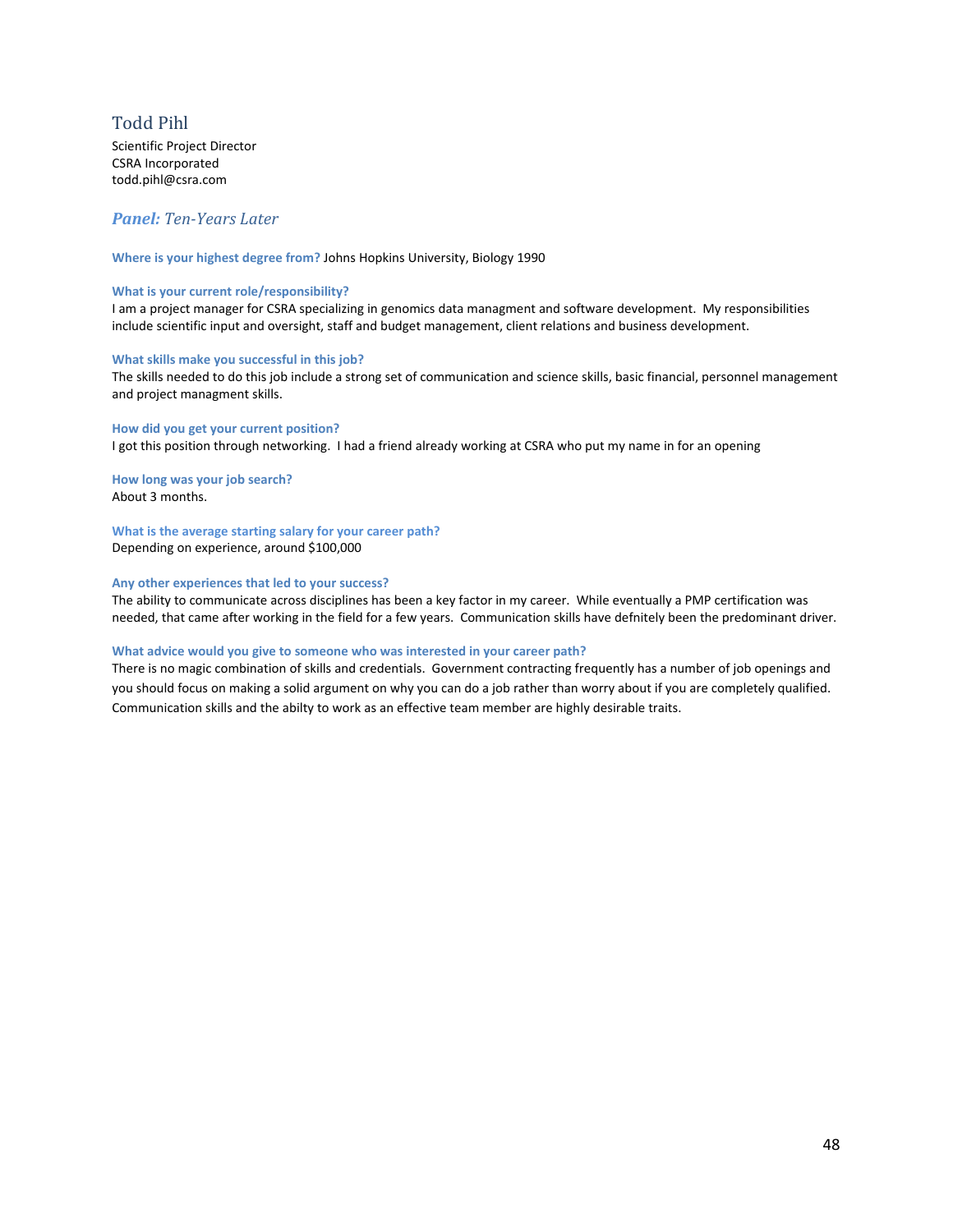# <span id="page-48-0"></span>Tiffany Powell-Wiley

Assistant Clinical Investigator Division of Intramural Research, NHLBI, NIH tiffany.powell@nih.gov

# *Panel: Options for Clinicians*

**Where is your highest degree from?** Duke University School of Medicine, Medicine 2004

**Other degrees:** MPH - University of North Carolina, Chapel Hill

#### **What is your current role/responsibility?**

I am currently an Assistant Clinical Investigator in the Division of Intramural Research at the National Heart, Lung, and Blood Institute of the National Institutes of Health. I lead a research group made up of research fellows, clinical fellows, and staff (coordinator, statistician, nurses, etc.) in conducting epidemiologic and community-based participatory research studies. Our work focus on two main goals. Our first goal is to delineate mechanisms by which neighborhood environment influences the development of obesity, diabetes, and other markers of cardiometabolic risk. Our second goal is to identify methods for incorporating mobile health technology into interventions addressing behaviors associated with cardiometabolic health in a resource-limited neighborhood environment.

#### **What skills make you successful in this job?**

The management expertise required for leading my research group includes: -Multi-disciplinary team development and management -Clinical protocol design and implementation -Project management, which includes time management, critical analyses, writing and public speaking -Mentorship -Interpersonal skills The scientific expertise required for leading my research team includes: -Health disparities -Neighborhood environment measures in social epidemiology -Community-based participatory research -Behavioral intervention design incorporating mobile health technology

#### **How did you get your current position?**

I was investigating faculty positions in the Washington, D.C. metropolitan area and I found out about the opportunity to become an assistant clinical investigator in discussions with my research mentor, with whom I had worked with at NIH as a medical student. This highlighted for me the importance of staying in contact with research mentors throughout your career.

#### **How long was your job search?**

1 year

#### **What is the average starting salary for your career path? Any other experiences that led to your success?**

During my cardiology fellowship, I was able to have two years of dedicated research time. This time allowed me to develop my areas of interest in cardiovascular research and gain experience in leading research projects, including concept development, data analyses and interpretation, and manuscript development. I also gained experience in primary data collection and in mentoring students and medical residents. All of these experiences were the building blocks required for running a research lab at the NIH.

#### **What advice would you give to someone who was interested in your career path?**

My advice in developing a career as a physician-scientist is:

-Gain the dedicated research time in your training to develop your research niche.

-Maintain contact and collaboration with mentors.

-Develop and maintain your clinical skills – they can be invaluable in your research career and beyond.

-Remember that some of the best career opportunities develop when you least expect it.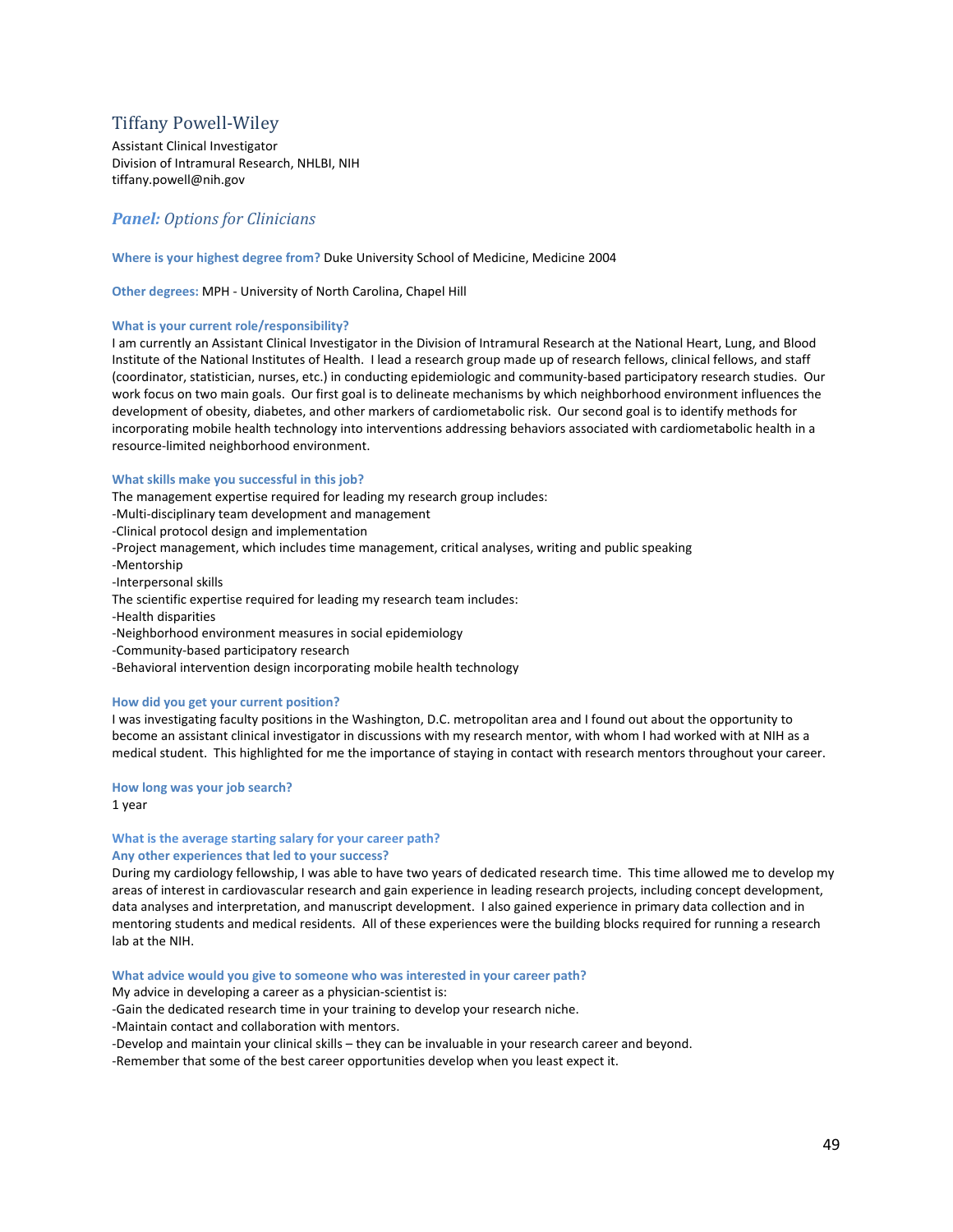# <span id="page-49-0"></span>Lindsey Pujanandez

Associate Editor Science Translational Medicine lpujanandez@aaas.org

# *Panel: Writing & Communication*

#### **Where is your highest degree from?** University of Colorado, Immunology 2013

#### **What is your current role/responsibility?**

As an editor, I shepherd papers through peer review and publication from start to finish. This entails triaging all submissions to only send the top candidates for external review, finding reviewers, dealing with difficult decisions, providing guidance to authors for revisions, dealing with appeals, professional editing of papers nearing acceptance, and editing of the galley proofs prior to publication. I also spend time attending conferences and visiting labs to build relationships and solicit papers.

#### **What skills make you successful in this job?**

Ability to understand a variety of topics quickly, meet deadlines, time management, written communication are all a must. It was a little surprising as to how much of a customer service aspect there is for this position.

#### **How did you get your current position?**

Before this, I was a staff scientist at The Journal of Immunology, which absolutely contributed to my securing the job at Science Translational Medicine.

**How long was your job search?** I was not actually looking; the opportunity presented itself

**What is the average starting salary for your career path?** \$60,000

#### **Any other experiences that led to your success?**

I had a demonstrated interest in the field. I created an internship in the Communication Department at HHMI prior to graduate school, which I think helped me get a job at The Journal of Immunology.

#### **What advice would you give to someone who was interested in your career path?**

It's really fun but can be frustrating at times. People fight rejections at every turn. In general, editors work pretty hard and the pay may not be commensurate with the effort.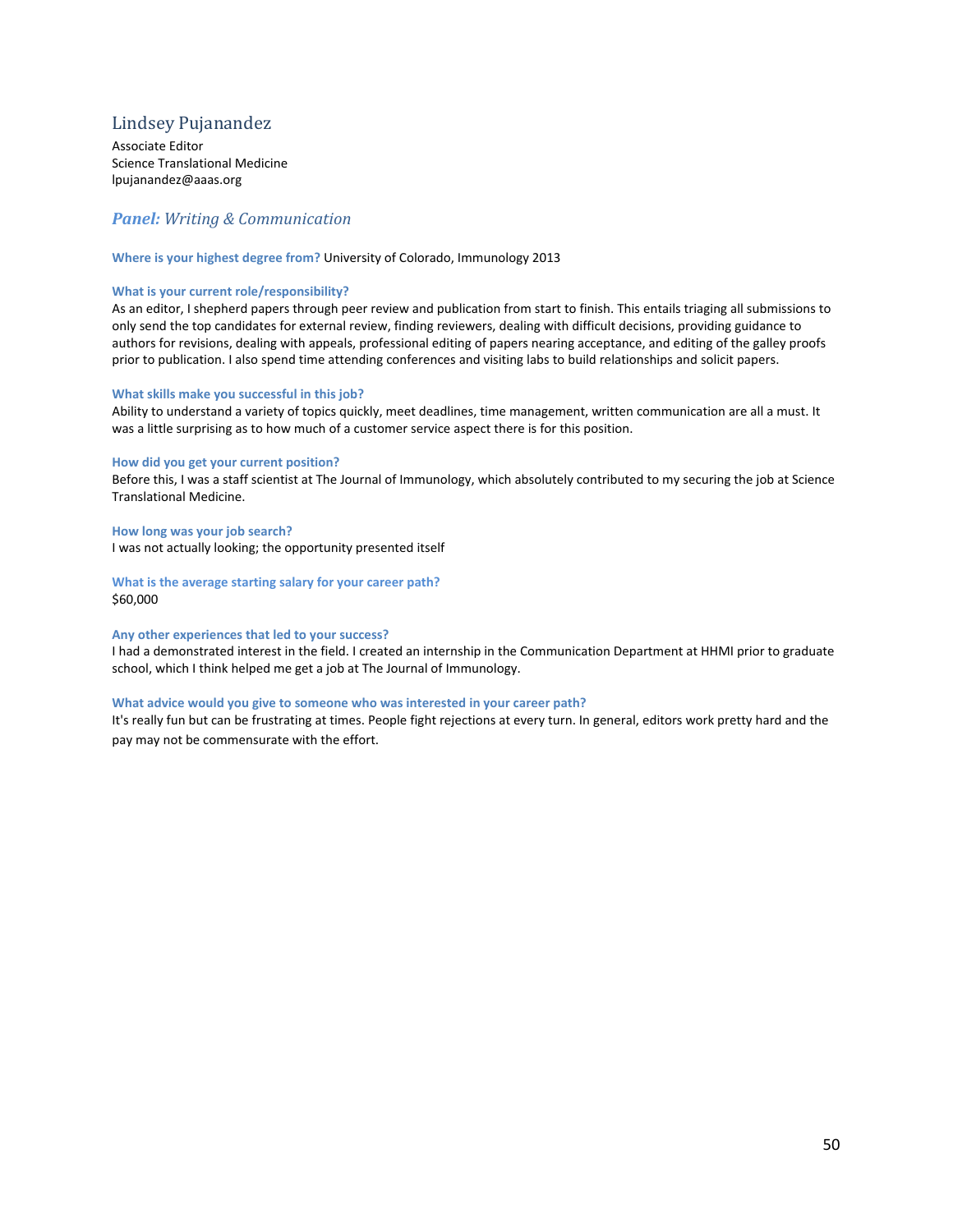# <span id="page-50-0"></span>Kevin Ramkissoon

Science Policy Analyst NIH Office of Science Policy [Contractor - CALIBRE] kevin.ramkissoon@nih.gov

# *Panel: Science Policy & Advocacy*

#### **Where is your highest degree from?** University of North Carolina, Chapel Hill, Microbiology/Immunology 2010

**Other degrees:** Physics & Mathematics B.S.

#### **What is your current role/responsibility?**

Kevin Ramkissoon, Ph.D. is a Health Science Policy Analyst with the National Institutes of Health Office of Science Policy within the Office of the Director. He currently functions as the biosecurity policy team lead in the Division of Biosafety, Biosecurity, and Emerging Biotechnology Policy where he is involved in the evaluation of emerging biotechnologies and the development, implementation, and evaluation of Federal policies aimed at advancing biomedical research and enhancing biosafety and biosecurity.

#### **What skills make you successful in this job?**

Critical thinking and effective communication skills, both written and verbal, as well as the ability to multitask different projects and deadlines are important in the day-to-day of the policy world.

#### **How did you get your current position?**

Networking and attendance/participation in science policy meetings and discussion groups on diverse policy issues helped target my job search and led to a policy detail (internship) at the NIH that was a precursor to my current position.

#### **Any other experiences that led to your success?**

Participation in various career interest groups, including the NIH Science Policy Discussion Group, was critical to informing my decisions and building a diverse professional network. Career/skill building exercises and other opportunities outside the lab to enhance my communication and project management skills have were also helpful.

#### **What advice would you give to someone who was interested in your career path?**

Actively seek out opportunities beyond the lab that will help you develop your communication skills, exposure you to discussions on policy issues that may be of relevance to potential employers, and network within your field of interest.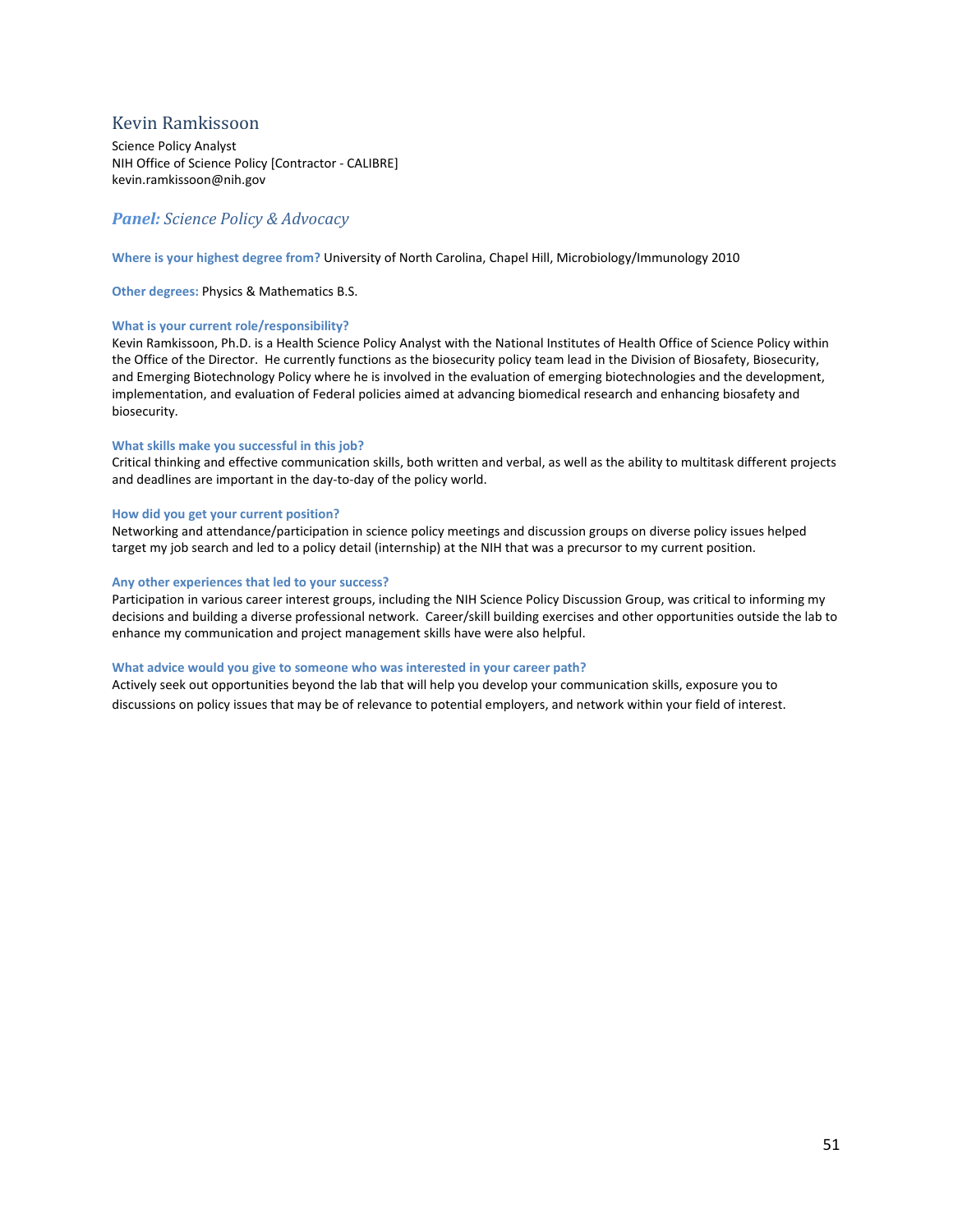## <span id="page-51-0"></span>Anna Sadusky

Director, Regulatory Science and Policy American Association for Cancer Research anna.sadusky@gmail.com

# *Panel: Science Policy & Advocacy*

**Where is your highest degree from?** Northwestern University, Department of Biochemistry, Moleculary Biology and Cell Biology 2005

#### **What is your current role/responsibility?**

As Director of Regulatory Science and Policy for the AACR, I am expected to work with the FDA to implement a range of exciting and informative regulatory science and policy programs and activities related to the AACR's mission.

As AACR's primary liaison to the AACR's Regulatory Science and Policy Subcommittee, I am expected to provide support and key information to the Subcommittee, as well as suggest innovative ideas to ensure that the AACR maintains its position as an authoritative voice on cancer research regulatory science and policy-related issues.

As the AACR's primary staff member on regulatory science and policy-related issues, I am also expected to prepare and provide summaries, scholarly papers, position papers, issue briefs, policy statements, and other related documents, as well as organize sessions that include a regulatory science and policy focus at the AACR Annual Meeting, and other AACR-sponsored meetings and events throughout the year.

I am also responsible for multiple direct reports, entry-level and senior science policy analysts.

#### **What skills make you successful in this job?**

Time management, critical analysis, writing, public speaking, networking.

#### **How did you get your current position?**

I originally applied to the AACR for a job listed on Indeed.com. During the hiring process, HR felt that I was over-qualified and suggested that I apply to a more senior position. I was hired as the Associate Director of Science Policy and due to the departure of another colleague, I was then promoted into my current position.

**How long was your job search?** 3 months

**What is the average starting salary for your career path?** \$60,000

#### **Any other experiences that led to your success?**

My extensive training from graduate school and multiple post-docs as well as my research background in industry as a scientist and senior scientist were valuable for joining a research association. I also have a certificate in biomedical regulatory affairs which was vital for transitioning into regulatory science.

#### **What advice would you give to someone who was interested in your career path?**

It is never too late to transition into the policy space. Try to get involved in the policy office for a scientific or patient-focused disease organization, such as participating in a Hill Day or other advocacy type event. Attend congressional briefings and public meetings from government agencies such as FDA. NETWORK! Email people and ask for advice to break into this path. You never know if there might be a job that may open up. It's always easier to pass along a name/resume to HR!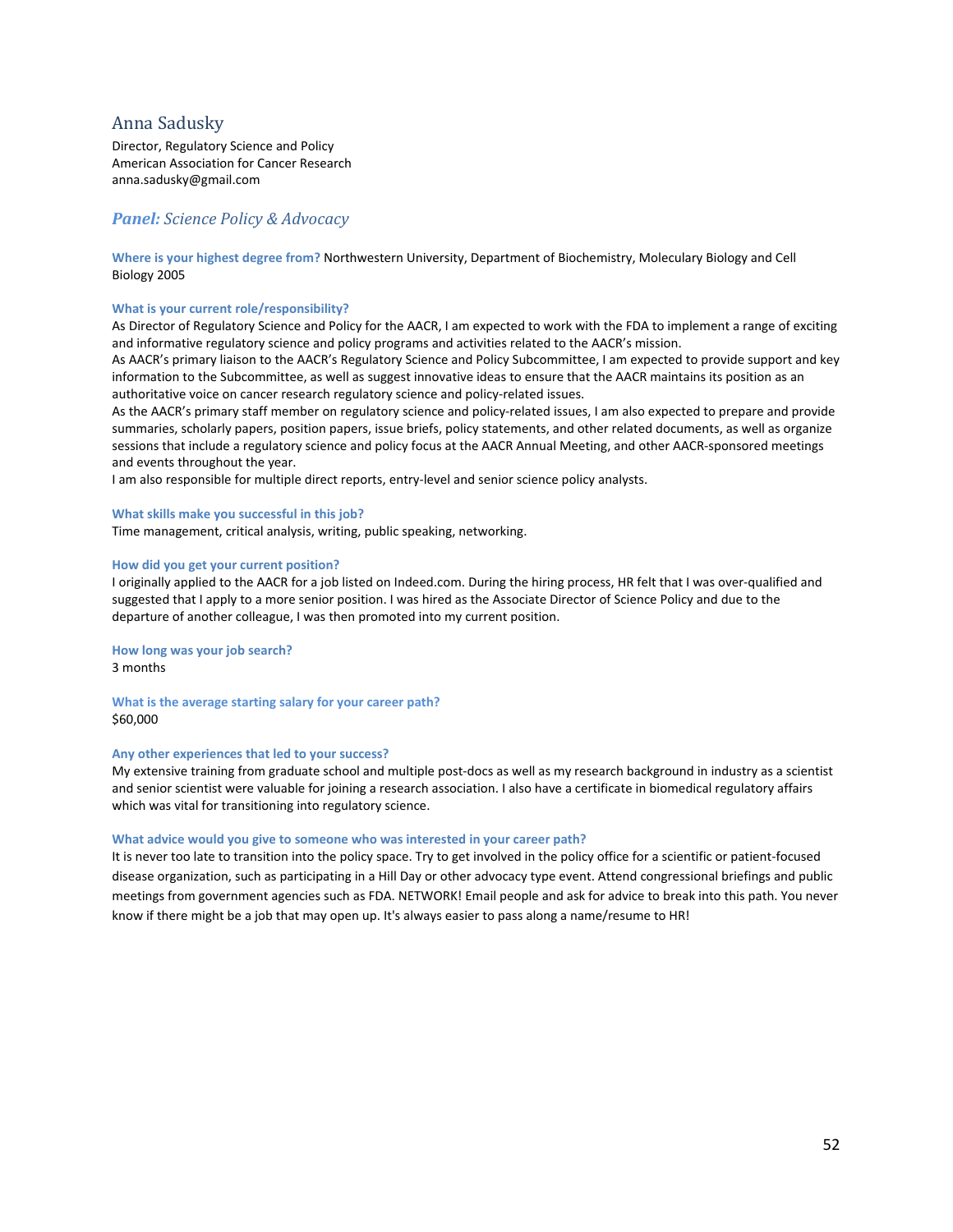# <span id="page-52-0"></span>Anca Segall

Professor of Biology San Diego State University asegall@mail.sdsu.edu

# *Panel: Teaching Intensive Faculty*

#### **Where is your highest degree from?** University of Utah, Genetics / Biology 1987

**Other degrees:** B.S., University of Maryland College Park

#### **What is your current role/responsibility?**

~35-40% teaching (undergraduates and graduate students) ~45-50% research (overseeing research program and graduate students training in my lab, writing grants, writing papers, manage collaborations, etc) 10% administrative, including being on graduate students committees, steering Viral Information Institute, search committees, contributing to writing institutional grant proposals (equipment grants, training grants)

#### **What skills make you successful in this job?**

innovation, patience, flexibility, writing skills, oral communication skills, negotiation skills Surprise: management and budgeting skills - should have predicted, wasn't entirely prepared

**How did you get your current position?**  job listing

**How long was your job search?** 2 years

**What is the average starting salary for your career path?** very dependent on institution type and appointment type (9 vs 10 vs 12 month)

#### **Any other experiences that led to your success?**

I had very broad experience: 2 year postdoc in industry (du Pont), 5 year postdoc at NIH, teaching assistant during grad school, ~1.5 years clinical micro lab experience as a job during college and first year of grad school.

#### **What advice would you give to someone who was interested in your career path?**

During your job search, be broad in your search. Investigate the institutions and particularly the faculty and the graduate programs in the departments to which you are applying. Think about questions ahead of time and feel free to ask them, but don't be condescending and be careful not to sound entirely ignorant about the institution you're visiting.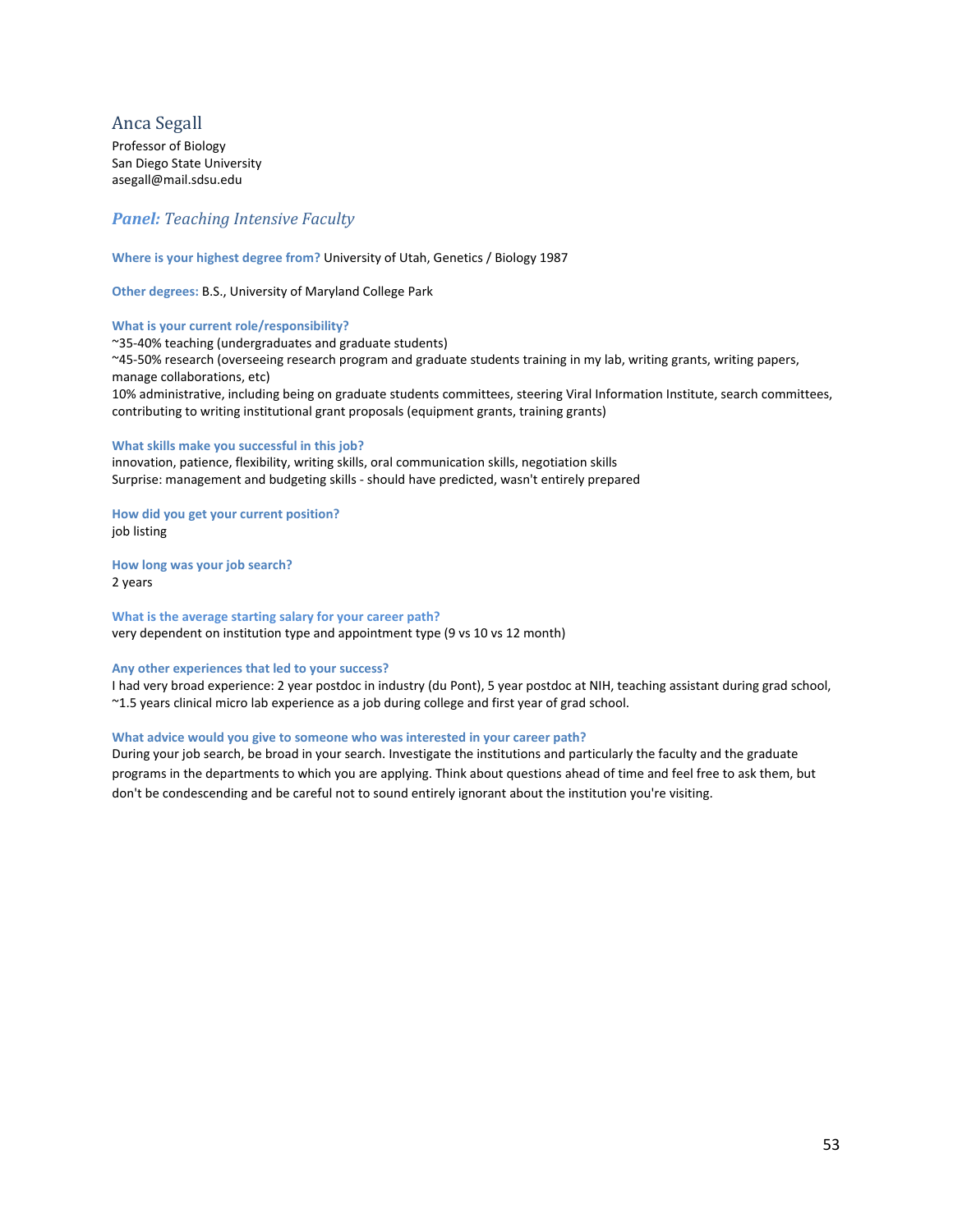# <span id="page-53-0"></span>Erik Shapiro

Associate Professor and Associate Chair for Research Michigan State University, Department of Radiology erik.shapiro@rad.msu.edu

## *Panel: Long Term Success as a Faculty Member*

#### **Where is your highest degree from?** University of Pennsylvania, Chemistry 2001

#### **What is your current role/responsibility?**

In my faculty role, my role is to run my laboratory, which focuses on the use of nanotechnology and biomedical imaging to address biomedical questions. My role as Associate Chair for my department, has two components. The first is to manage the general research efforts of my department, including the research infrastructure, such as imaging and data analysis resources. The second component is to advise on more general issues of my department, such as budgets, personnel and equipment purchases.

#### **What skills make you successful in this job?**

For my faculty position, perhaps the most important skill is mental multi-tasking. In the lab, there are typically 10-12 concurrent projects ongoing amongst undergrads, graduate students, postdocs and staff, and collaborators. Making sure each of these projects is well managed and supported is critical to the success of the project, as well as the training of the scientists involved. In my role as Associate Chair, the most important skill is diplomacy. Building personal relationships is more important in science than I initially thought. As a scientist, I assumed administrative life would be more quantitative in nature, but for sure, interpersonal skills - listening, negotiating, responding to emails in a timely manner - these skills are crucial.

#### **How did you get your current position?**

I saw a job announcement. I made an informal inquiry whether someone with my skills and experience would fit with what they were looking for. From there, it was a fairly standard recruitment experience. I will say, all of my faculty jobs (of which this is my third stint) were initiated by an informal email request to the head of the search committee. This is always well received and a way to make yourself known to the committee.

**How long was your job search?** 9 months

**What is the average starting salary for your career path?** In a large, research intensive institution: Junior prof - \$100k. Assoc prof - \$150k

#### **Any other experiences that led to your success?**

#### **What advice would you give to someone who was interested in your career path?**

Faculty positions are more difficult to get now than when I started. I heard somewhere that there are ~100 newly minted PhD's for every open faculty spot. In order to get a faculty position, one must need to do three things today: 1) In general, you need to have a grant in hand. 2) You need to publish papers in very well respected journals. 3) You need to fill the specific gap the position is advertising for. For those interested in advancing through the administrative ladder, it can be very rewarding. I recommend taking on increased administrative responsibilities in your own institution - managing an important piece of equipment, for example, or running a seminar series. See if you like it. If so, look around job sites. Associate Chair, Chair and Dean positions are advertised just like faculty positions.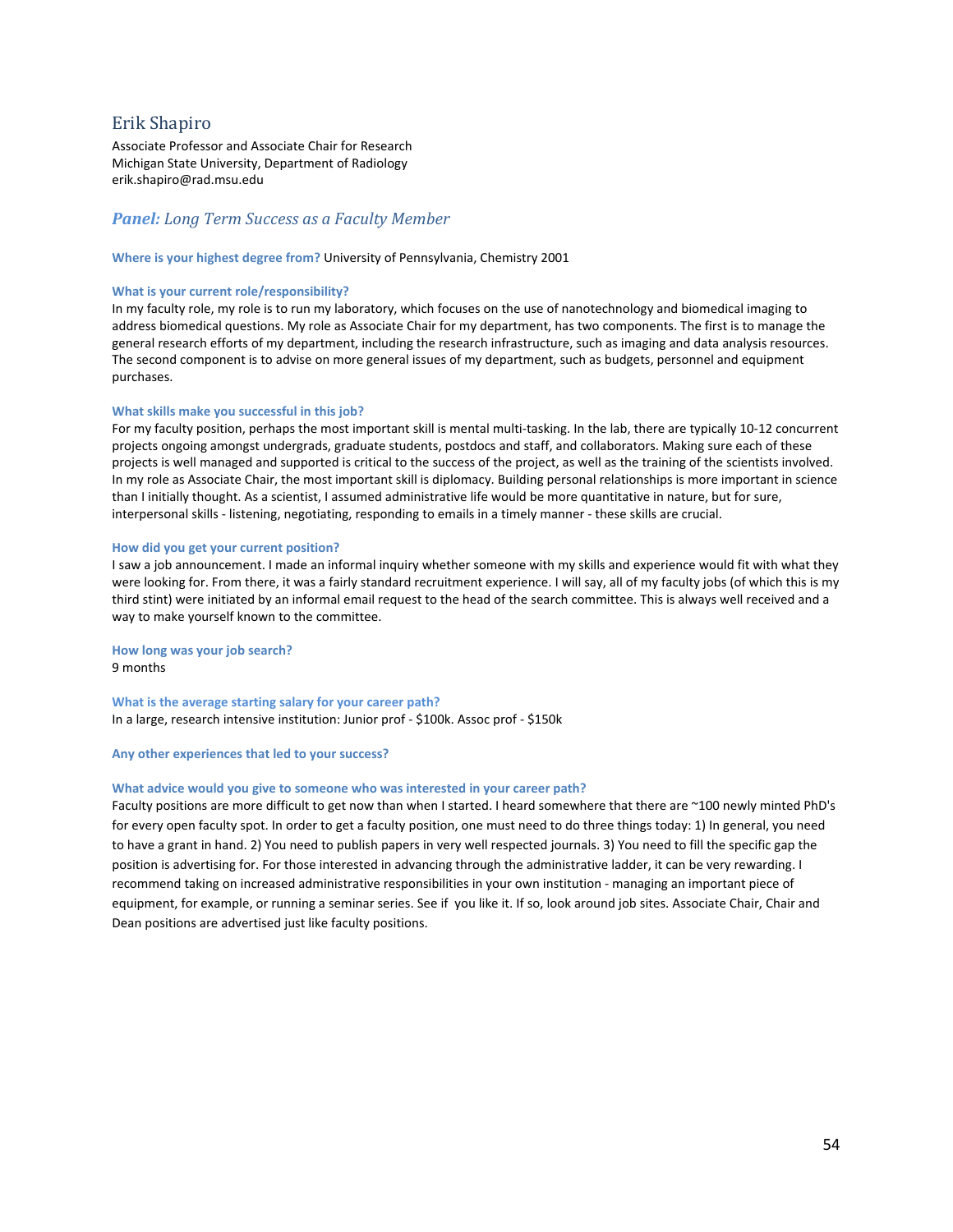# <span id="page-54-0"></span>Madeline Sofia

Assistant Producer National Public Radio msofia@npr.org

# *Panel: Science Education & Outreach*

**Where is your highest degree from?** University of Rochester Medical Center, Microbiology and Immunology 2016

#### **What is your current role/responsibility?**

I am an assistant producer. I help shape radio stories, as well as do some audio editing. I also coordinate a group of young scientists across the country who are interested in science communication. We serve to connect them, as well as help them develop communication skills.

#### **What skills make you successful in this job?**

My job requires story telling development experience as well as audio editing skills. As for the community building, it requires networking skills as well as social media strategy development. I also dabble in multimedia.

#### **How did you get your current position?**

I got my job primarily through networking. After an internship, I was hired.

**What is the average starting salary for your career path?**  $60,000 +$ 

**Any other experiences that led to your success?** I taught science communication as a graduate student, as well as directed and produced a science story-telling podcast.

## **What advice would you give to someone who was interested in your career path?**

Start networking now! Try to get experience in as many science communication related endeavors as you can. And of course- join our science communication community!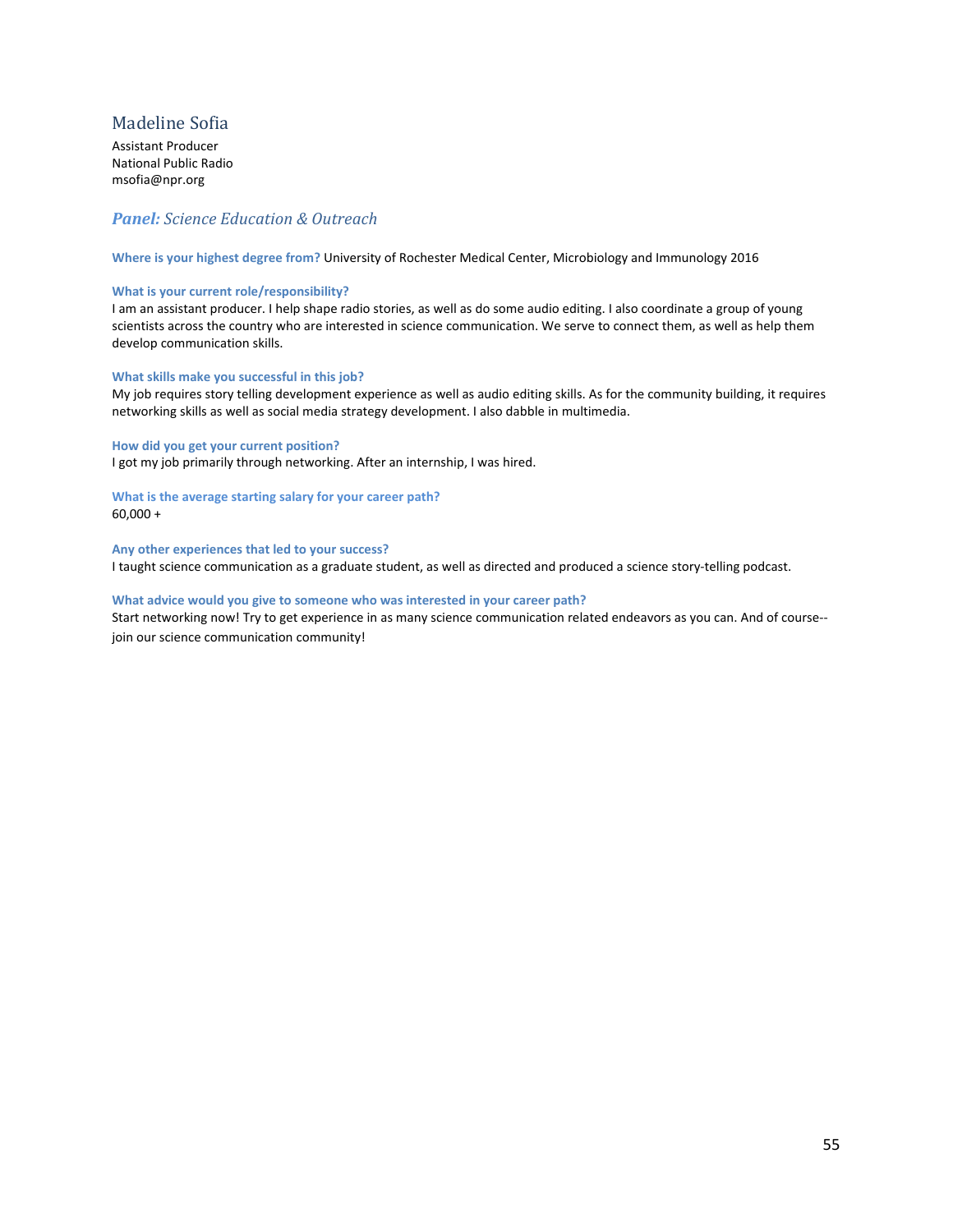# <span id="page-55-0"></span>David Soto-Pantoja

Assistant Professor Wake Forest School of Medicine dsotopan@wakehealth.edu

# *Panel: Transitioning from Postdoc to Faculty*

**Where is your highest degree from?** Wake Forest School of Medicine, Molecular Genetics 2009

**Other degrees:** University of Puerto RIco Mayaguez Campus

**What is your current role/responsibility?**  Principal Investigator

**What skills make you successful in this job?**  Not surprised but can not stress how important good communication and management skills are

#### **How did you get your current position?**

During my job search I only was call and obtained two jobs by web search my current position and four other offers were found by networking.

**How long was your job search?** 6-9 months

**What is the average starting salary for your career path? Any other experiences that led to your success?** The NIH course "Scientist Teaching Science" was definitively an asset during my job search.

#### **What advice would you give to someone who was interested in your career path?**

Start a conversation early about developing an independent project in the lab. Start early and create opportunities to connect with individuals that are doing what you want to do...don't go at it alone.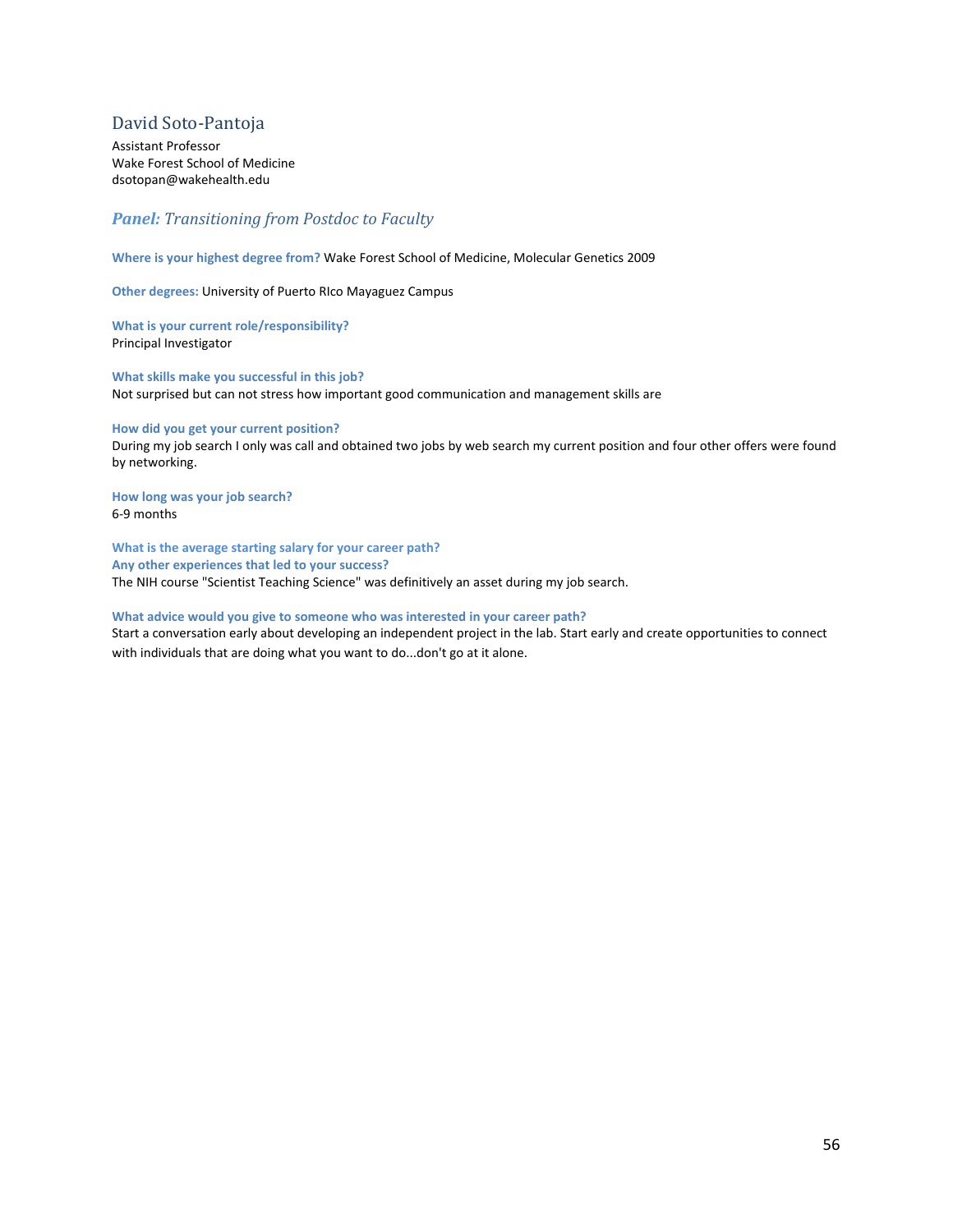# <span id="page-56-0"></span>Cynthia St. Hilaire

Assistant Professor of Medicine University Of Pittsburgh School Of Medicine sthilaire@pitt.edu

# *Panel: Transitioning from postdoc to faculty*

**Where is your highest degree from?** Boston University School of Medicine, Biochemistry 2008

**Other degrees:** University of Vermont - BS in Molecular Genetics

#### **What is your current role/responsibility?**

I am the principal investigator of my laboratory which is in the Division of Cardiology and part of the Vascular Medicine Institute at the University of Pittsburgh. My lab studies the mechanisms that drive vascular and valvular calcification pathobiology. As I am at a medical school I have very little teaching - my contract is 80% research and 20% service, admin, teaching, etc. My lab currently consists of a lab manager, 2 postdocs, 1 part-time medical student, 1 part-time undergraduate, and this summer I will hire a full-time research tech. My lab has 3 main projects and a few small collaborations and I oversee, troubleshoot, and help to plan how these projects progress. I started my lab in July 2015 and am surprised at how little time that I am spending at the bench since the start. Most of the day is at my desk, mapping out paper ideas, planning experiments with my staff, or writing (I submitted my first R01 in Feb).

#### **What skills make you successful in this job?**

Besides the obvious need for science & troubleshooting skills; Writing: I cannot stress this enough. If you cannot communicate clearly you won't get the job or the grant or have your papers accepted. Even just the ability to craft a succinct email to your Chair is extremely important. People and Leadership skills: I am surprised at the amount of effort it takes to actually manage people and deal with inter-personal problems between lab members or groups – and I have a great group working for me. I have found skills & techniques that I learned at the leadership training courses I took while a post doc at NIH to be extremely helpful. Saying Yes: people always told me to not take on too many administrative roles, or volunteer for committee, etc., but did not listen to this advice as I strongly feel that this is exactly what you need to do at your new Institute. Your colleagues are the ones on the tenure committee and if they know that you are a go-getter who always completes tasks on time (that part is key!) that can only help you. Also, they then think of you first for things like editorial board members, grant review study sections, etc., which are all roles that you will need to acquire for full professor.

#### **How did you get your current position?**

Networking. My friend, another postdoc at NIH, was on the job market a year before me and accepted his offer from my current department. I told him that if he ever got a chance, to please to share my CV. His first day he had lunch with his neighbor, told him about me, that neighbor sent my CV to the VMI director; I had an interview scheduled by the end of the week and a verbal offer after the first interview.

#### **How long was your job search?**

In 2012 and 2013, if a top school in city my husband and I wanted to move to was hiring I would apply, but I knew it was a long shot (was before I had a K22). My hard-core search began after I received a K award. In 2014 I sent out 21 applications, had 5

#### **What is the average starting salary for your career path?**

I received starting salary offers that spanned between \$86K and \$125K

#### **Any other experiences that led to your success?**

I published a paper in a high impact journal and received a K grant. However, those are not requirements, as others in my department has one, or the other, or neither, and made it. So much of the interview is personality, if people don't think you'll make a good colleague, they won't want to hire you.

#### **What advice would you give to someone who was interested in your career path?**

You don't wait and see if a job in academia works out for you, you go after it. I have been planning and striving for this position my whole scientific adult life, literally since 2004 when I started grad school. I had a goal and I did everything possible to get there, and it worked.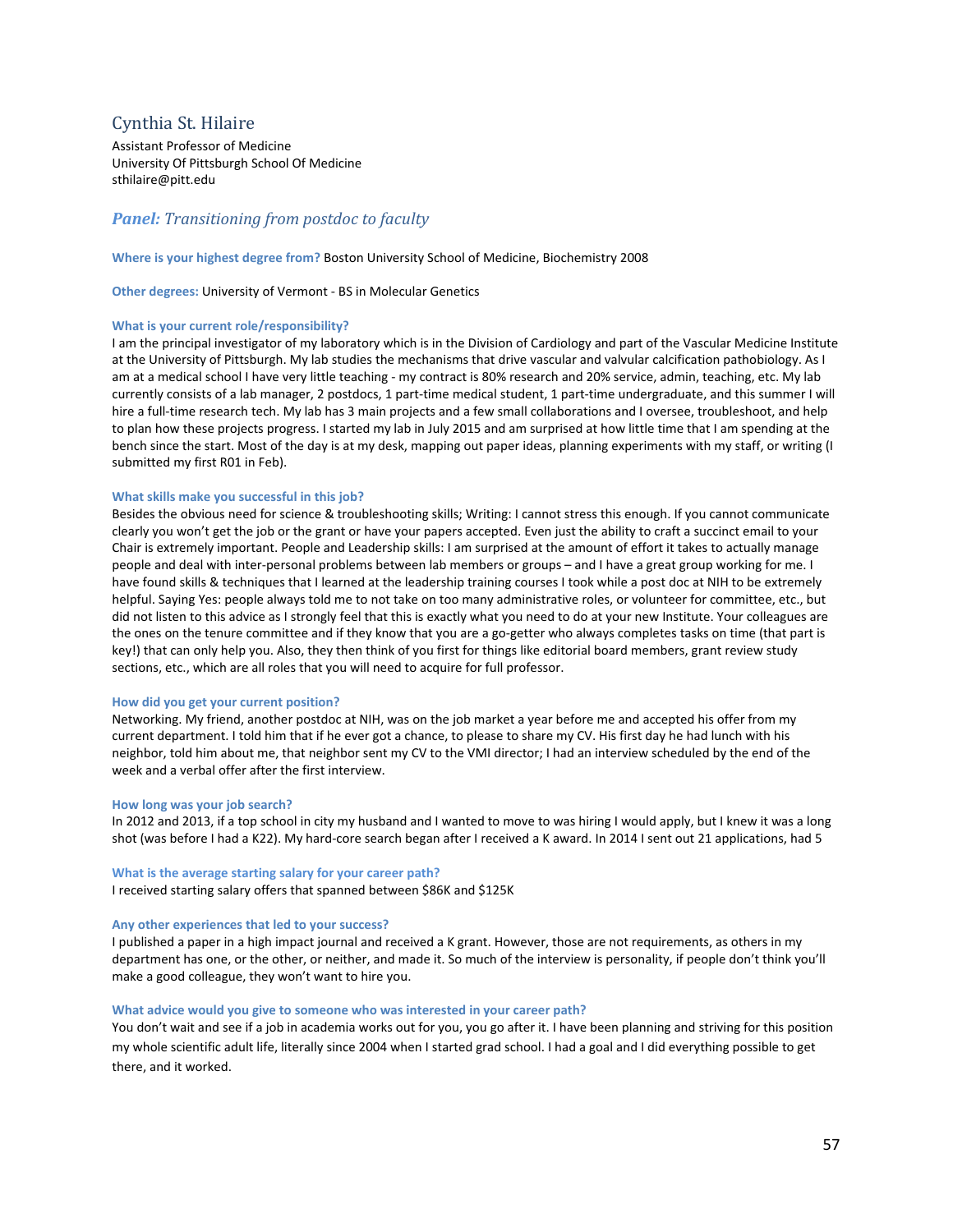# <span id="page-57-0"></span>Catherine Swanwick

Chief Executive Officer Catlilli Games catherine@catlilli.com

# *Panel: Science Education & Outreach*

#### **Where is your highest degree from?** University of Virginia, Neuroscience 2005

**Other degrees:** Duke University, B.S. Biology

#### **What is your current role/responsibility?**

I lead a small company in creating fun STEM games for ages 4+. We focus primarily on tabletop games, but we also develop digital games. I teach high school during the day but I work on company projects and administrative issues at nights and on weekends. I manage a small team of game designers, artists, and programmers (~5 people).

#### **What skills make you successful in this job?**

Time management, people skills, public speaking, critical thinking. Resilience is the most important skill - many ups and downs.

**How did you get your current position?**  I co-founded the company with a fellow teacher/friend.

**What is the average starting salary for your career path?** \$45,000 - varies widely, at first unpaid

#### **Any other experiences that led to your success?**

Learning lab management skills from my postdoctoral fellowship, volunteer teaching experiences with schools, museums, science fairs

#### **What advice would you give to someone who was interested in your career path?**

You must be passionate about your mission and have a thick skin - you will have many failures.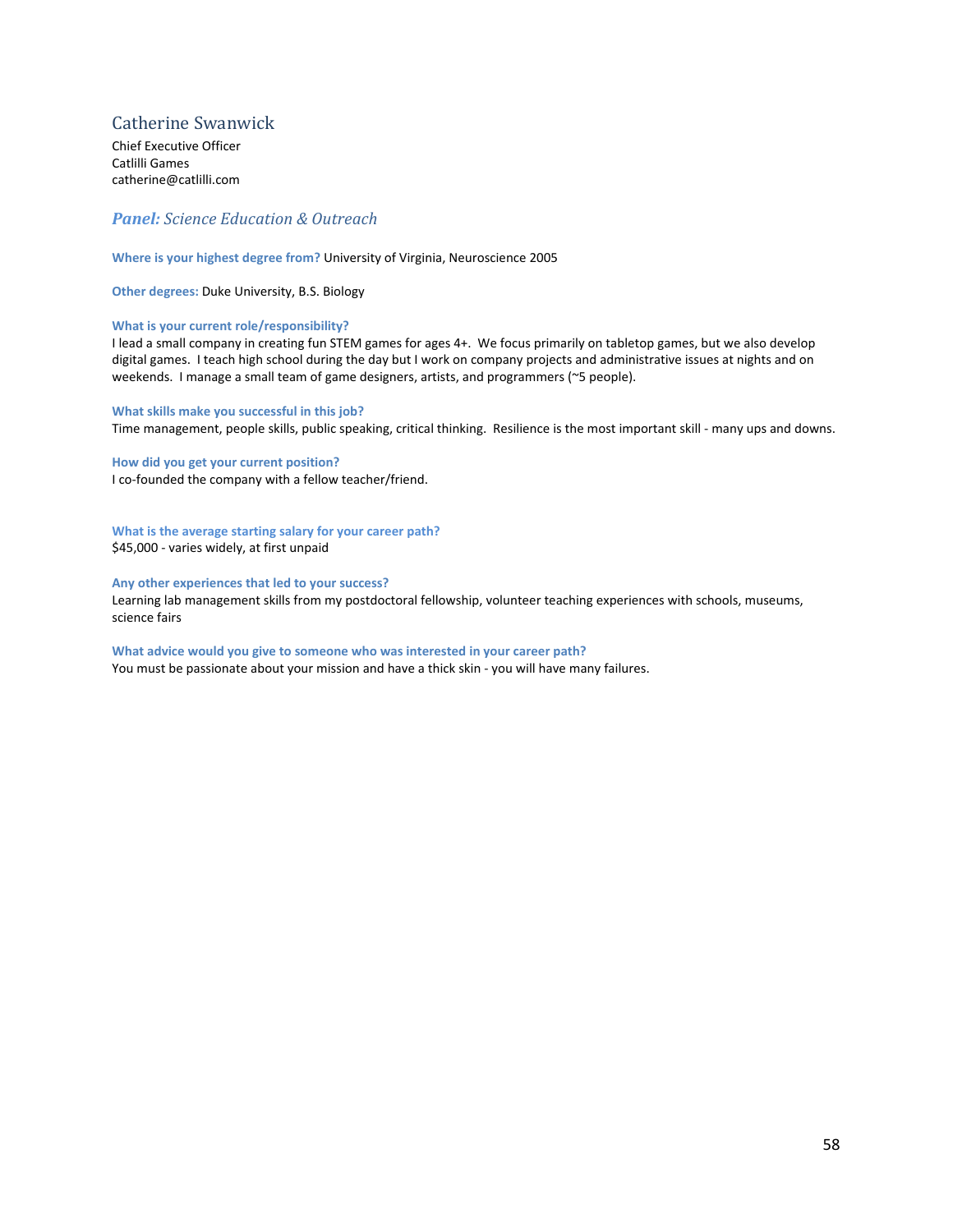# <span id="page-58-0"></span>Ameer Taha

Assistant Professor University of California Davis ataha@ucdavis.edu

# *Panel: Transitioning from Postdoc to Faculty*

**Where is your highest degree from?** University of Toronto, Pharmacology 2009

**Other degrees:** 

**What is your current role/responsibility?**  Research, mentoring and teaching.

#### **What skills make you successful in this job?**

I used to study brain lipid kinetics during my post-doc. When I came to UC Davis, the department wanted me to teach food enzymology class. It turns out that my expertise in brain lipid kinetics were surprisingly transferrable to enzymes used in food processing, brewing, etc.

**How did you get your current position?**  Job-listing

**How long was your job search?** 2 to 3 years

**What is the average starting salary for your career path?** \$70K

**Any other experiences that led to your success?** Unique expertise in the field and publications

**What advice would you give to someone who was interested in your career path?** Publish, try to give guest lectures when possible to build on teaching experience and write grants with your supervisor.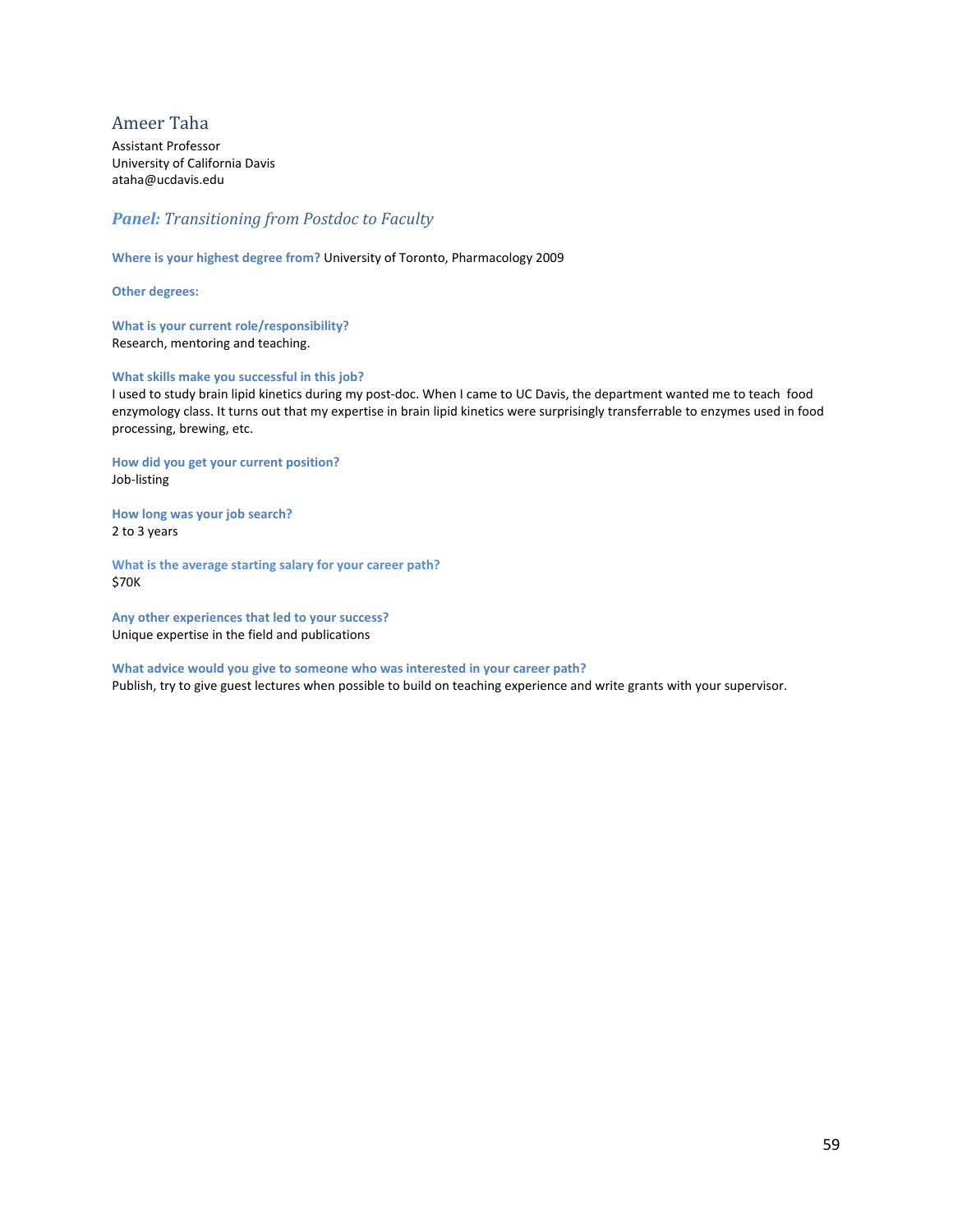## <span id="page-59-0"></span>Rayna Truelove

Program Officer Woodrow Wilson National Fellowship Foundation rayna.truelove@gmail.com

## *Panel: Science Administration*

#### **Where is your highest degree from?** Brown University (NIH GPP), Neuroscience 2013

**Other degrees:** Trinity University, B.S. in Neuroscience

#### **What is your current role/responsibility?**

I serve as the Principal investigator of two large grants for five national programs that address the problem of underrepresentation in the faculty of academia, particularly the humanities and social sciences. I direct programs that provide community for a large alumni network and oversee the awarding of grants and fellowships to graduate students and junior faculty. I manage two staff members and work with a broad network of administrators, faculty, and program officers at other foundations to expand diversity in the professoriate. I create and evaluate surveys that assess program effectiveness and impact, manage social media and marketing tools, plan conferences and retreats for faculty and students, and conduct application review and selection panel recruitment.

#### **What skills make you successful in this job?**

Project and People Management; Communication; Organization; Critical Thinking/Analysis; Budgeting Project/People Management: I must leverage the most salient skills and qualities of my staff to ensure projects are completed and all have taken ownership of the broader initiative.

Communication: I speak with a wide audience—in a given day, I may convince a Dean to release a faculty member for leave, coach a graduate student applying for grant funds, and pitch ideas to Executive staff for my program. I must also write thorough and persuasive grant reports quarterly and annually. Organization: I have many to-do lists and strategic vision plans for the week, month, year so that I can manage multiple tasks and competing priorities each day. Critical Thinking/Analysis: Being outside of these disciplines requires a quick integration of key information. Budgeting is pretty straightforward…

#### **How did you get your current position?**

I cast my net very wide. I found the job through an online search, and didn't know anyone connected with the organization. But my network was key once I advanced to the reference-checking stage.

# **How long was your job search?**

Three months.

#### **What is the average starting salary for your career path? Any other experiences that led to your success?**

My previous role at OITE (Director of Student Services, Undergraduate Scholarship Program) showed that I was able to be a successful administrator and work well with a variety of trainees, staff, and PIs. My diverse writing experiences helped and included: freelance medical writing, writing reviews of neuroscience and psychology books and documentaries for lay audiences, and volunteering as a Primary Editor on the NIH Fellows Editorial Board as a grad student.

#### **What advice would you give to someone who was interested in your career path?**

This is general advice for non-bench, alternative career-seekers: Find ways to define yourself outside of science and network with people in careers you admire. Trying out and learning about areas/careers outside of your own helps you build an identity that is based on a more holistic version of yourself that includes a variety of strengths and skills. Be gentle to yourself and realize that sometimes it may be very uncomfortable to no longer be THE expert in the room—the key is to be a curious and humble student of new areas. Then you'll start to find ways to adapt/transfer your skills to solve broader problems. Practice self-care and document your career journey in some way so you can see how far you've come!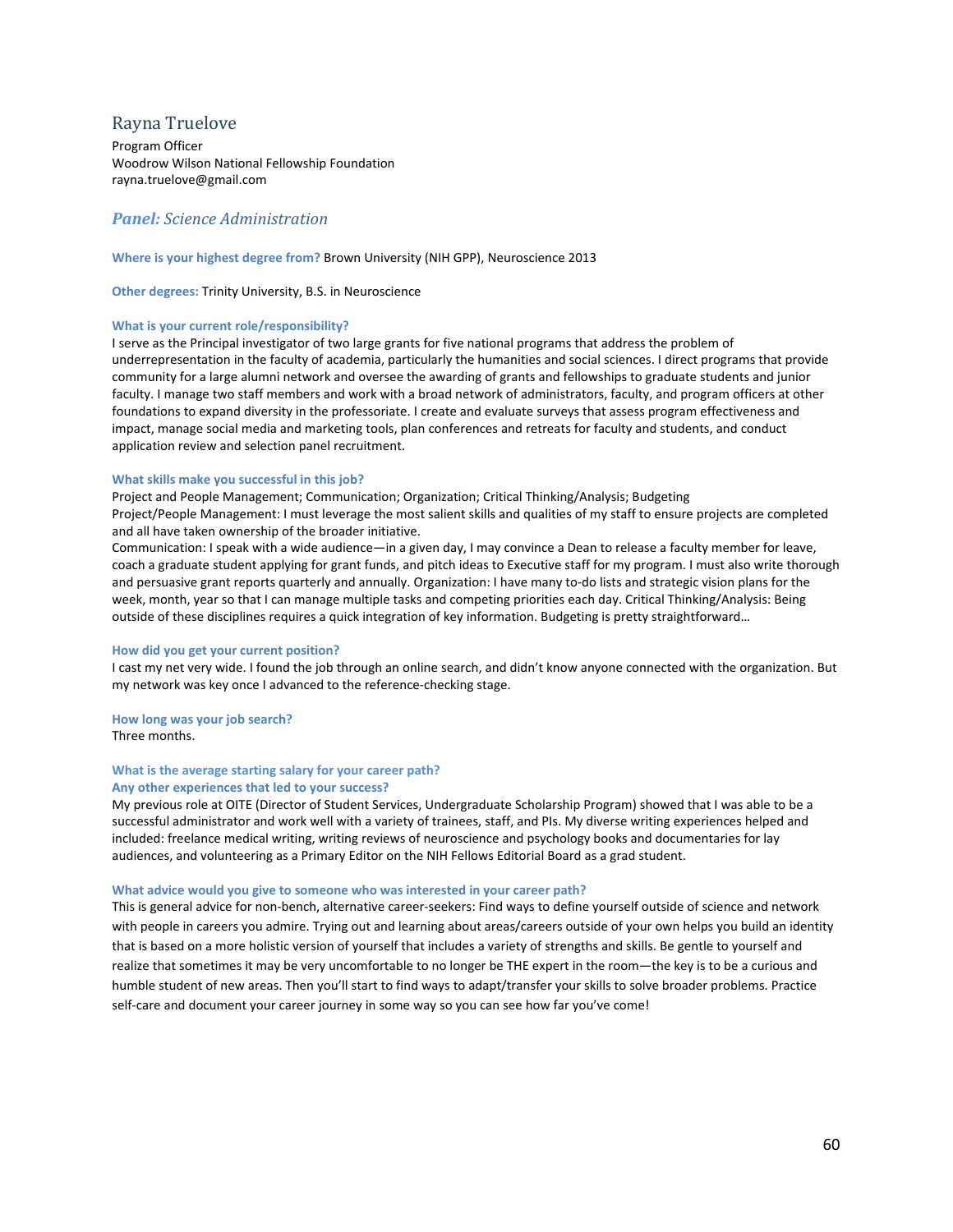# <span id="page-60-0"></span>Peko Tsuji

Assistant Professor Towson University ptsuji@towson.edu

# *Panel: Teaching Intensive Faculty*

**Where is your highest degree from?** Medical University of South Carlina, Biomedical Sciences 2007

**Other degrees:** Johns Hopkins University (MPH), College of Charleston (MS Marine Biology), JWG Universitaet Frankfurt (MS Zoology)

#### **What is your current role/responsibility?**

Assistant Professor in Department of Biological Sciences: teaching graduate and undergraduate classes, Graduate Program Director (Biology MS program), research on Selenium and colon cancer

#### **What skills make you successful in this job?**

Patience (dealing with students) Perseverance Thick skin (you will get rejections - grant applications, manuscripts, etc) Humor - you need a great sense of humor to survive academia Networking - find a cohort of peers (it's easier to bear the bad parts when you can complain to those who go through the same process), find mentors (you will need a few)

**How did you get your current position?**  Job listing through Higher Ed

**How long was your job search?** ~6 months

**What is the average starting salary for your career path?** \$65,000 - \$75,000

**Any other experiences that led to your success?** Dannon Leadership Training

#### **What advice would you give to someone who was interested in your career path?**

Comprehensive Universities are both research- and teaching-intensive. It's a lot of fun, but try to focus on what gets you tenure AND try to find the balance that keeps your sanity. It's possible! :)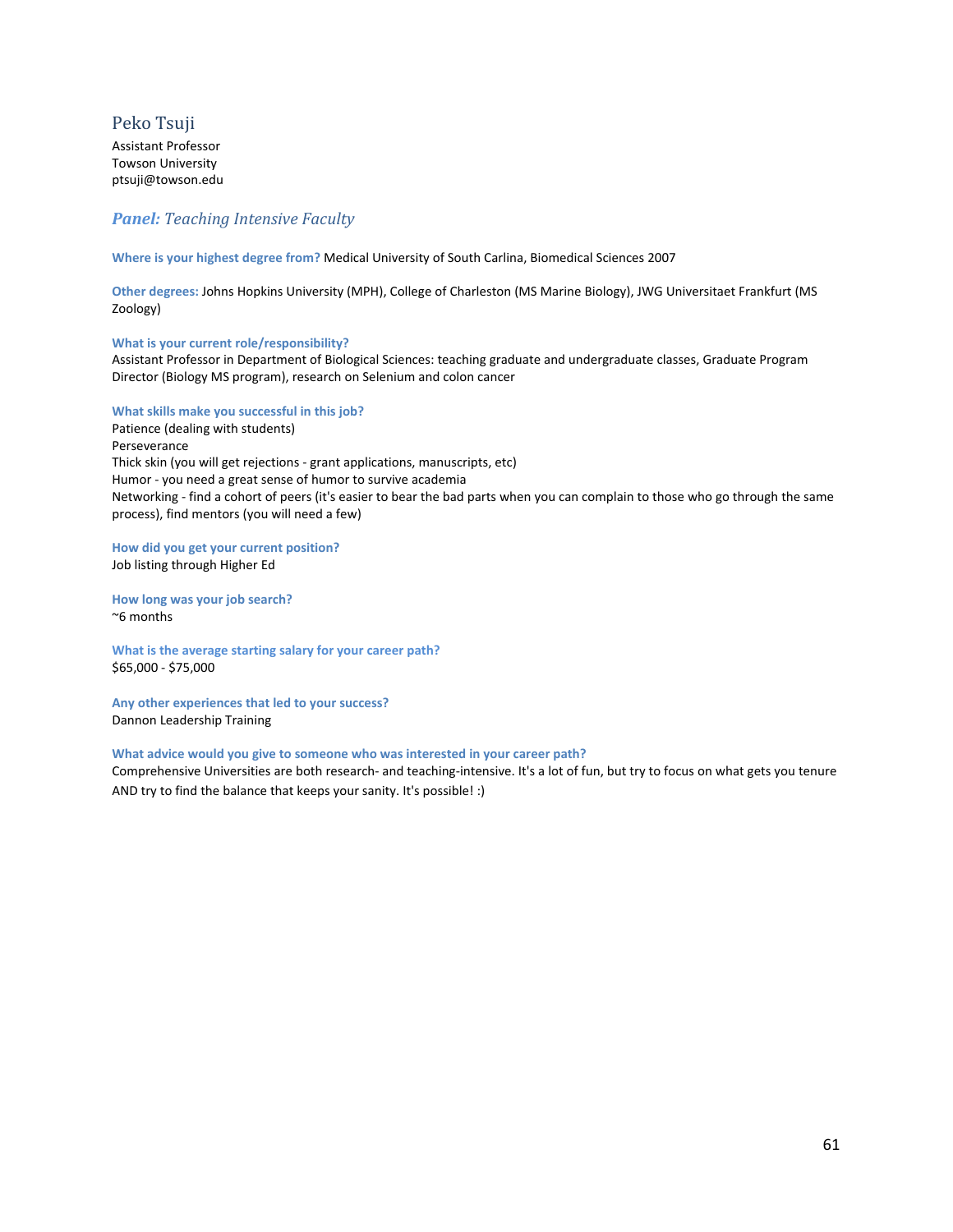## <span id="page-61-0"></span>Betsey Wagener

Research Administrator University of Arizona Cancer Center betsey@email.arizona.edu

## *Panel: Science Administration*

#### **Where is your highest degree from?** University of Arizona, Cancer Biology 2004

**Other degrees:** Wittenberg University (BA)

#### **What is your current role/responsibility?**

I am the research administrator for the skin cancer research team and for the T32 Postdoctoral Training in Cancer Health Disparities grant at the UA Cancer Center. I am responsible for both grant submissions and on-going monitoring of awarded grants. I make sure that the PIs and investigators can do their laboratory work while taking care of any/all administrative issues for preparing and managing grants. For grant submissions, I draft supplemental documents for grant applications (I leave the scientific writing to the investigators), prepare budgets, develop submission timelines and checklists, maintain regular communications/updates with co-investigators, and coordinate grant submissions with the university research office. For awarded grants, I prepare annual reports to the funding agency, monitor budgets and expenditures, manage any subawards, prepare timelines and milestones for completing the research goals of the proposal, help with editing and submission of manuscripts, and lead PI meetings.

#### **What skills make you successful in this job?**

1. Interpersonal communication skills are probably the most important. I am the intermediary between co-investigators, postdoctoral fellows, research staff, and administrative staff to the PIs. I have to be approachable while also setting firm goals. 2. Project Management is the crux of my day-to-day activities. I have to make sure things happen on-time and that nothing gets lost in the shuffle across our 20+ person team.

3. I was surprised about how much the investigators rely on me for all aspects budgeting and accounting so I have to constantly be on top of that -- reminding them of remaining balances plus the costs of planned experiments.

#### **How did you get your current position?**

A combination of networking and casually reviewing job listings.

**How long was your job search?** 2 months

**What is the average starting salary for your career path?** ~\$55-60K

#### **Any other experiences that led to your success?**

Management training courses have been particularly helpful. I am also a certified Project Manager and I did learn additional tips for managing projects by going through that certification process above and beyond those I learned during my PhD/postdoc.

#### **What advice would you give to someone who was interested in your career path?**

Take advantage of leadership/management training opportunities and do not shy away from learning grant budgeting and accounting strategies. Being involved in the grants submission process is a must -- write your own grants, prepare the budget, and either submit them yourself or at least learn what steps are involved in the submission process. Be very familiar with funding agency application instructions and requirements.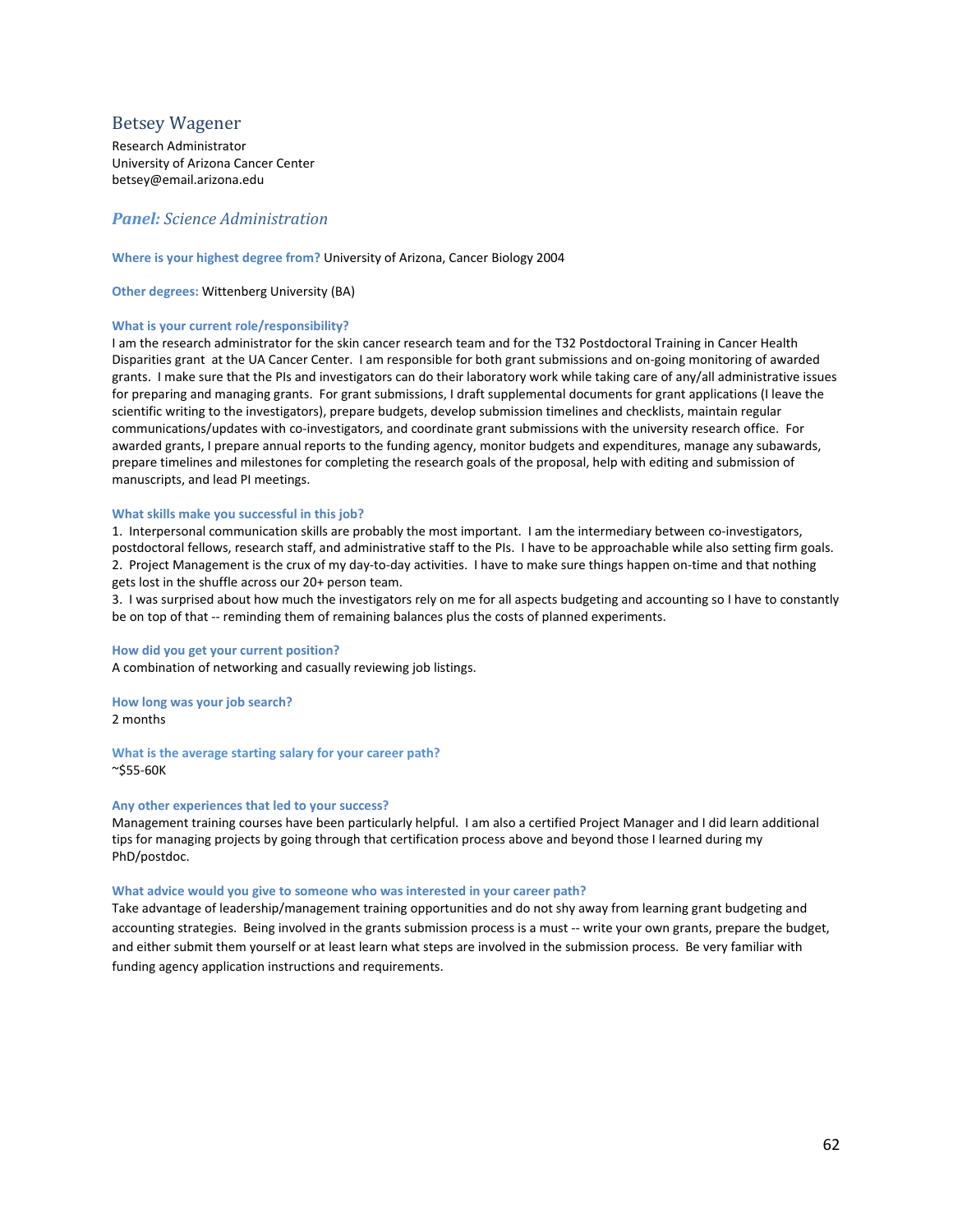# <span id="page-62-0"></span>Julie Wallace

Health Science Policy Analyst NIH/NIDDK/OSPPA wallaceja@niddk.nih.gov

# *Panel: Ten-Years Later*

**Where is your highest degree from?** Massachusetts Institute of Technology, Biology 2005

#### **What is your current role/responsibility?**

I am a Health Science Policy Analyst in NIDDK's Office of Scientific Program and Policy Analysis. We are the legislative division of the Institute, mediating interactions between NIDDK and the Congress, including written (letters, budget justification, reporting) and oral communications (hearing testimony, meetings, briefings). We provide support for the Institute Director, including interactions with patient advocacy organizations and presentations for a wide range of audiences. Day-to-day activities include writing, developing presentations, reading scientific material, and leading projects. I work independently and as part of a team for specific projects, but do not oversee other employees.

#### **What skills make you successful in this job?**

The ability to write for lay audiences (Congress, patient advocacy organizations, the public) is critical. This includes not only being able to distill complex scientific concepts into succinct and easy to understand language, but also telling a compelling, persuasive, and scientifically accurate story. Knowing how to craft an email request that gets a response is a skill I didn't appreciate previously! Project management is also key—being able to meet deadlines when working with different types of Institute staff. Diplomacy and savvy (interpersonal skills) are also necessary to work with the Institute director and senior staff, Congressional staff, other stakeholders, and scientists.

#### **How did you get your current position?**

I was exploring different career paths away from the bench with informational interviews and networking. At an Association for Women in Science networking event, I spoke with a director of science policy at one of the NIH Institutes. She suggested I meet with my Institute's (NIDDK) science policy office to learn more. My timing was fortuitous; I met with the director who had just posted a vacancy announcement on USA Jobs. I applied and interviewed with other candidates, and was ultimately selected for the position.

#### **Any other experiences that led to your success?**

In my time as a postdoc at NIDDK, in addition to my research, I volunteered at the Koshland Science Museum (experience in science policy and oral communications) and as a member of the Fellows Committee at NIH (experience in committee work and policy issues), wrote for the Association for Women in Science magazine and the NIH Catalyst (experience in writing), and taught with NIH's Adventures in Science (experience in outreach and oral communications).

#### **What advice would you give to someone who was interested in your career path?**

I encourage you to get experience writing and working with an editor. Learning how to write for lay audiences (versus scientific manuscripts) takes practice, as does learning how to accept edits! It is difficult to get a foot in the door in policy without experience, so you should try to get any volunteer experience working in policy (professional societies, patient advocacy organizations, policy offices) you can.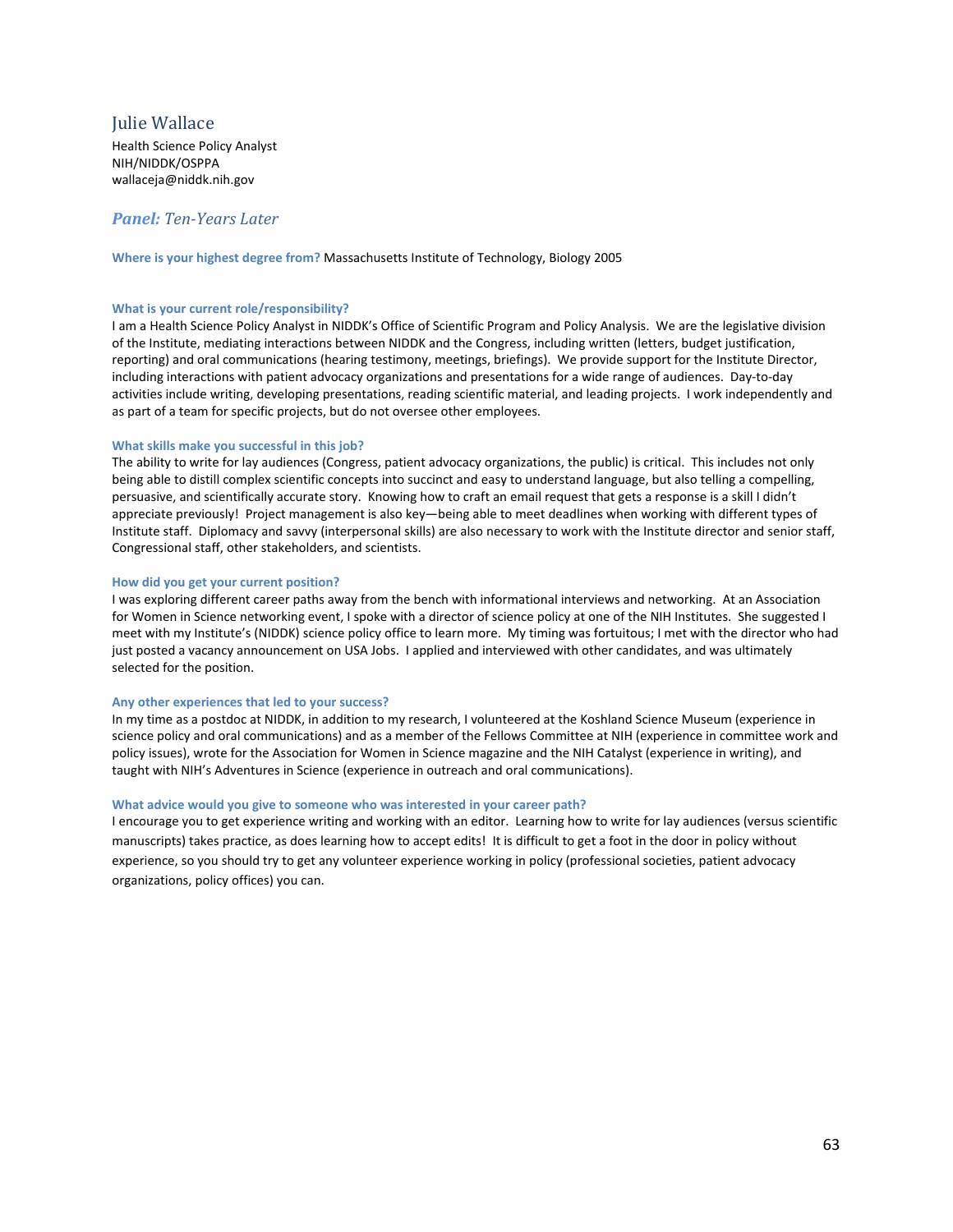# <span id="page-63-0"></span>Jason Warfel

Method Validation and Technical Transfer Lead Bristol Myers Squibb jason.warfel@bms.com

# *Panel: Technology Transfer & Intellectual Property*

**Where is your highest degree from?** Georgetown University / NIH Graduate Partnership, Microbiology & Immunology 2010

#### **What is your current role/responsibility?**

I lead teams of scientists to complete validation and technical transfer projects for analytical quality control methods for commercial and late-stage clinical biological drugs.

#### **What skills make you successful in this job?**

I write protocols, reports, and responses to health authorities routinely so clear technical writing is a very important skill. Additionally, communication skills and the ability to clearly explain the science to people with varying levels of technical expertise is critical. It helps to have a broad technical background since you'll be working on different types of methods (e.g. immunoassays, bioassays, separations methods).

#### **How did you get your current position?**

I found out about this position from someone in my personal network who works at Bristol Myers Squibb.

#### **What advice would you give to someone who was interested in your career path?**

Consider a fellowship at the Food and Drug Administration. I did a postdoc at the FDA and was able to gain experience in biopharma from the regulatory side of the table which was very beneficial during my job search. Additionally, it helps to study the regulations that govern method validation and technical transfer. During most of my interviews I was asked whether or not I was familiar with the ICH guidelines for method validation.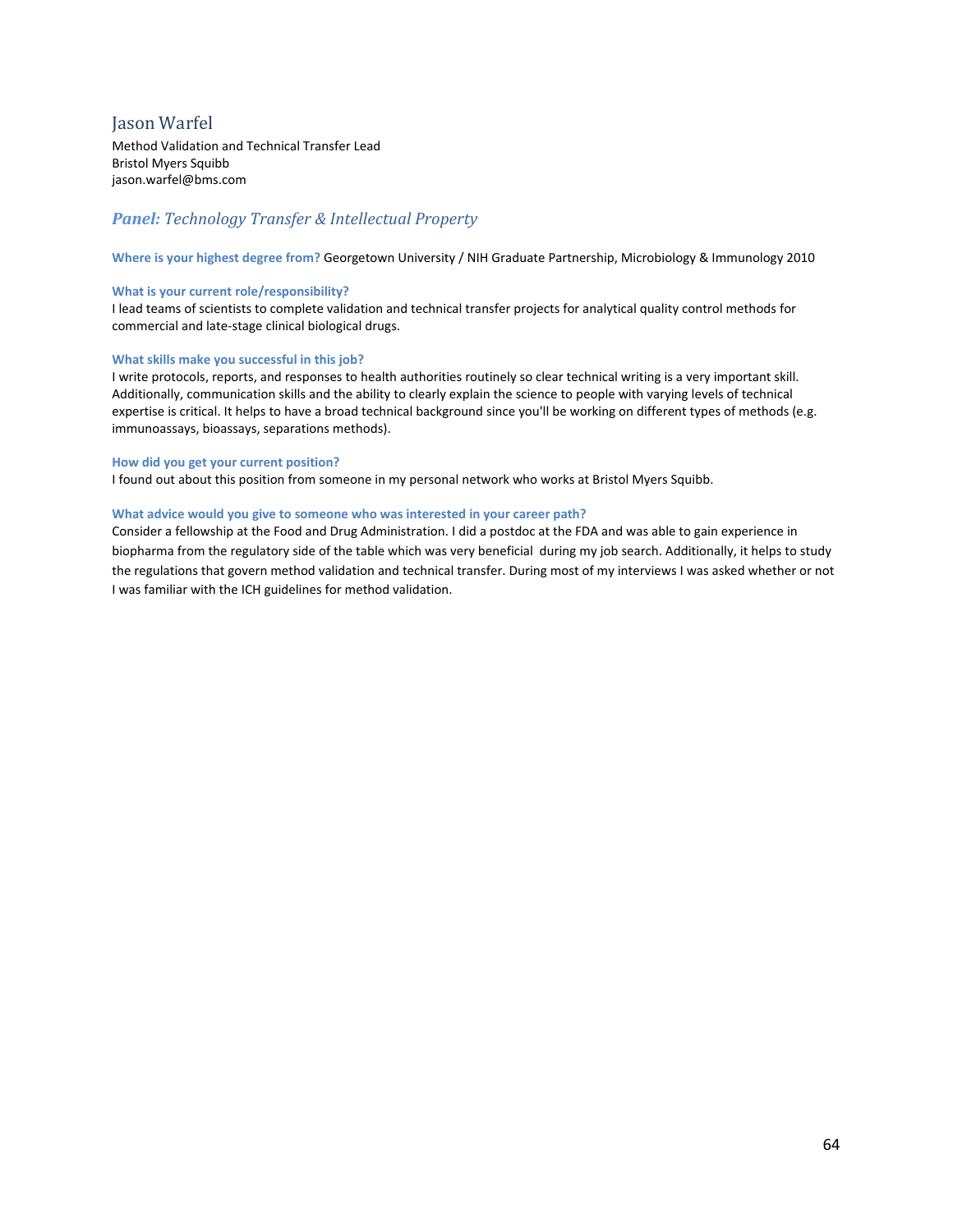# <span id="page-64-0"></span>James Whittle

Patent Attorney WilmerHale LLP james.whittle@wilmerhale.com

# *Panel: Technology Transfer & Intellectual Property*

#### **Where is your highest degree from?** M.I.T., Structural Biology 2010

**Other degrees:** J.D., G.W. Law School, 2016

#### **What is your current role/responsibility?**

As a Patent Attorney at WilmerHale LLP, I work to protect intellectual-property rights of universities, small companies, and branded (bio)pharmaceutical manufacturers. I work from an office in Washington, but our clients come from across the country. My practice includes applying for domestic and foreign patents, defending issued patents from legal challenges to their validity, and enforcing patent rights against competitor companies, as well as providing advice to companies and investors about intellectual property.

On a typical day, half my time is spent on "patent prosecution"--reading correspondence from the patent office, comparing older patents and journal articles against our clients' applications, and drafting responses to the patent office. The other half of the time, I spend on "patent litigation"--developing legal and scientific arguments to support enforcement of patent rights in court. This involves e-mails and internal meetings with attorneys in our firm's IP and litigation departments and teleconferences with outside scientific experts, our clients' in-house legal counsel, and even the inventors themselves.

#### **What skills make you successful in this job?**

More than anything else, a patent attorney has to enjoy reading and writing. Most of my day is spent on a keyboard. Attention to detail is also required. It helps to be a perfectionist. We are expected to act professionally, be polite, and communicate effectively, but the atmosphere is not as formal as one might think—no suits except for client meetings or court appearances.

#### **How did you get your current position?**

I found my job through law school. While I was still a post-doc at NIH, I applied to GW law school and concurrently took PLI's three-day Patent Bar Review course—ask for the government discount—and passed the patent bar. I received a full scholarship through GW's early-admission program. In law school, I had paid summer jobs at my current firm and another in the area. The first job came through a professor who knew a partner at the firm. The second was from on-campus recruiting. Firms come to the law school to recruit, so law students who have a Ph.D. rarely have difficulty finding a job.

#### **What is the average starting salary for your career path?**

#### \$180,000

#### **Any other experiences that led to your success?**

As a postdoc, I filed invention disclosures that resulted in patent applications bearing my name. I was a member of FELCOM, mentored summer students, and gave a talk at a conference. If you find you enjoy the process of writing up your research for publication, that's a good sign you might like a career as a patent attorney.

#### **What advice would you give to someone who was interested in your career path?**

There are several paths into the profession. Going start to law school is not the most common, though it has worked for me. But a Ph.D. alone can be enough for an entry-level patent-law position, if you can demonstrate an interest in the field. It could be useful to take NIH-FAES courses on technology transfer, to seek out informational interviews with your institute's technology transfer office, and to take the patent bar exam.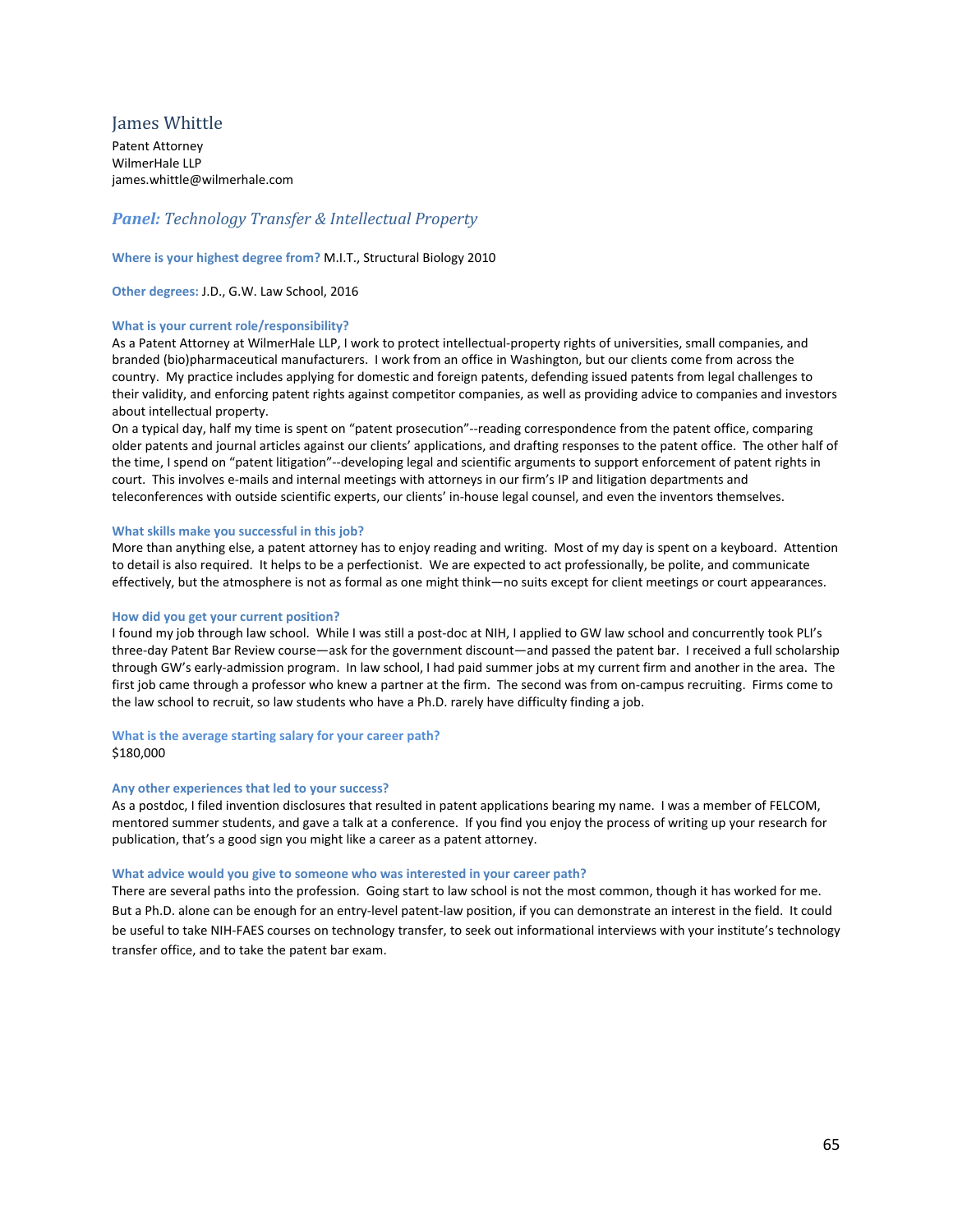# <span id="page-65-0"></span>Bradford Wilson

Adjunct Professor Howard University bradford.wilson@howard.edu

# *Panel: Long Term Success as a Faculty Member*

**Where is your highest degree from?** Howard University, Genetics and Human Genetics 2011

#### **What is your current role/responsibility?**

Provide instruction on basic concepts in human genetics and biochemical and molecular genetics to graduate and medical students.

#### **What skills make you successful in this job?**

Verbal and written communication, computer skills; Microsoft Office software applications, teaching skills; ability to teach to students of all learning modalities, technical skills; audio/video equipment for lecture presentation

**How did you get your current position?**  Networking with colleagues

**How long was your job search?** 3 months

**What is the average starting salary for your career path?** \$66K

#### **What advice would you give to someone who was interested in your career path?**

Cast your nets broadly, be open to all opportunities, select the opportunity within a nurturing and supportive environment. Bradford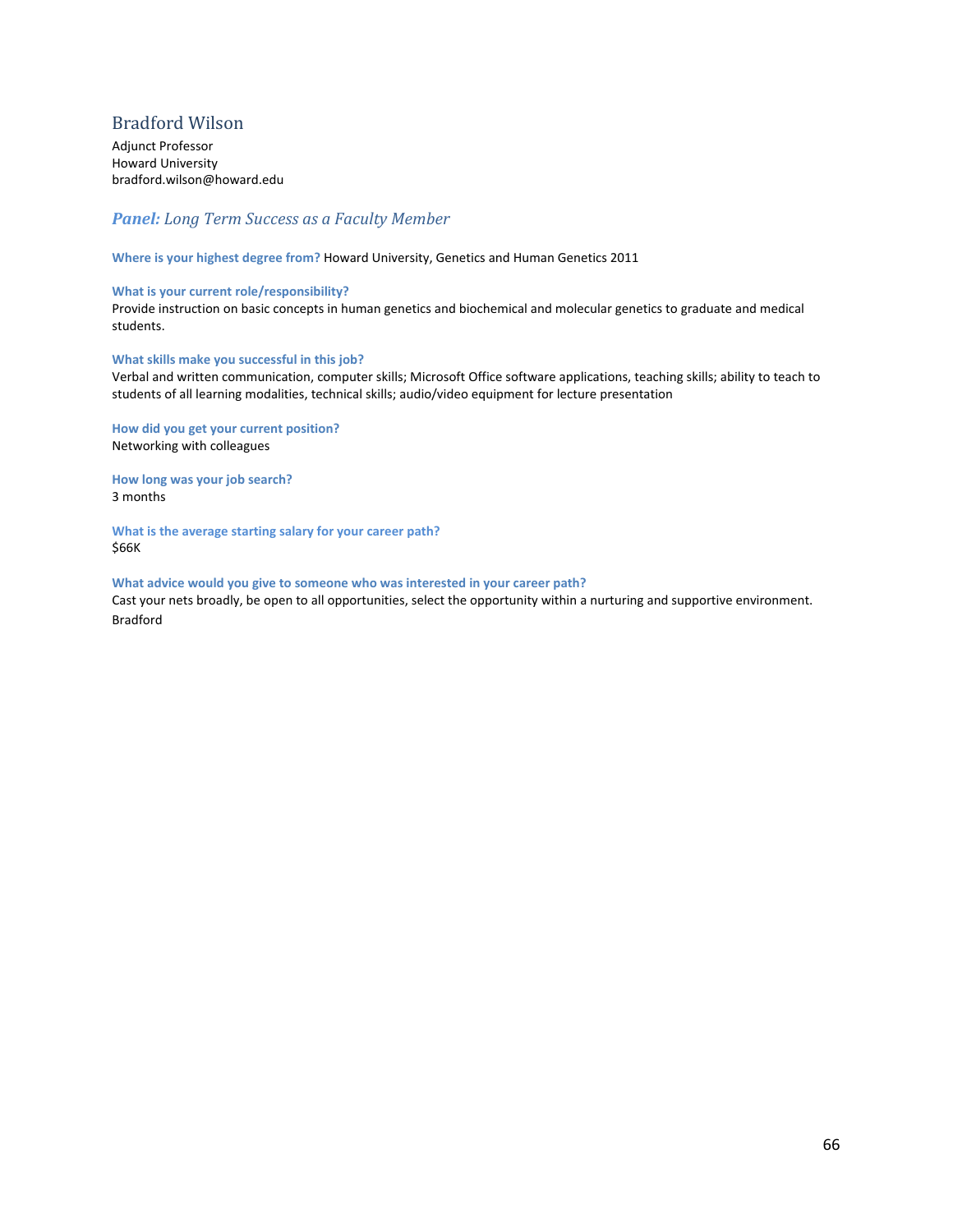<span id="page-66-0"></span>Julie Wu Primary Patent Examiner USPTO julie.wu@uspto.gov

# *Panel: Technology Transfer & Intellectual Property*

**Where is your highest degree from?** Yale University, Pharmacology Ph.D.

**Other degrees:** SUNY at Stony Brook

#### **What is your current role/responsibility?**

Review patent applications in the area of antibody engineering, immunotherapy and CRISPR gene editing to determine patent eligibility. By reading published scientific papers and patent application, decide if the application is novel and enable. Also have meetings with attorneys regarding the patent application.

**What skills make you successful in this job?**  Strong scientific background in diverse areas, writing and reading. Being able to understand a scientific topic quickly.

**How did you get your current position?**  Networking. A former PRAT fellow informed the PRAT program that the USPTO was hiring.

**How long was your job search?** This was the first job I applied to.

**What is the average starting salary for your career path?** \$70k-high \$80's. The salary jumps fairly quickly.

**What advice would you give to someone who was interested in your career path?** Take IP courses that are offered from FAES and take advantage of Details at the NIH Tech transfer offices.